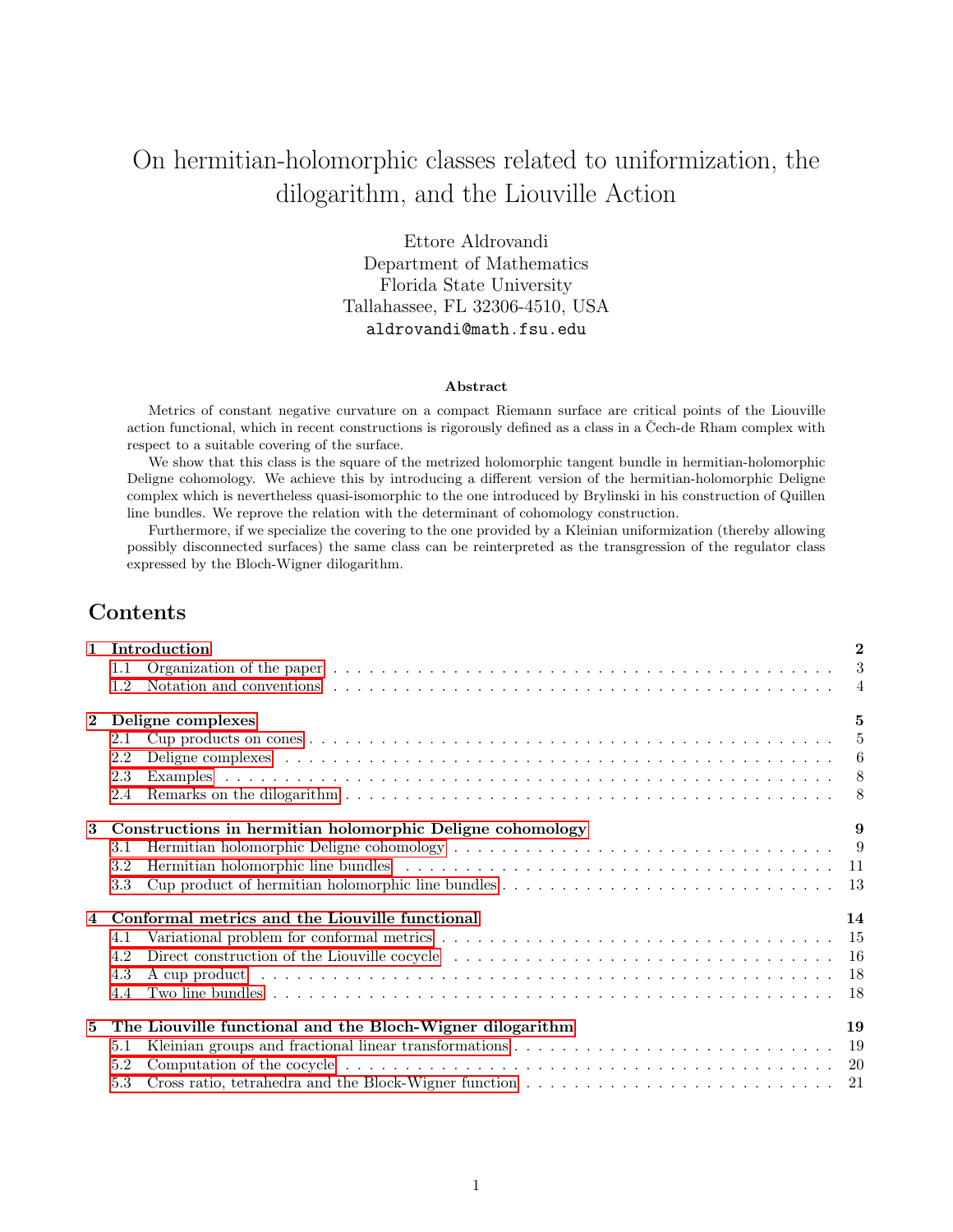| 6 Conformal metrics and hermitian holomorphic cohomology | 22 |
|----------------------------------------------------------|----|
|                                                          |    |
|                                                          |    |
| A Cones                                                  | 26 |
|                                                          |    |
|                                                          |    |

# <span id="page-1-0"></span>1 Introduction

Metrics of constant negative curvature play a very important role in uniformization problems for compact Riemann surfaces of genus  $q > 1$ . The condition that the scalar curvature associated to a conformal metric on a Riemann surface X be equal to  $-1$  is equivalent to the fact that the associated conformal factor satisfies a nonlinear partial differential equation known as the Liouville equation.

The Liouville equation appears as early as in one of the approaches considered by Poincaré to attack the uniformization theorem [\[27\]](#page-28-0). In relatively recent times, it has received considerable attention in Theoretical and Mathematical Physics due to the key role it plays in Polyakov's approach to String Theory [\[28\]](#page-28-1), especially from the point of view of non-critical strings and two-dimensional quantum gravity. In this context one refers to the conformal factor of the metric as the Liouville "field."

As usual in the context of differential equations with a physical motivation, one normally would like to formulate a variational principle to express the Liouville equation as an extremum condition. Namely, given a Riemann surface X and the space  $\mathscr{CM}(X)$  of all conformal metrics on it, the metric of constant negative curvature should be a critical point of a functional defined over  $\mathscr{CM}(X)$ . This functional is the Liouville action. As it happens, action functionals may turn out to be even more relevant than the equations they are associated to. The Liouville action is no exception in this sense: it has deep connection with the geometry of Teichmüller spaces [\[34,](#page-29-0) [35\]](#page-29-1), and in Physics it describes the conformal anomaly in String Theory.

Providing a rigorous mathematical definition of the Liouville action functional is however far from trivial. The very geometric properties of the Liouville field itself prevent expressing the corresponding functional as a plain integral of a 2-form on a Riemann surface. Correction terms are required, typically in the form of integration of lower degree forms over the 1-skeleton of an appropriate simplicial realization of X. (One should notice that this behavior is not specific to the Liouville equation, and it is by now possible to give a characterization, in terms of homological algebra, of these type of functionals, see ref. [\[1\]](#page-27-1).)

It is possible to directly determine the necessary correction terms by requiring that the variational problem be well defined. This, however, is not completely satisfactory from the point of view of certain applications to deformation theory, where a consistent definition across a family of surfaces is required. Quite recently, a more systematic construction, based on the homological algebra techniques developed by the author and L. A. Takhtajan in [\[2\]](#page-27-2), was carried out by L. A. Takhtajan and L.-P. Teo in ref. [\[31\]](#page-29-2), generalizing the earlier results of [\[34,](#page-29-0) [35\]](#page-29-1). The authors of ref. [\[31\]](#page-29-2) constructed a Čech cocycle with respect to the étale cover of  $X$  associated to a quasi-Fuchsian (and more generally Kleinian) uniformization. Since their construction works across (Kleinian) deformations, it could be exploited to obtain results of global nature on the analytic geometry of Kleinian deformation spaces. As a further result, the authors of loc. cit. were able to rigorously prove the validity of the "holography principle" for the Liouville action corresponding to a large class of Kleinian (in particular Fuchsian and quasi-Fuchsian) uniformizations. Specifically, they proved that given a second kind Kleinian group, the corresponding Liouville action can be obtained as the regularized limit of the hyperbolic volume of the corresponding associated 3-manifold. This extends to the general Kleinian case a previous formula obtained by Krasnov [\[24\]](#page-28-2) for classical Schottky groups.

Our interest in this matter is two-fold. From the perspective of the newer methods adopted in [\[3\]](#page-27-3), the covering map  $U \to X$  associated to the uniformization by a discrete group  $\Gamma = \text{Deck}(U/X)$  is but one of the many possible covers comprising an appropriate category C of, say, local diffeomorphisms  $U \to X$  — the most obvious choice being that of standard open cover  $\mathcal{U} = \{U_i\}$  with associated space  $U = \coprod_i U_i$ . In particular one expects to be able to apply the methods of  $[2]$  and  $[3]$  uniformly on a class of reasonably behaved covers of X.

Second, the focus of ref. [\[3\]](#page-27-3) was on the rigorous definition of a functional for quasi-conformal deformation of the Riemann surface  $X$  and its application to the study of projective structures. A main result is that the construction of the action is possible thanks to the vanishing of the "tame symbol" (see refs. [\[13\]](#page-28-3) and [\[9\]](#page-28-4) for the relevant definitions)  $(T_X, T_X)$ , where  $T_X$  is the holomorphic tangent line bundle of X. The vanishing determines local choices (with respect to a cover) of a Bloch-type dilogarithm which then allow for a cohomological construction of the action. There are many indication that the Liouville action ought to be the hermitian square of a functional of the type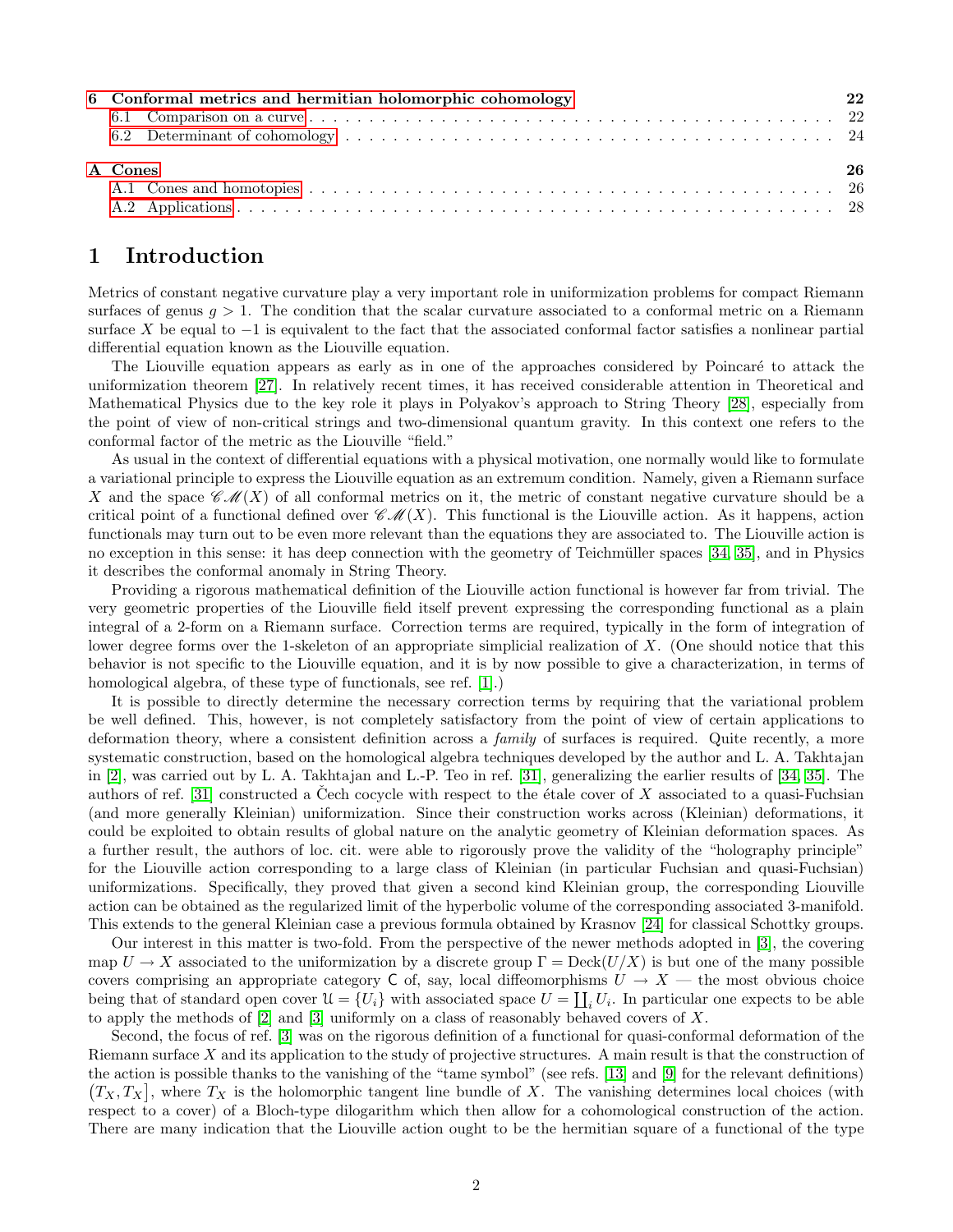studied in  $[3]$ .<sup>[1](#page-2-1)</sup> Thus it is natural to ask whether there is an analogous mechanism as the one in loc. cit. to obtain a general construction of the Liouville action by replacing the holomorphic symbol maps and dilogarithms with corresponding real objects.

In this paper we answer this question in the affirmative. More precisely, we show that the Liouville action (up to the area term which is given by an ordinary 2-form) can be computed as a symbol map taking values in hermitian holomorphic Deligne cohomology, first introduced by Brylinski and McLaughlin in their study of degree four characteristic classes [\[9\]](#page-28-4). (By way of comparison, the tame symbols used in ref. [\[3\]](#page-27-3) used holomorphic and smooth Deligne cohomology.) We will present a modified version of hermitian holomorphic cohomology that better suits our needs than the original definition—the resulting cohomology groups are however the same. In particular we show that the dilogarithm type terms are replaced here by the Bloch-Wigner function, the real valued counterpart of the dilogarithm (see refs. [\[7\]](#page-28-5), and [\[23,](#page-28-6) [16\]](#page-28-7) for a review.)

The appearance of the Bloch-Wigner function ties very well with the holography property of the Liouville function proved in [\[31\]](#page-29-2) in the following sense. As mentioned before, the Liouville action (up to the area term) relative to a Kleinian uniformization<sup>[2](#page-2-2)</sup> U  $\rightarrow X$  can also be computed as the "regularized volume" of the associated 3-manifold  $N = \Gamma \setminus (U \cup \mathbb{H}^3)$ , where  $\Gamma = \text{Deck}(U/X)$  as before,  $U \subset \mathbb{P}^1$  is the domain of discontinuity for  $\Gamma$ , and  $\mathbb{H}^3$  is the standard hyperbolic 3-space. (To define the regularized volume would lead us too far afield. It suffices to mention that the conformal factor of a metric on  $X = \partial N$  can be used to select a compact submanifold  $N_e$ whose volume is finite. One then subtracts from the volume of  $N_{\epsilon}$  the areas of the boundary components and other carefully chosen constants independent of the metric structure, so that the resulting quantity will have a finite limit as  $\epsilon \to 0$ .) On the other hand, the hyperbolic volume in three dimensions corresponds to a three dimensional (purely imaginary) class on  $PSL_2(\mathbb{C})$  expressible through the Bloch-Wigner dilogarithm, the so-called *regulator class*. We show that the regulator is precisely the obstruction to solving the cohomological descent conditions required to calculate the Liouville action for a covering map  $U \to X$  with covering group a Kleinian group Γ. Indeed, since for a second kind Kleinian group the quotient  $\mathbb{H}^3/\Gamma$  — being non-compact — carries no cohomology in dimension three, the class represented by the Bloch-Wigner function, pulled back to Γ via the imbedding  $\Gamma \hookrightarrow \text{PSL}_2(\mathbb{C})$ , vanishes.

Returning to the cohomological interpretation of the construction of the Liouville action, it should be also noted that leaving aside the area term, our results show that the cohomologically non trivial part is indeed a square. Namely, for a conformal metric  $\rho \in \mathscr{CM}(X)$  we consider the pair  $(T_X, \rho)$  as a holomorphic line bundle equipped with an hermitian metric. Then, using that hermitian holomorphic Deligne cohomology has a cup product, we show that the Liouville action is just the square of the class of  $(T_X, \rho)$ . In fact this identification holds at the level of cocycles, rather than only for the corresponding classes.

Again leaving aside the area term, it immediately follows from the properties of hermitian holomorphic Deligne cohomology that most of the story carries over to the case of a *pair* of holomorphic line bundles  $L$  and  $L'$  equipped with hermitian metrics  $\rho$  and  $\rho'$ , respectively. Furthermore, Brylinski shows in [\[11\]](#page-28-8) that the pairing of two such holomorphic line bundles with metrics corresponds to the pairing defined by Deligne on the determinant of cohomology in [\[12\]](#page-28-9). Without introducing the machinery of 2-gerbes, we reobtain this result in our setting. Specifically, we directly obtain O. Gabber's formula for the hermitian metric on the determinant line from the explicit cocycle for the cup product of two metrized line bundles. In turn this shows that the Liouville action is a multiple of the determinant of cohomology, thereby generalizing earlier results (cf. [\[33\]](#page-29-3)) — without assuming criticality.

### <span id="page-2-0"></span>1.1 Organization of the paper

This paper is organized as follows. Section [2](#page-4-0) is devoted to the explanation of the main feature of Deligne cohomology, paying special attention to the product structures and the cone constructions. We provide some examples and collect some facts about the dilogarithm from the point of view of Deligne cohomology. Due to the definition of hermitian holomorphic Deligne cohomology we have adopted, certain constructions available in the literature and recalled in section [2](#page-4-0) need to be slightly modified in order to obtain a (graded) commutative product. The necessary arguments, being somewhat outside the line of development of the paper have been presented in detail in Appendix [A.](#page-25-0) We present our approach to hermitian holomorphic Deligne cohomology in section [3.](#page-8-0) While our definition is computationally more complex, it has the advantage for us of keeping the metric structure explicit, while the definition in refs. [\[9\]](#page-28-4) and [\[11\]](#page-28-8) works from the point of view of reduction of the structural group. We have explicitly proved the isomorphism in Lemma [3.2.](#page-9-0) For the sake of completeness, we give an explicit description of

<span id="page-2-1"></span><sup>&</sup>lt;sup>1</sup> From a physical point of view this originates in the modular geometry approach to Conformal Field Theory advocated by Friedan and Shenker in [\[19\]](#page-28-10). Mathematically speaking, it is one of the many proposed forms of the holomorphic factorization property for determinant line bundles.

<span id="page-2-2"></span><sup>&</sup>lt;sup>2</sup>Note that  $X$  is allowed to be disconnected.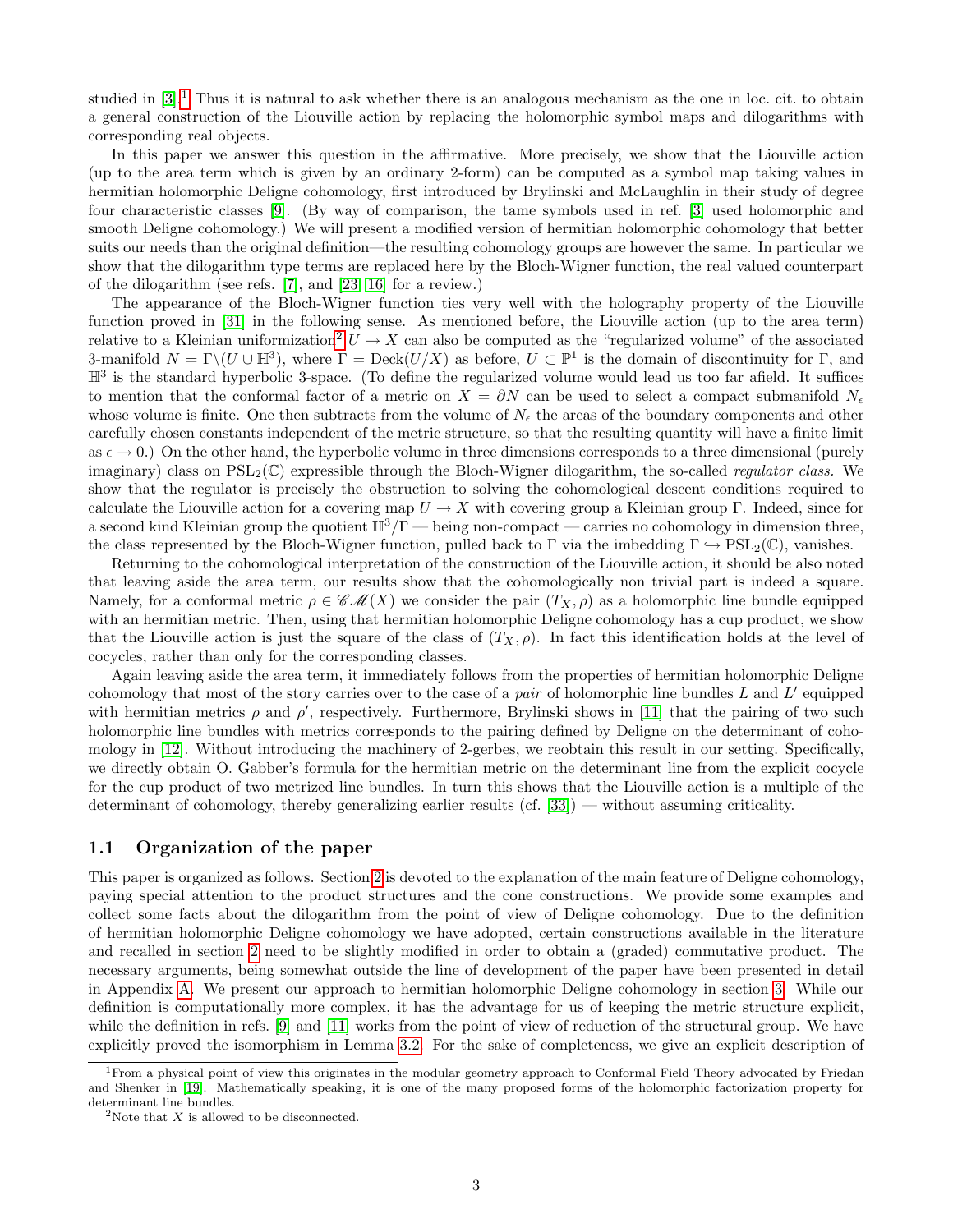the cocycle determined by a holomorphic line bundle with hermitian metric, and in sect. [3.3](#page-12-0) we explicitly compute the cup product of two metrized line bundles for later usage.

Sections [4](#page-13-0) and [6](#page-21-0) form the core of the paper. The direct construction of the Liouville action according to the techniques of refs. [\[2,](#page-27-2) [3,](#page-27-3) [31\]](#page-29-2) is presented in section [4.](#page-13-0) Since explicit calculations have been presented in great detail in ref. [\[31\]](#page-29-2), and the calculation we need are quite straightforward, we keep details to a minimum. In Proposition [4.4](#page-16-0) and Corollary [4.5](#page-16-1) we show that the Liouville action functional computed via descent theory does solve the variational problem. These results have appeared also in ref. [\[31\]](#page-29-2) and are presented for here completeness. We go into more details to present the connection with the dilogarithm, both for its own sake and also to facilitate the transition to the material of section [6,](#page-21-0) where our main results are contained. Before doing so, in section [5](#page-18-0) we illustrate in some detail how the genuine Bloch-Wigner function appears as an obstruction to closing the descent equations relative to a cover associated to a Kleinian uniformization. We point out that this obstruction is in fact zero due to the non-compactness of the 3-manifold  $\mathbb{H}^3/\Gamma$ . This is the content of Theorem [5.2.](#page-20-1) Finally, in section [6](#page-21-0) we compare the descent calculations in section [4](#page-13-0) with the cup products computed in section [3](#page-8-0) to conclude that the quadratic part of the Liouville action is indeed a square, see Theorem [6.1,](#page-21-2) Corollary [6.2,](#page-22-0) and Proposition [6.4.](#page-23-1) Finally, we prove the relation with the determinant of cohomology in Theorem [6.5](#page-23-2) and Corollary [6.6.](#page-25-2)

#### <span id="page-3-0"></span>1.2 Notation and conventions

If z is a complex number, then  $\pi_p(z) \stackrel{\text{def}}{=} \frac{1}{2}(z + (-1)^p \overline{z})$ , and similarly for any other complex quantity, e.g. complex valued differential forms. If A is a subring of R, we will use the "twist"  $A(j) = (2\pi\sqrt{-1})^j A$ .

If X is a complex manifold,  $\underline{A}_X^{\bullet}$  and  $\underline{\Omega}_X^{\bullet}$  denote the de Rham complexes of smooth C-valued and holomorphic forms, respectively. We denote by  $\underline{\mathcal{E}}_X^{\bullet}$  the de Rham complex of sheaves of real valued differential forms and by  $\underline{\mathcal{E}}_X^{\bullet}(j)$  the twist  $\underline{\mathcal{E}}_X^{\bullet} \otimes_{\mathbb{R}} \mathbb{R}(j)$ . We set  $\mathcal{O}_X \equiv \underline{\Omega}_X^0$  as usual. When needed,  $\underline{A}_X^{p,q}$  will denote the sheaf of smooth  $(p, q)$ -forms. We use the standard decomposition  $d = \partial + \bar{\partial}$  according to types. Furthermore, we introduce the differential operator  $d^c = \partial - \bar{\partial}$  (contrary to the convention, see, e.g. [\[25\]](#page-28-11), we omit the factor  $1/(4\pi\sqrt{-1})$ ). We have  $2\partial\bar{\partial} = d^c d$ . The operator  $d^c$  is an imaginary one, and accordingly, we have the rules

$$
d\pi_p(\omega) = \pi_p(d\omega)
$$

$$
d^c \pi_p(\omega) = \pi_{p+1}(d^c \omega)
$$

for any complex form  $\omega$ .

An open cover of X will be denoted by  $\mathcal{U}_X$ . If  $\{U_i\}_{i\in I}$  is the corresponding collection of open sets, we denote  $U_{ij} = U_i \cap U_j$ ,  $U_{ijk} = U_i \cap U_j \cap U_k$ , and so on. We can also consider more general covers  $\mathfrak{U}_X = \{U_i \to X\}_{i \in I}$  where the maps are regular coverings in the appropriate category. In this case intersections are replaced by  $(n + 1)$ -fold fibered products  $U_{i_0i_1...i_n} = U_{i_0} \times_X \cdots \times_X U_{i_n}$ . Open coverings fit this more general description, since if  $U_i$  and  $U_j$ are two open sets, then  $U_i \cap U_j = U_i \times_X U_j$ , where the fiber product is taken with respect to the inclusion maps. As another example, one can consider regular covering maps  $U \to X$  with  $\Gamma = \text{Deck}(U/X)$ , and in this case, taking the fiber product over X  $(n + 1)$ -times, one gets  $U \times_X \cdots \times_X U = U \times \Gamma \times \cdots \times \Gamma$ , where the group factor is repeated n-times. This includes the cases of Kleinian (and in particular Fuchsian) covers of Riemann surfaces.

The nerve of the cover  $\mathcal{U}_X$  is the simplicial object  $n \mapsto N_n(\mathcal{U}_X) = \coprod U_{i_0} \times_X \cdots \times_X U_{i_n}$  where  $N_n(\mathcal{U}_X)$  maps into  $N_{n-1}(\mathcal{U}_X)$  in  $(n+1)$  ways by forgetting in turn each factor. For open covers this just yields the expected inclusion maps.

If  $\underline{F}^{\bullet}$  is a complex of sheaves on X, its Čech resolution with respect to a covering  $\mathcal{U}_X \to X$  is the double complex  $\mathsf{C}^{p,q}(\underline{F}) \stackrel{\text{def}}{=} \check{C}^q(\mathfrak{U}_X, \underline{F}^p)$ , where the q-cochains with values in  $\underline{F}^p$  are given by  $\prod \underline{F}^p(U_{i_0} \times_X \cdots \times_X U_{i_n})$ . The Čech coboundary operator is denoted  $\check{\delta}$ . The sign convention we are going to use is that the index along the Čech resolution is the *second* one, so if we denote by d the differential in the complex  $\underline{F}^{\bullet}$ , the total differential in the total simple complex of  $\check{C}^q(\mathcal{U}_X, \underline{F}^p)$  will be  $D = d \pm \check{\delta}$ . For open covers we just get the familiar Cech (hyper)cohomology. The other interesting example is that of a regular covering map  $U \to X$ : Čech cohomology with respect to this cover is the same as group cohomology for  $\Gamma = \text{Deck}(U/X)$  with coefficients in the Γ-module  $\underline{F}^p(U).$ 

The Koszul sign rule that results in a sign being picked whenever two degree indices are formally exchanged is applied. In particular, for Čech resolutions of complexes of sheaves, it leads to the following conventions. If  $\underline{G}^{\bullet}$  is a second complex of sheaves on  $X$ , then one defines the cup product

$$
\cup: C^{p,q}(\underline{F}) \otimes C^{r,s}(\underline{G}) \longrightarrow \check{C}^{q+s}(\mathfrak{U}_X, \underline{F}^p \otimes \underline{G}^r) \subset C^{p+r,q+s}(\underline{F} \otimes \underline{G})
$$

of two elements  $\{f_{i_0,\ldots,i_q}\}\in \mathbb{C}^{p,q}(\underline{F})$  and  $\{g_{j_0,\ldots,j_s}\}\in \mathbb{C}^{r,s}(\underline{G})$  by

$$
(-1)^{qr} f_{i_0,\ldots,i_q} \otimes g_{i_q,i_{q+1},\ldots,i_{q+s}}.
$$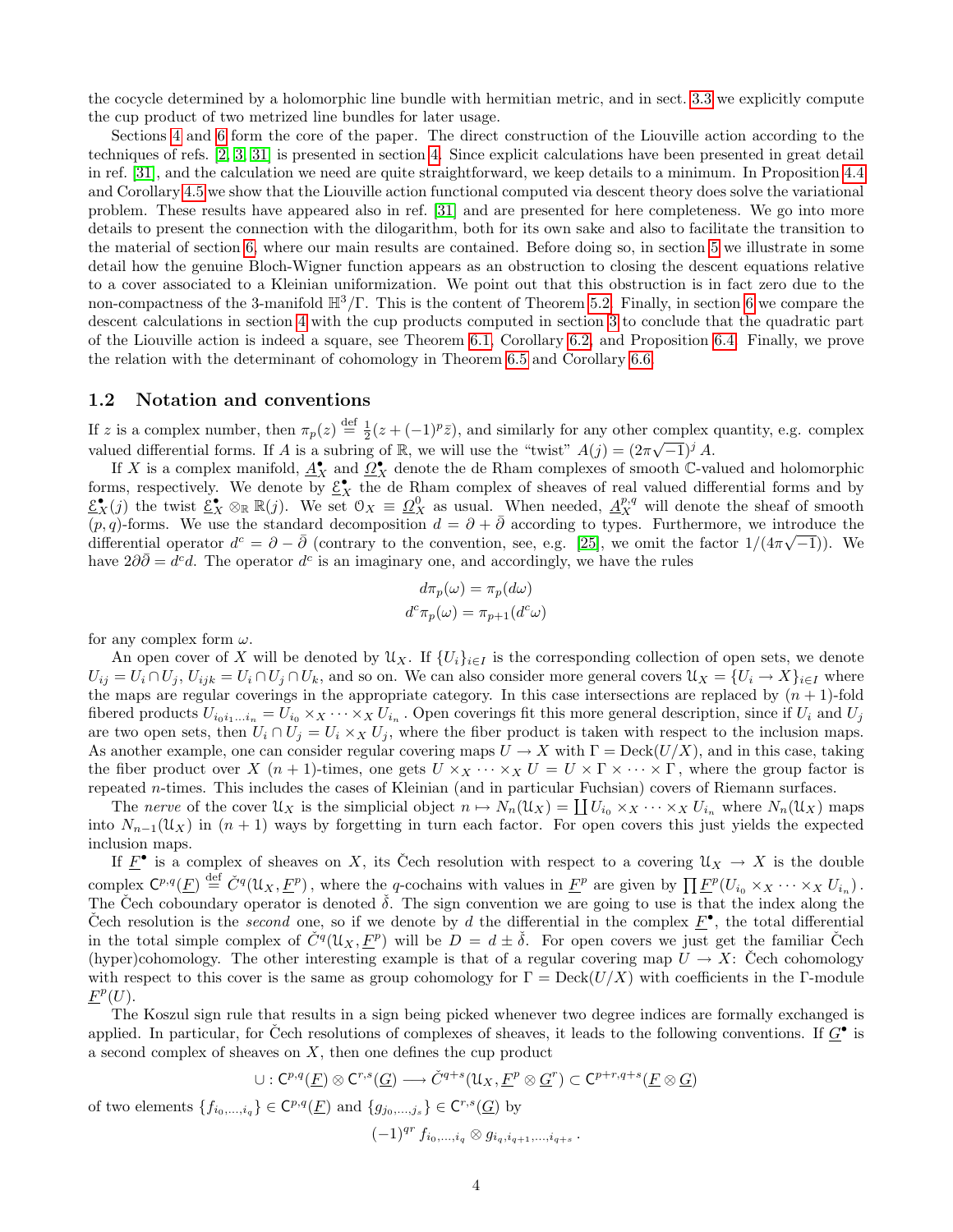# Acknowledgments

Parts of this work were completed during visits at the International School for Advanced Studies (SISSA) in Trieste, Italy, and at the Department of Mathematics, Instituto Superior Técnico in Lisbon, Portugal. I would like to thank both institutions for support and for creating a friendly and stimulating research environment. I would also like to thank Paolo Aluffi, Phil Bowers, Ugo Bruzzo, Johan Dupont, Leon Takhtajan for illuminating discussions and/or patiently answering my many questions.

# <span id="page-4-0"></span>2 Deligne complexes

### <span id="page-4-1"></span>2.1 Cup products on cones

Recall that the cone of a map  $f: X^{\bullet} \to Y^{\bullet}$  between two complexes is the complex  $C^{\bullet}(f) = X^{\bullet}[1] \oplus Y^{\bullet}$  with differential  $d_f(x, y) = (-dx, f(x) + dy)$ , where [k] denotes the shift functor. The cone fits into the exact sequence

$$
0 \longrightarrow Y^{\bullet} \longrightarrow C^{\bullet}(f) \longrightarrow X^{\bullet}[1] \longrightarrow 0.
$$

The following constructions are a special case of those considered by Beĭlinson in ref. [\[5\]](#page-27-4). Suppose we are given complexes  $X_i^{\bullet}, Y_i^{\bullet}$ , and  $Z_i^{\bullet}$  and maps  $f_i: X_i^{\bullet} \to Z_i^{\bullet}$ ,  $g_i: Y_i^{\bullet} \to Z_i^{\bullet}$ , for  $i = 1, 2, 3$ . Suppose also that we have product maps  $X_1^{\bullet} \otimes X_2^{\bullet} \xrightarrow{\cup} X_3^{\bullet}$ , and similarly for  $Y_i^{\bullet}$ , and  $Z_i^{\bullet}$ , strictly compatible with the  $f_i$ ,  $g_i$  in the obvious sense. Then we can consider the cones

<span id="page-4-4"></span><span id="page-4-3"></span>Cone 
$$
(f_i - g_i)[-1] \equiv
$$
Cone  $(X_i^{\bullet} \oplus Y_i^{\bullet} \xrightarrow{f_i - g_i} Z_i^{\bullet})[-1]$ .

For a real parameter  $\alpha$ , there is a family of products

(2.1) Cone 
$$
(f_1 - g_1)[-1] \otimes Cone (f_2 - g_2)[-1] \xrightarrow{\cup_{\alpha}} Cone (f_3 - g_3)[-1]
$$

determined as follows. For  $(x_i, y_i, z_i) \in X_i^{\bullet} \oplus Y_i^{\bullet} \oplus Z_i^{\bullet-1}$ ,  $i = 1, 2$ , one defines

(2.2)  
\n
$$
(x_1, y_1, z_1) \cup_{\alpha} (x_2, y_2, z_2) = \left( x_1 \cup x_2, y_1 \cup y_2, \right. \\
 \left. (-1)^{\deg(x_1)} \left( (1 - \alpha) f_1(x_1) + \alpha g_1(y_1) \right) \cup z_2 \\
 \left. + z_1 \cup \left( \alpha f_2(x_2) + (1 - \alpha) g_2(y_2) \right) \right) .
$$

Note that  $\deg(x_1) = \deg(x_1, y_1, z_1)$ . Checking that  $\cup_\alpha$  is a map of complexes is a straightforward routine calculation. Different products for different values  $\alpha$  and  $\beta$  of the real parameter are homotopic. Explicitly, we have

$$
(x_1,y_1,z_1)\cup_{\alpha} (x_2,y_2,z_2)-(x_1,y_1,z_1)\cup_{\beta} (x_2,y_2,z_2)=(dh_{\alpha,\beta}+h_{\alpha,\beta}d)((x_1,y_1,z_1)\otimes (x_2,y_2,z_2)),
$$

where the homotopy

<span id="page-4-2"></span>
$$
h_{\alpha,\beta} : \text{Tot}\left(\text{Cone}(f_1 - g_1)[-1] \otimes \text{Cone}(f_2 - g_2)[-1]\right)^{\bullet} \longrightarrow \text{Cone}(f_3 - g_3)[-1]^{\bullet - 1}
$$

is given by the formula

(2.3) 
$$
h_{\alpha,\beta}((x_1,y_1,z_1)\otimes (x_2,y_2,z_2))=(\alpha-\beta)(-1)^{\deg(x_1)-1}(0,0,z_1\cup z_2).
$$

If the products  $X_1^{\bullet} \otimes X_2^{\bullet} \xrightarrow{\cup} X_3^{\bullet}$ , etc., are graded commutative, then the swap functor on the tensor product maps the ∪<sub>α</sub> product structure on the cones into the  $\bigcup_{1-\alpha}$  structure. Using the homotopy [\(2.3\)](#page-4-2) it follows at once that there is a well defined graded commutative product in cohomology.

If we do not assume the product structures  $X_1^{\bullet} \otimes X_2^{\bullet} \xrightarrow{\cup} X_3^{\bullet}$ , etc., are strictly compatible with the maps  $f_i$ ,  $g_i$ , some of the preceding constructions must be slightly modified. With an eye toward certain constructions to be carried out later in this paper, let us assume we have compatibility up to homotopy, namely there exist maps

$$
h: (X_1 \otimes X_2)^\bullet \longrightarrow Z_3^{\bullet -1}
$$

$$
k: (Y_1 \otimes Y_2)^\bullet \longrightarrow Z_3^{\bullet -1}
$$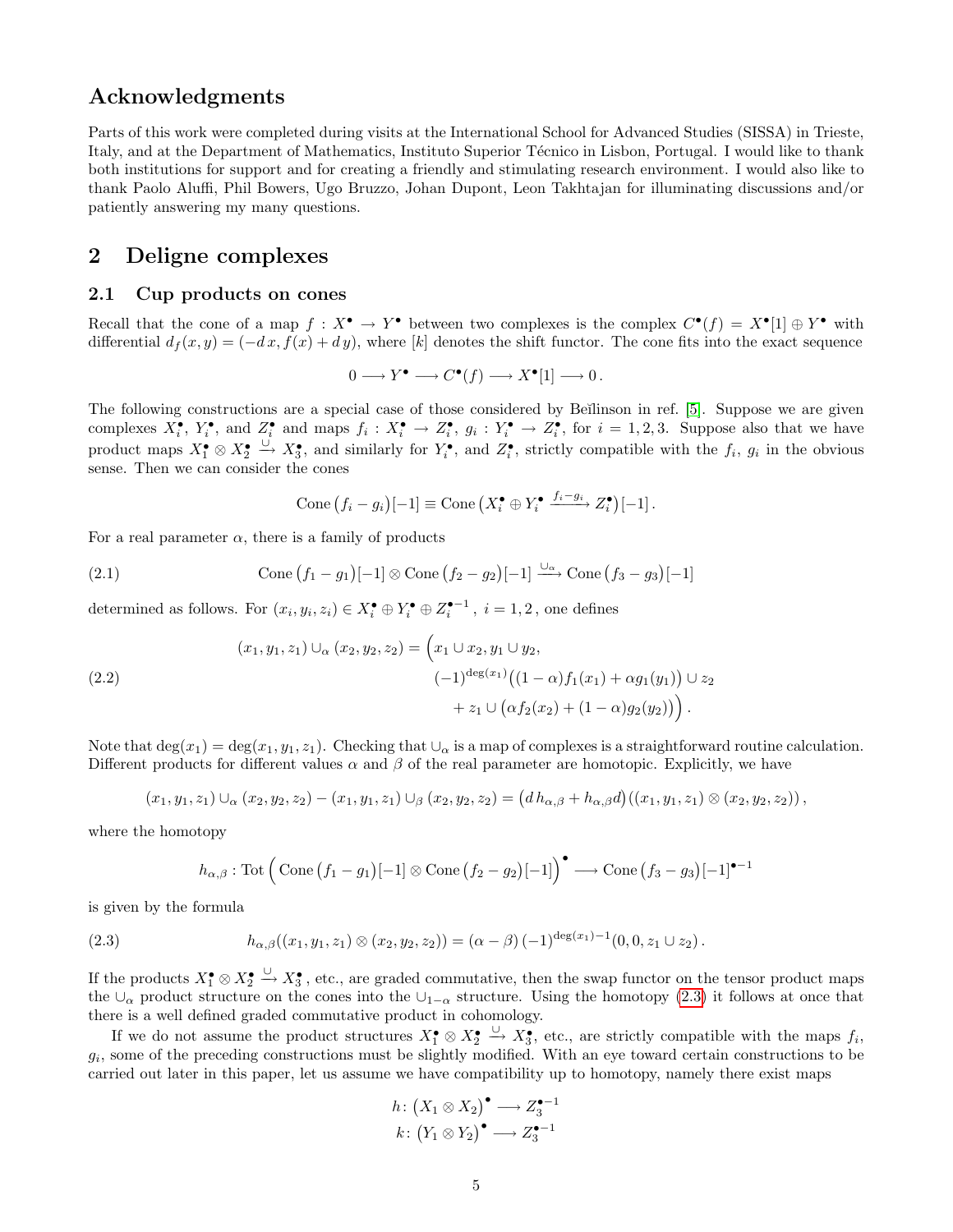such that

(2.4) 
$$
f_3 \circ \cup - \cup \circ (f_1 \otimes f_2) = d h + h d
$$

$$
g_3 \circ \cup - \cup \circ (g_1 \otimes g_2) = d k + k d,
$$

with obvious meaning of the symbols.

<span id="page-5-5"></span>**Lemma 2.1.** Let  $X_i$ ,  $Y_i$ ,  $Z_i$  and the maps  $f_i$ ,  $g_i$  be as above. Let  $\alpha$  be a real parameter. We have a product of type [\(2.1\)](#page-4-3) for the cones Cone( $f_i - g_i$ [-1] defined by the following modification of formula [\(2.2\)](#page-4-4):

(2.5)  
\n
$$
(x_1, y_1, z_1) \cup_{\alpha} (x_2, y_2, z_2) = \left(x_1 \cup x_2, y_1 \cup y_2, \right.
$$
\n
$$
(-1)^{\deg(x_1)} \left( (1 - \alpha) f_1(x_1) + \alpha g_1(y_1) \right) \cup z_2
$$
\n
$$
+ z_1 \cup \left( \alpha f_2(x_2) + (1 - \alpha) g_2(y_2) \right)
$$
\n
$$
- h(x_1 \otimes x_2) + k(y_1 \otimes y_2) \right).
$$

The product [\(2.5\)](#page-5-1) is a map of complexes and two products  $\cup_{\alpha}$  and  $\cup_{\beta}$  are related by the same homotopy formula [\(2.3\)](#page-4-2).

<span id="page-5-1"></span> $\Box$ 

Proof. Direct verification.

This modified framework carries over to the full structure considered by Beĭlinson in ref. [\[5\]](#page-27-4). We will still refer to this modified product as the Beĭlinson product. It is also necessary to relax the assumption that the products  $X_1^{\bullet} \otimes X_2^{\bullet} \xrightarrow{\cup} X_3^{\bullet}$ , etc., be graded commutative. It is possible to complete all the diagrams so that the permutation of factors in the tensor products still yields a homotopy commutative product [\(2.5\)](#page-5-1) for the cones. As a consequence the induced product in cohomology will still be graded commutative. Explicit formulas are not needed except to ensure this latter fact, therefore we shall not discuss this matter any further and refer the reader to the appendix, where a brief but explicit treatment can be found.

#### <span id="page-5-0"></span>2.2 Deligne complexes

Let X be a complex manifold. Recall the standard Hodge filtration of  $\mathcal{Q}_{X}^{\bullet}$ :

(2.6) 
$$
F^p \mathcal{Q}_X^{\bullet}: 0 \longrightarrow \cdots \longrightarrow \mathcal{Q}_X^p \longrightarrow \cdots \longrightarrow \mathcal{Q}_X^n,
$$

where  $n = \dim_{\mathbb{C}} X$ .

The corresponding filtration for the complex of smooth C-valued forms is defined as follows: denote by  $F^p \underline{A}_X^{\bullet}$ the subcomplex of  $\underline{A}_{X}^{\bullet}$  comprising forms of type  $(r, s)$  where r is at least p, so that  $F^p \underline{A}_{X}^k = \bigoplus_{r \geq p} \underline{A}_{X}^{r, k-r}$ . Then (cf. [\[14\]](#page-28-12)) the inclusion  $\mathcal{Q}_X^{\bullet} \hookrightarrow \mathcal{A}_X^{\bullet}$  is a quasi-isomorphism respecting the filtrations, namely  $F^p \mathcal{Q}_X^{\bullet} \hookrightarrow \tilde{F}^p \mathcal{A}_X^{\bullet}$ , and the latter inclusion induces an isomorphism in cohomology.

If A is a subring of R, and *i* and *j* denote the inclusions of  $A(p)$  and  $F^p \Omega^{\bullet}_X$  into  $\Omega^{\bullet}_X$  respectively, the  $p - th$ Deligne complex of sheaves is defined by

(2.7) 
$$
A(p)_{\mathcal{D}}^{\bullet} = \text{Cone} \left( A(p)_{X} \oplus F^{p} \underline{\Omega}_{X}^{\bullet} \xrightarrow{i-j} \underline{\Omega}_{X}^{\bullet} \right)[-1].
$$

It is quasi-isomorphic to the complex:

(2.8) Cone 
$$
(A(p)_X \oplus F^p \underline{A}_X^{\bullet} \xrightarrow{i-j} \underline{A}_X^{\bullet})[-1]
$$
,

where *i* and *j* have the same meaning.  $A(p)_{\mathcal{D}}^{\bullet}$  is quasi-isomorphic to:

(2.9) 
$$
\underline{A(p)}^{\bullet}_{\mathcal{D}} = A(p)_{X} \xrightarrow{i} 0_{X} \xrightarrow{d} \underline{\Omega}_{X}^{1} \xrightarrow{d} \cdots \xrightarrow{d} \underline{\Omega}_{X}^{p-1},
$$

and an explicit quasi-isomorphism

<span id="page-5-4"></span><span id="page-5-3"></span><span id="page-5-2"></span>
$$
\phi_p: \underline{A(p)}^{\bullet}_{\mathcal{D}} \xrightarrow{\simeq} A(p)^{\bullet}_{\mathcal{D}}
$$

is given in [\[18\]](#page-28-13). For completeness, we recall the explicit formula. We have

$$
(2.10) \quad A(p)_X \xrightarrow{\iota} 0_X \xrightarrow{d} \underline{\Omega}_X^1 \xrightarrow{d} \cdots \xrightarrow{d} \underline{\Omega}_X^{p-1}
$$
\n
$$
(2.10) \quad \downarrow \phi_0 \qquad \downarrow \phi_1 \qquad \downarrow \phi_2 \qquad \downarrow \phi_p
$$
\n
$$
A(p)_X \xrightarrow{\iota} 0_X \xrightarrow{-d} \underline{\Omega}_X^1 \xrightarrow{-d} \cdots \xrightarrow{(0, -d)} \underline{\Omega}_X^p \oplus \underline{\Omega}_X^{p-1} \xrightarrow{(d, j-d)} \underline{\Omega}_X^{p+1} \oplus \underline{\Omega}_X^p \xrightarrow{(d, j-d)} \cdots
$$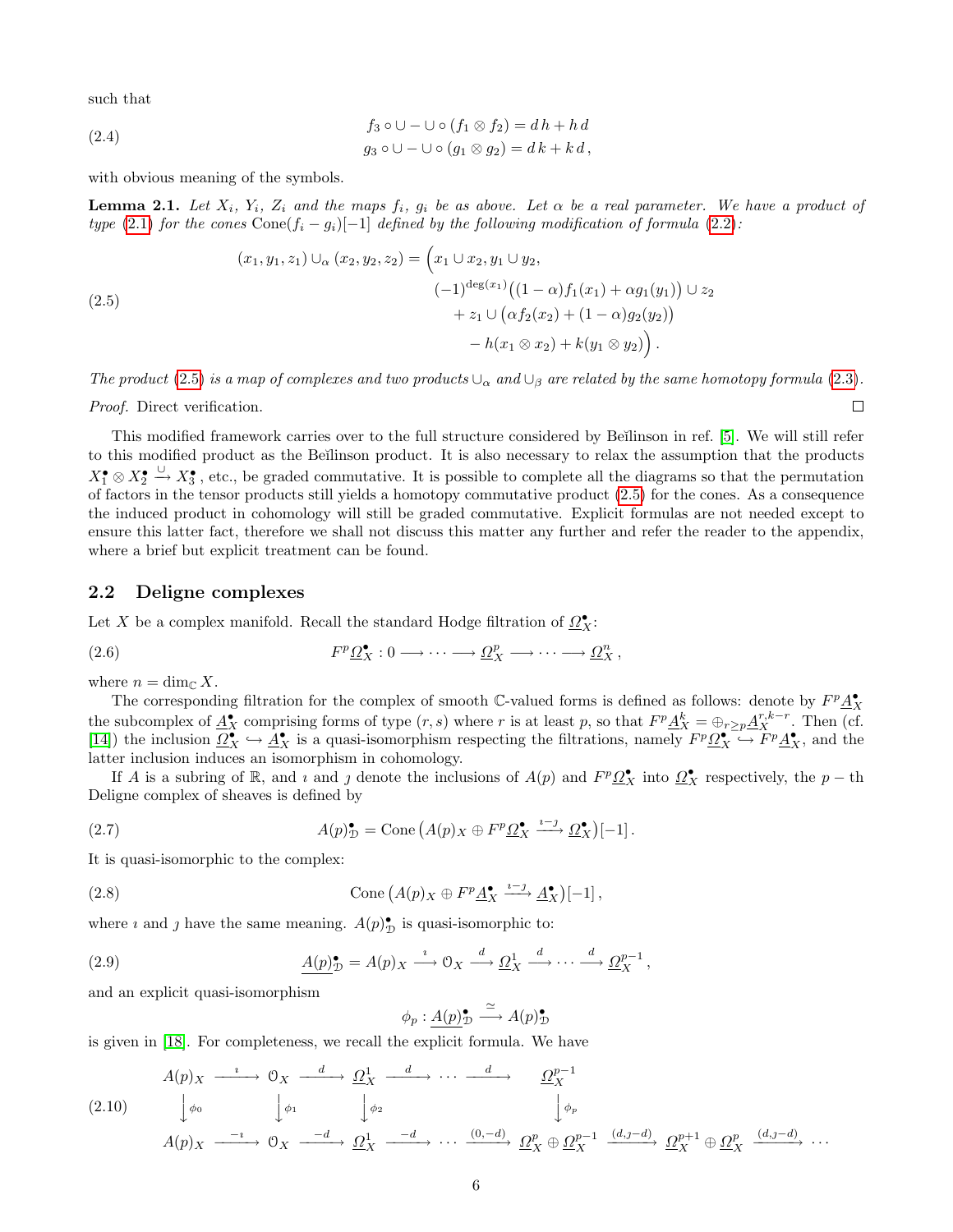with  $\phi_i(x) = (-1)^i x$ , for  $0 \le i < p$  and  $\phi_p(x) = (-1)^p (dx, x)$ . The complex [\(2.9\)](#page-5-2) is perhaps more widely used (or known) as the complex used to define Deligne cohomology.

When  $A = \mathbb{R}$  there are further quasi-isomorphisms, namely

<span id="page-6-1"></span>
$$
\mathbb{R}(p)_{\mathcal{D}}^{\bullet} \xrightarrow{\simeq} \text{Cone}\left(F^p \underline{\Omega}_{X}^{\bullet} \to \underline{\mathcal{E}}_{X}^{\bullet}(p-1)\right)[-1] \xrightarrow{\simeq} \text{Cone}\left(F^p \underline{A}_{X}^{\bullet} \to \underline{\mathcal{E}}_{X}^{\bullet}(p-1)\right)[-1]
$$

since the maps

$$
(\mathbb{R}(p) \to \underline{\Omega}_X^{\bullet}) \xrightarrow{\simeq} \mathbb{R}(p) \to \mathbb{C} \xrightarrow{\simeq} \mathbb{R}(p-1) \xrightarrow{\simeq} \underline{\mathcal{E}}_X^{\bullet}(p-1)
$$

are all quasi-isomorphisms in the derived category, cf. [\[18\]](#page-28-13). Here we have used  $\mathbb{C} \cong \mathbb{R}(p) \oplus \mathbb{R}(p-1)$ . Following op. cit., we set:

(2.11) 
$$
\widetilde{\mathbb{R}(p)} \circ \prod_{\mathcal{D}} \stackrel{\text{def}}{=} \text{Cone} \left( F^p \underline{A}_X^{\bullet} \xrightarrow{-\pi_{p-1}} \underline{\mathcal{E}}_X^{\bullet}(p-1) \right)[-1].
$$

Again, there is an explicit quasi-isomorphism([\[18\]](#page-28-13)):

(2.12) 
$$
\rho_p : \mathbb{R}(p)_{\mathcal{D}}^{\bullet} \xrightarrow{\simeq} \widetilde{\mathbb{R}(p)}_{\mathcal{D}}^{\bullet}
$$

$$
\rho_p|_{\mathbb{R}(p)} = 0, \quad \rho_p|_{F^p \underline{\Omega}_{\mathbf{X}}^{\bullet}} = incl, \quad \rho_p|_{\underline{\Omega}_{\mathbf{X}}^{\bullet}} = \pi_{p-1}
$$

The Deligne cohomology groups of X with coefficients in  $A(p)$  are the hypercohomology groups

<span id="page-6-2"></span><span id="page-6-0"></span>
$$
H^{\bullet}_{\mathcal{D}}(X, A(p)) = \mathbf{H}^{\bullet}(X, A(p)^{\bullet}_{\mathcal{D}}).
$$

and clearly, any complex quasi-isomorphic to  $A(p)_\mathcal{D}^{\bullet}$  would do. In order to perform calculations with these cohomology groups we shall normally resort to a Cech resolution with respect to an open cover  $\mathcal{U}_X$  of X or, later in the paper, an étale map  $\mathcal{U}_X \to X$ , e.g. a regular cover with deck group Γ. However, when  $A = \mathbb{R}$ , we can exploit the above quasi-isomorphisms and the fact that  $\underline{A}_X^{\bullet}$  is a complex of fine sheaves to conclude that  $H_D^{\bullet}(X, \mathbb{R}(p))$  can also be computed as the homology of the complex of global sections

<span id="page-6-4"></span>
$$
Cone(F^pA^{\bullet}(X) \longrightarrow \mathcal{E}^{\bullet}(X)(p-1))[-1].
$$

One of the important properties of Deligne cohomology is the existence of a graded commutative cup product

(2.13) 
$$
H^i_{\mathcal{D}}(X, A(p)) \otimes H^j_{\mathcal{D}}(X, A(q)) \xrightarrow{\cup} H^{i+j}_{\mathcal{D}}(X, A(p+q)),
$$

which follows from the existence of the Beĭlinson cup product at the level of Deligne complexes whose construction was recalled above. There are products  $A(p) \otimes A(q) \to A(p+q)$  and  $F^p \mathcal{Q}_X^{\bullet} \otimes F^q \mathcal{Q}_X^{\bullet} \to F^{p+q} \mathcal{Q}_X^{\bullet}$ , plus the obvious (wedge) product on  $\mathcal{Q}_X^{\bullet}$ , thus it follows from the cone version [\(2.7\)](#page-5-3) that the Deligne complexes come equipped with the Beĭlinson product, and therefore the Deligne cohomology groups inherit the graded commutative cup product [\(2.13\)](#page-6-0). The explicit form, that is, the translation of [\(2.2\)](#page-4-4) to the case at hand can be found in [\[18\]](#page-28-13). Furthermore, the product formula (cf. [\[10\]](#page-28-14),[\[18\]](#page-28-13))

(2.14) 
$$
f \cup g = \begin{cases} f \cdot g & \text{deg } f = 0, \\ f \wedge dg & \text{deg } f > 0 \\ 0 & \text{otherwise,} \end{cases} \text{ and } \deg g = q,
$$

on the complex [\(2.9\)](#page-5-2) maps via [\(2.10\)](#page-5-4) to the product  $\cup_0$  on the cone version [\(2.7\)](#page-5-3). The explicit form of the cup product for the complex  $(2.11)$  as computed in [\[4\]](#page-27-5) (see also [\[18\]](#page-28-13)) will be needed in the sequel. Let  $(\omega_1, \eta_1)$  be an element of degree n in  $\mathbb{R}(p)_D^{\bullet}$ —this means that  $\omega_1 \in F^p \Omega_X^n$  and  $\eta_1 \in \underline{\mathcal{E}}_X^{n-1}(p-1)$ —and  $(\omega_2, \eta_2)$  any element in  $\mathbb{R}(q)_\mathcal{D}^\bullet$ . The product is defined by the formula:

<span id="page-6-3"></span>(2.15) 
$$
(\omega_1, \eta_1) \tilde{\cup} (\omega_2, \eta_2) = (\omega_1 \wedge \omega_2, (-1)^n \pi_p \omega_1 \wedge \eta_2 + \eta_1 \wedge \pi_q \omega_2).
$$

The product  $\tilde{\cup}$  is a morphism of complexes and (modulo the quasi-isomorphisms  $\rho_p$ ) is homotopic to the Beĭlinson products  $\cup_{\alpha}$  on the complexes  $\mathbb{R}(p)$ , Specifically, if we denote an element of  $\mathbb{R}(p)$ , by the triple  $(r, f, \omega)$ , where  $r \in \mathbb{R}(p)_X$ ,  $f \in F^p \Omega_X^{\bullet}$ , and  $\omega \in \Omega_X^{\bullet}$ , the homotopy between  $\tilde{\cup} \circ (\rho_p \otimes \rho_q)$  and  $\rho_{p+q} \circ \cup_{\alpha}$  is given by

(2.16) 
$$
\tilde{h}((r, f, \omega) \otimes (r', f', \omega')) = (-1)^{\deg \omega} (0, (1 - \alpha) \pi_p \omega \wedge \pi_{q-1} \omega' - \alpha \pi_{p-1} \omega \wedge \pi_q \omega').
$$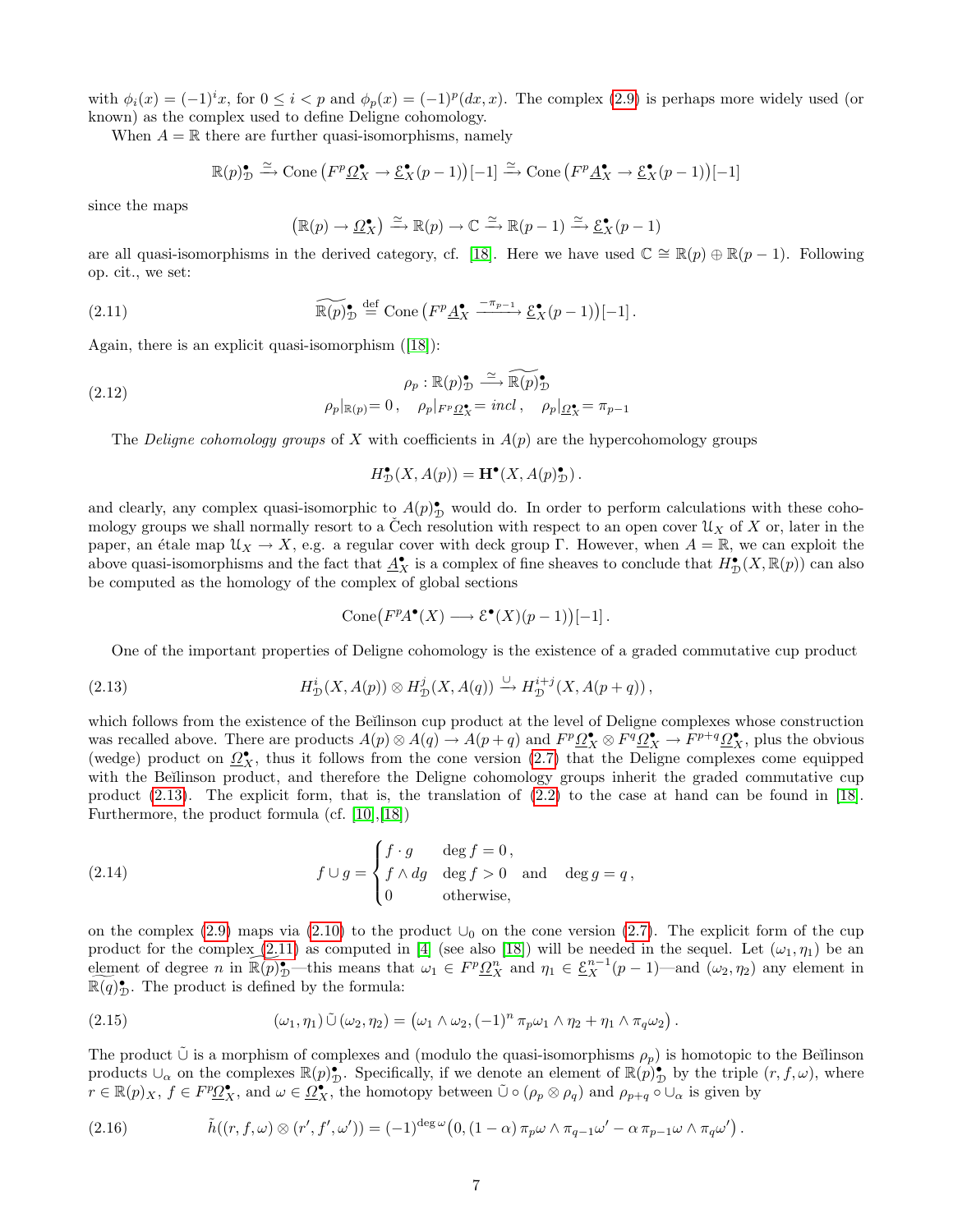### <span id="page-7-0"></span>2.3 Examples

#### 2.3.1

Let  $A = \mathbb{Z}$ . Then  $\mathbb{Z}(1)_{\mathcal{D}}^{\bullet} \xrightarrow{\simeq} \mathcal{O}_{X}^{\times}[-1]$  via the standard exponential sequence, so that  $H_{\mathcal{D}}^{k}(X, \mathbb{Z}(1)) \cong H^{k-1}(X, \mathcal{O}_{X}^{\times})$ . In particular  $H^1_{\mathcal{D}}(X, \mathbb{Z}(1)) \cong \hat{H}^0(X, \mathcal{O}_X^{\times})$ , the global invertibles on X, and  $H^2_{\mathcal{D}}(X, \mathbb{Z}(1)) \cong \text{Pic}(X)$ , the Picard group of line bundles over X.

If an open cover  $\{U_i\}_{i\in I}$  of X is chosen, the class of a line bundle L in  $H^2_{\mathcal{D}}(X,\mathbb{Z}(1))$  can be represented via a Cech resolution by the cocycle  $(f_{ij}, c_{ijk})$ , where  $f_{ij} \in \mathcal{O}_X(U_{ij})$ , and  $c_{ijk} \in \mathbb{Z}(1)_X(U_{ijk})$ . Here we have used the Deligne complex in the form  $(2.9)$ . The functions  $f_{ij}$  should be interpreted as *logarithms* of the corresponding transition functions for L. Then, the collection  $c_{ijk} = (\delta f)_{ijk}$  provides a representative for the first Chern Class  $c_1(L)$ . Similarly, an invertible function f would be described by the collection  $f_i$  of its logarithms on each open  $U_i$ , plus the "integers"  $m_{ij} = f_j - f_i \in \mathbb{Z}(1)$  on each  $U_{ij}$ .

#### 2.3.2

Still using the exponential sequence,  $\mathbb{Z}(2)_{\mathcal{D}}^{\bullet} \xrightarrow{\simeq} (\mathcal{O}_X^{\times})$  $\frac{d \log \Delta}{d \log \Delta}$  [-1]. Thus  $H^2_{\mathcal{D}}(X, \mathbb{Z}(2))$  is the group of isomorphism classes of holomorphic line bundles with (holomorphic) connection. Using the (in fact, any) product  $\mathbb{Z}(1)_\mathcal{D}^{\bullet} \otimes$  $\mathbb{Z}(1)_{\mathcal{D}}^{\bullet} \to \mathbb{Z}(2)_{\mathcal{D}}^{\bullet}$ , the cup product of two global invertible holomorphic functions f and g on X yields a line bundle with connection—the tame symbol—denoted by  $(f, g]$  whose class is in  $H_D^2(X, \mathbb{Z}(2))$ , see [\[13,](#page-28-3) [6,](#page-27-6) [29\]](#page-28-15). Higher cup products in this spirit have been studied in [\[9\]](#page-28-4).

#### 2.3.3

If  $A = \mathbb{R}$ , we have  $H_{\mathcal{D}}^{2p}(X, \mathbb{R}(p)) = H^{2p}(X, \mathbb{R}(p)) \cap H^{p,p}(X)$ . The Čech representative  $(c_{ijk}, f_{ij})$  of a class in  $H_{\mathcal{D}}^2(X,\mathbb{Z}(1))$  mentioned above maps to the cocycle  $(-df_{ij}, -|f_{ij}|)$  under [\(2.12\)](#page-6-2). Taking into account that the  $f_{ij}$  are the logarithms of the transition functions, the corresponding (1, 1) class would be given by the associated canonical connection, see sec. [3.2.](#page-10-0)

#### <span id="page-7-2"></span>2.3.4

 $H^1_{\mathcal{D}}(X,\mathbb{R}(1))$  is the group of real valued functions f on X such that there exists a holomorphic one-form  $\omega$  such that  $\pi_0 \omega = df$ . In other words it is the group of those smooth functions f such that  $\partial f$  is holomorphic, which amounts to say that such an f itself is harmonic. Going to higher values, we have  $H_{\mathcal{D}}^{2p-1}(X,\mathbb{R}(p)) = H^{2p-2}(X,\mathbb{R}(p-1)) \cap$  $H^{p-1,p-1}(X)$  if X is the complex manifold corresponding to a projective variety, cf. [\[30\]](#page-28-16). In general, e.g. X quasi-projective,  $H_{\mathcal{D}}^{2p-1}(X,\mathbb{R}(p))$  will correspond to  $\partial\bar{\partial}$ -closed  $\mathbb{R}(p-1)$ -valued  $(p-1,p-1)$ -forms modulo those forms in Im  $\partial$  + Im  $\overline{\partial}$ .

#### <span id="page-7-1"></span>2.4 Remarks on the dilogarithm

It is convenient to consider the case of the cup product of two invertible functions  $f$  and  $q$  in various complexes in more detail, and to introduce some related notions we shall need later.

As observed,  $\mathbb{Z}(1)_{\mathcal{D}}^{\bullet} \xrightarrow{\simeq} \mathcal{O}_{X}^{\times}[-1]$  and an invertible function f can be considered as an element of  $H_{\mathcal{D}}^{1}(X,\mathbb{Z}(1)).$ Therefore, via  $(2.12)$ , it induces  $\rho_1(f) \in H^1_{\mathcal{D}}(X,\mathbb{R}(1))$  represented by  $(d \log f, \log |f|)$ . (Note that  $\log |f|$  fits the description of  $H^1_{\mathcal{D}}(X,\mathbb{R}(1))$  in [2.3.4.](#page-7-2)) Given two such f and g, the expression for the cup product [\(2.15\)](#page-6-3) gives the following element of  $H^2_{\mathcal{D}}(X,\mathbb{R}(2))$ :

(2.17) 
$$
\rho_1(f) \tilde{\cup} \rho_1(g) = (d \log f \wedge d \log g, -\pi_1(d \log f) \log |g| + \log |f| \pi_1(d \log g)).
$$

<span id="page-7-3"></span>The first term is obviously zero when X is a curve. Given f and g, invertible on X, let us define the imaginary 1-form:

(2.18) 
$$
r_2(f,g) = \pi_1(d \log f) \log |g| - \log |f| \pi_1(d \log g).
$$

On the other hand, the cup product of f and g as elements of  $H_D^1(U, \mathbb{Z}(1))$  yields an element  $f \cup g$  of  $H_D^2(U, \mathbb{Z}(2))$ represented by  $(d \log f \wedge d \log g, \log f d \log g)$  (if we use the  $\cup_0$  product) and this maps via  $\rho_2$  to the element

$$
(d \log f \wedge d \log g, -\pi_1(\log f \, d \log g)).
$$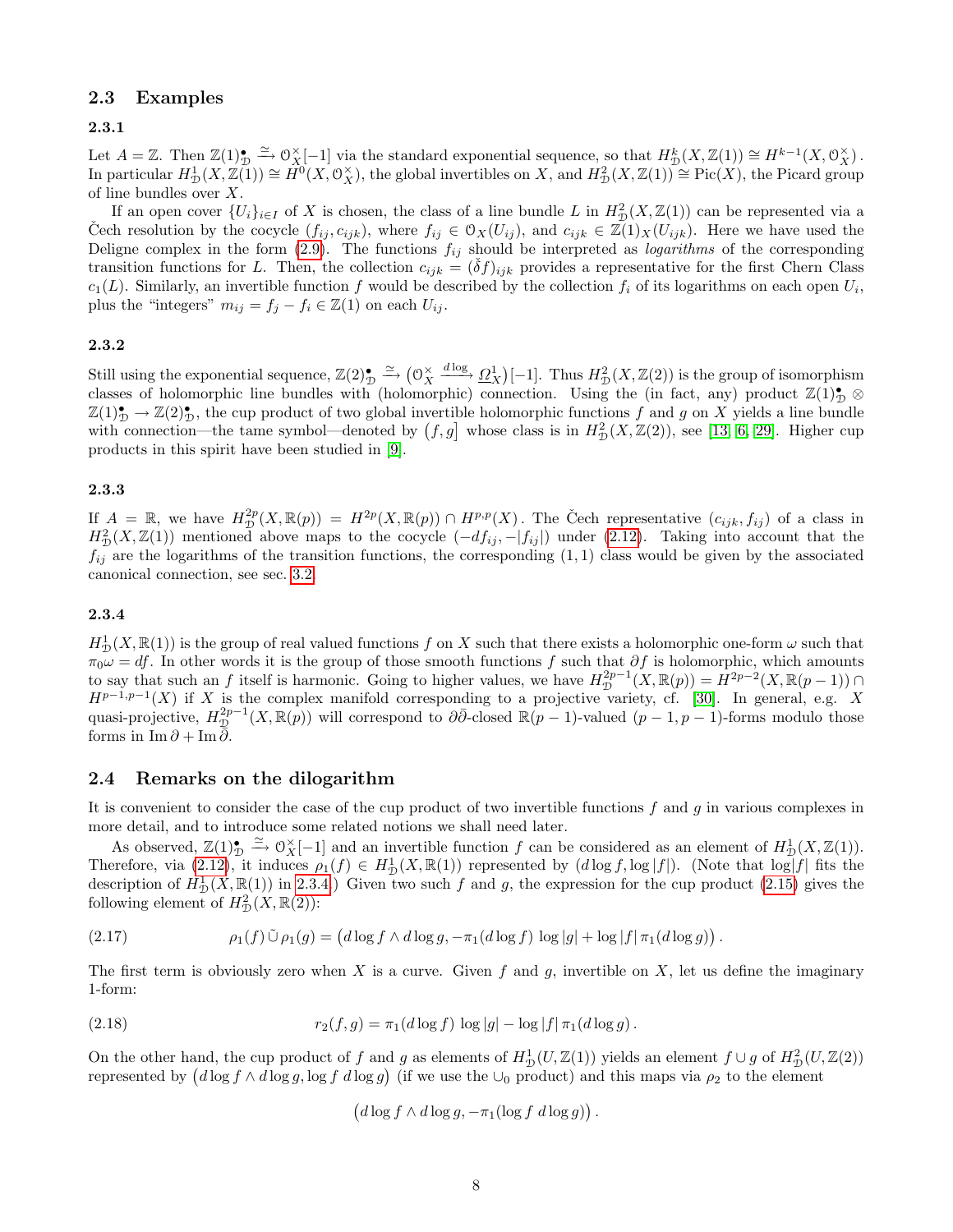<span id="page-8-4"></span>This is equal to [\(2.18\)](#page-7-3) only up to homotopy. Indeed, using  $\pi_{p+q-1}(a \wedge b) = \pi_p(a) \wedge \pi_{q-1}(b) + \pi_{p-1}(a) \wedge \pi_q(b)$ , we find the expression

(2.19) 
$$
r_2(f,g) = d(\pi_1(\log f) \log |g|) - \pi_1(\log f \, d \log g),
$$

where the first term is just the explicit homotopy as computed from  $(2.16)$ .

Recall that the *tame symbol* ([\[13,](#page-28-3) [6\]](#page-27-6))  $(f, g]$  associated to f and g is the line bundle with connection determined (upto isomorphism) by the class  $f \cup g$ . A Bloch dilogarithm ([\[18\]](#page-28-13)) is (the logarithm of) a horizontal trivializing section, namely a function  $L$  on  $U$  satisfying the equation

$$
dL = -\log f \, d\log g \, .
$$

Thus L realizes the isomorphism  $(f, g] \cong \mathcal{O}_X$ . The Steinberg relation satisfied by the Tame symbol says in particular this is true when  $g = 1-f$ :  $(1-f, f]$  is trivial [\[6,](#page-27-6) [18\]](#page-28-13) in the sense specified above. The universal case corresponding to  $f = z$  on  $\mathbb{P}^1 \setminus \{0, 1, \infty\}$  allows to identify L with the classical Euler dilogarithm  $Li_2$ , namely

$$
Li_2(z) = -\int_0^z \log(1-t) \frac{dt}{t},
$$

see [\[13\]](#page-28-3). The classical dilogarithm has a single valued parter, denoted  $\mathscr{D}_2$ , introduced by Bloch and Wigner:

$$
\mathcal{D}_2(z) = \arg(1-z)\log|z| + \text{Im}\,Li_2(z).
$$

 $\mathscr{D}_2$  is real-analytic on  $\mathbb{P}^1 \setminus \{0, 1, \infty\}$  and extends continuously to  $\mathbb{P}^1$ . If we introduce

<span id="page-8-3"></span>
$$
\mathscr{L}_2(z) = \sqrt{-1} \,\mathscr{D}_2(z)\,,
$$

then clearly

$$
d\mathscr{L}_2=r_2(1-z,z).
$$

More generally, if L trivializes  $(f, g]$  in the sense explained above, we can associate a function  $\mathscr{L}_2(f, g)$  such that

$$
d\mathcal{L}_2(f,g)=r_2(f,g)
$$

<span id="page-8-2"></span>via the position

(2.21) 
$$
\mathscr{L}_2(f,g) = \pi_1(\log f) \log |g| + \operatorname{Im} L.
$$

# <span id="page-8-0"></span>3 Constructions in hermitian holomorphic Deligne cohomology

In this section we construct a set of complexes to compute hermitian holomorphic Deligne cohomology, as in ref. [\[11\]](#page-28-8). The complexes we introduce here are tailored to the description of a metrized line bundle in terms of local representatives of the hermitian fiber metric, whereas those in loc. cit. work best from a structure group reduction point of view. The two constructions are related by a quasi-isomorphism, so the cohomology groups are the same, and therefore it is justified to retain the same name for the resulting cohomology groups.

#### <span id="page-8-1"></span>3.1 Hermitian holomorphic Deligne cohomology

Brylinski introduced in ref. [\[11\]](#page-28-8) the complexes  $C(l)$  in order to compare the Beĭlinson-Chern classes of a holomorphic vector bundle E with the Cheeger-Chern-Simons classes determined by  $(E, \nabla)$ , where  $\nabla$  is the *canonical connection*, namely the unique connection compatible with both the holomorphic and hermitian structures. The cohomology groups determined by these complexes were called Hermitian Holomorphic Deligne cohomology groups. We will recall Brylinski's definition below; we introduce now a different set of complexes with a slightly different motivation in mind: as it has been mentioned above, and it will be expanded in further detail in sec. [3.2,](#page-10-0) a holomorphic line bundle L on X determines a class in  $H_D^2(X, \mathbb{Z}(1))$ , and this class has an image in real Deligne cohomology via the obvious map  $\mathbb{Z} \to \mathbb{R}$  inducing a map between the corresponding Deligne complexes. The image in real Deligne cohomology correspond to a class of pure Hodge type  $(1,1)$ . If L is equipped with a hermitian metric  $\rho$ , this class will be represented by a concrete 2-form built from the canonical connection associated to  $\rho$ , and furthermore this form is an imaginary  $(1, 1)$ -form. So we want a complex whose cohomology classes in degree  $2p$  correspond to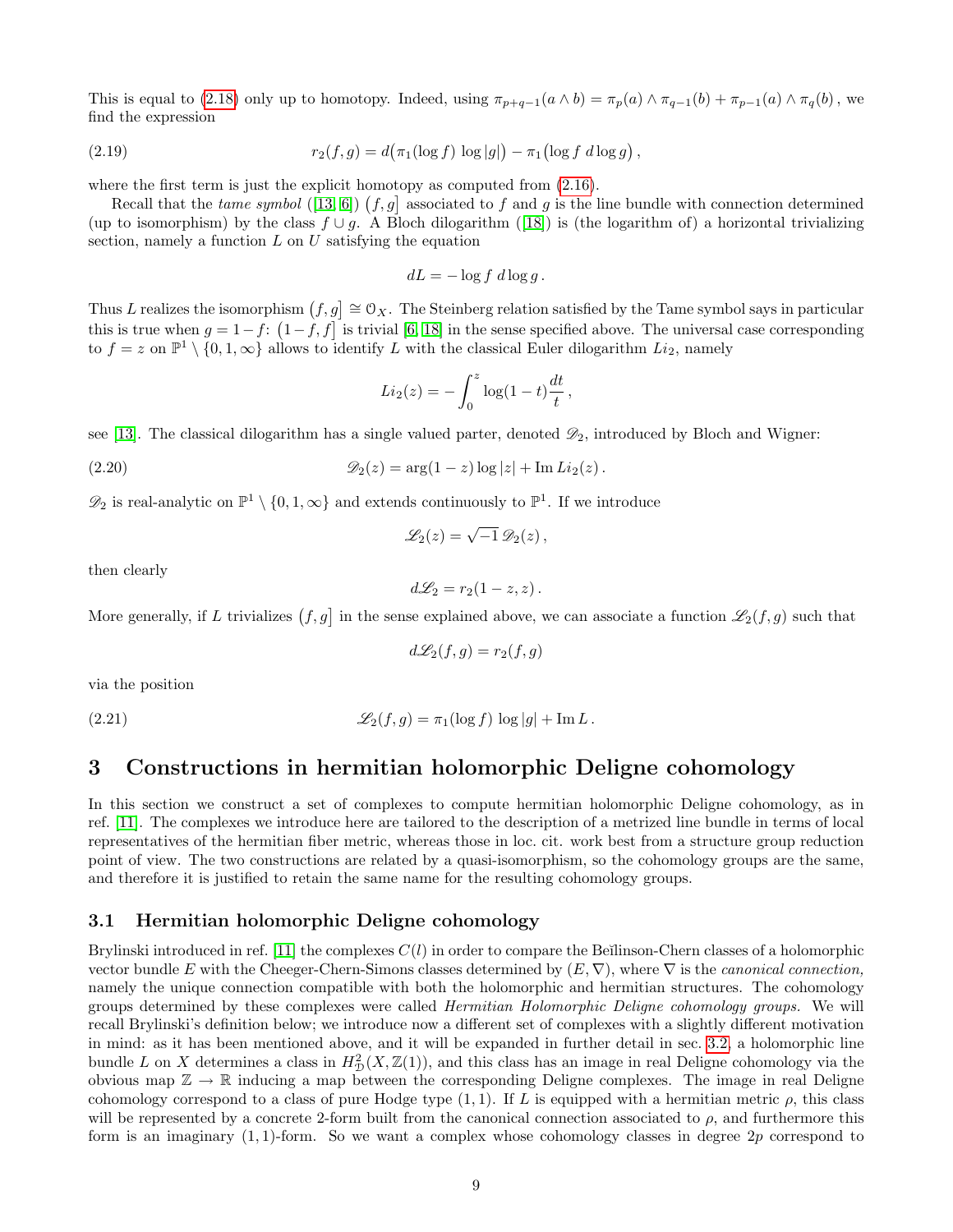$(p, p)$ -forms representing hodge classes of the corresponding pure type, coming from integer Deligne cohomology classes. To this end, consider the complex

<span id="page-9-1"></span>(3.1) 
$$
D(l)_{h.h.}^{\bullet} = \text{Cone}\big(\mathbb{Z}(l)_{\mathcal{D}}^{\bullet} \oplus (F^l \underline{A}_{X}^{\bullet} \cap \sigma^{2l} \underline{\mathcal{E}}_{X}^{\bullet}(l)) \longrightarrow \widetilde{\mathbb{R}(l)_{\mathcal{D}}^{\bullet}}\big)[-1],
$$

where, as usual,  $\sigma^p$  denotes the (sharp) truncation in degree p, namely for a complex  $\underline{F}^{\bullet}$ ,  $\sigma^p \underline{F}^{\bullet}$  is zero in degrees less than p. The map  $\mathbb{Z}(l)_\mathcal{D}^{\bullet} \to \mathbb{R}(l)_\mathcal{D}^{\bullet}$  is the composite of the obvious map  $\mathbb{Z}(l)_\mathcal{D}^{\bullet} \to \mathbb{R}(l)_\mathcal{D}^{\bullet}$  with the quasi-isomorphism  $\rho_l$ defined by [\(2.12\)](#page-6-2). We will simply denote it by  $\rho_l$  in the sequel, suppressing the first morphism in the notation. The  $\text{map } (F^l \underline{A}_{X}^{\bullet} \cap \sigma^{2l} \underline{\mathcal{E}}_{X}^{\bullet}(l)) \to \mathbb{R}(l)_{\mathcal{D}}^{\bullet} = \text{Cone}(F^l \underline{A}_{X}^{\bullet} \to \underline{\mathcal{E}}_{X}^{\bullet}(l-1))[-1]$  is induced by the inclusion of  $(F^l \underline{A}_{X}^{\bullet} \cap \sigma^{2l} \underline{\mathcal{E}}_{X}^{\bullet}(l))$ into  $F^l \underline{A}_{X}^{\bullet}$ . In [\(3.1\)](#page-9-1) we take the cone of the difference between these two maps. We have:

<span id="page-9-2"></span>**Definition 3.1.** The complex [\(3.1\)](#page-9-1) is the *hermitian holomorphic Deligne* complex. The hermitian holomorphic Deligne cohomology groups are the corresponding hypercohomology groups

(3.2) 
$$
H_{\mathcal{D}_{h.h.}}^p(X,l) \stackrel{\text{def}}{=} \mathbf{H}^p(X,D(l)_{h.h.}^{\bullet}).
$$

The specific choice of the complexes in Definition [3.1](#page-9-2) is geared towards the computation of certain explicit cocycles representing cup products of metrized line bundles to be considered below. In order to justify our choice of the name, let us compare this definition with the one in ref. [\[11\]](#page-28-8), where Brylinski introduces the complexes:

(3.3) 
$$
C(l)^{\bullet} = \text{Cone}\big(\mathbb{Z}(l)_X \oplus (F^l \underline{A}_X^{\bullet} \cap \sigma^{2l} \underline{\mathcal{E}}_X^{\bullet}(l)) \longrightarrow \underline{\mathcal{E}}_X^{\bullet}(l)\big)[-1].
$$

<span id="page-9-0"></span>**Lemma 3.2.** The complexes  $C(l)^{\bullet}$  and  $D(l)^{\bullet}_{h.h.}$  are quasi-isomorphic.

Proof. By elementary manipulation of cones

$$
D(l)_{h.h.}^{\bullet} = \text{Cone}\Big(F^l \underline{A}_{X}^{\bullet} \cap \sigma^{2l} \underline{\mathcal{E}}_{X}^{\bullet}(l) \to \text{Cone}\big(\mathbb{Z}(l)_{\mathcal{D}}^{\bullet} \to \widetilde{\mathbb{R}(l)_{\mathcal{D}}^{\bullet}}\big)\Big)[-1]
$$

and clearly:  $Cone(\mathbb{Z}(l)_\mathcal{D}^\bullet \to \mathbb{R}(l)_\mathcal{D}^\bullet) \xrightarrow{\simeq} \text{Cone}(\mathbb{Z}(l)_X \to \mathbb{R}(l)_X) \xrightarrow{\simeq} \text{Cone}(\mathbb{Z}(l)_X \to \underline{\mathcal{E}}_X^\bullet(l))$ , where all arrows are quasi-isomorphisms. Thus

$$
D(l)_{h.h.}^{\bullet} \xrightarrow{\simeq} \text{Cone}\Big(F^l \underline{A}_X^{\bullet} \cap \sigma^{2l} \underline{\mathcal{E}}_X^{\bullet}(l) \to \text{Cone}\big(\mathbb{Z}(l)_X \to \underline{\mathcal{E}}_X^{\bullet}(l)\big)\Big)[-1]
$$
  
= 
$$
\text{Cone}\big(\mathbb{Z}(l)_X \oplus (F^l \underline{A}_X^{\bullet} \cap \sigma^{2l} \underline{\mathcal{E}}_X^{\bullet}(l)) \to \underline{\mathcal{E}}_X^{\bullet}(l)\big)[-1]
$$
  
= 
$$
C(l),
$$

as wanted.

It follows from Lemma [3.2](#page-9-0) that the hypercohomology groups of the two complexes are the same and therefore the hermitian holomorphic Deligne cohomology groups as per Definition [3.1](#page-9-2) are the same as those defined by Brylinski in ref. [\[11\]](#page-28-8).

From [\(3.1\)](#page-9-1) and the exact sequence satisfied by the cone construction, we can derive the exact sequence

$$
(3.4) \qquad \cdots \longrightarrow H_{\mathcal{D}}^{2l-1}(X,\mathbb{R}(l)) \longrightarrow H_{\mathcal{D}_{h.h.}}^{2l}(X,l) \longrightarrow H_{\mathcal{D}}^{2l}(X,\mathbb{Z}(l)) \oplus A^{(l,l)}(X)_{\mathbb{R}(l)} \longrightarrow H_{\mathcal{D}}^{2l}(X,\mathbb{R}(l)) \longrightarrow \cdots
$$

where  $A^{(l,l)}(X)_{\mathbb{R}(l)}$  denotes the space of smooth  $\mathbb{R}(l)$ -valued global  $(l, l)$ -forms on X. In view of the examples, we can rewrite the exact sequence as

$$
\cdots \longrightarrow H_{\mathcal{D}}^{2l-1}(X,\mathbb{R}(l)) \longrightarrow H_{\mathcal{D}_{h.h.}}^{2l}(X,l) \longrightarrow
$$
  

$$
\longrightarrow H_{\mathcal{D}}^{2l}(X,\mathbb{Z}(l)) \oplus A^{(l,l)}(X)_{\mathbb{R}(l)} \longrightarrow H^{2l}(X,\mathbb{R}(l)) \cap H^{l,l}(X) \longrightarrow \cdots
$$

We see that the group  $H_{\mathcal{D}_{h,h}}^{2l}(X,l)$  map onto those  $(l,l)$ -forms representing the Hodge classes corresponding to  $H^{2l}_\mathcal{D}(X,\mathbb{Z}(l)).$ 

Now recall that we have cup products for  $\mathbb{Z}(l)_\mathcal{D}^{\bullet}$ ,  $\mathbb{R}(l)_\mathcal{D}^{\bullet}$ , and  $F^l \underline{A}_X^{\bullet} \cap \sigma^{2l} \underline{\mathcal{E}}_X^{\bullet}(l)$ , the latter being induced by the standard wedge product. Since the complex  $D(l)_{h.h.}^{\bullet}$  is a cone, we have the Beĭlinson family of products

(3.5) 
$$
D(l)_{h.h.}^{\bullet} \otimes D(k)_{h.h.}^{\bullet} \xrightarrow{\cup_{\alpha}} D(l+k)_{h.h.}^{\bullet},
$$

<span id="page-9-4"></span>and therefore a cup product

(3.6) 
$$
H_{\mathcal{D}_{h.h.}}^i(X, l) \otimes H_{\mathcal{D}_{h.h.}}^j(X, k) \xrightarrow{\cup} H_{\mathcal{D}_{h.h.}}^{i+j}(X, l+k).
$$

<span id="page-9-5"></span><span id="page-9-3"></span> $\Box$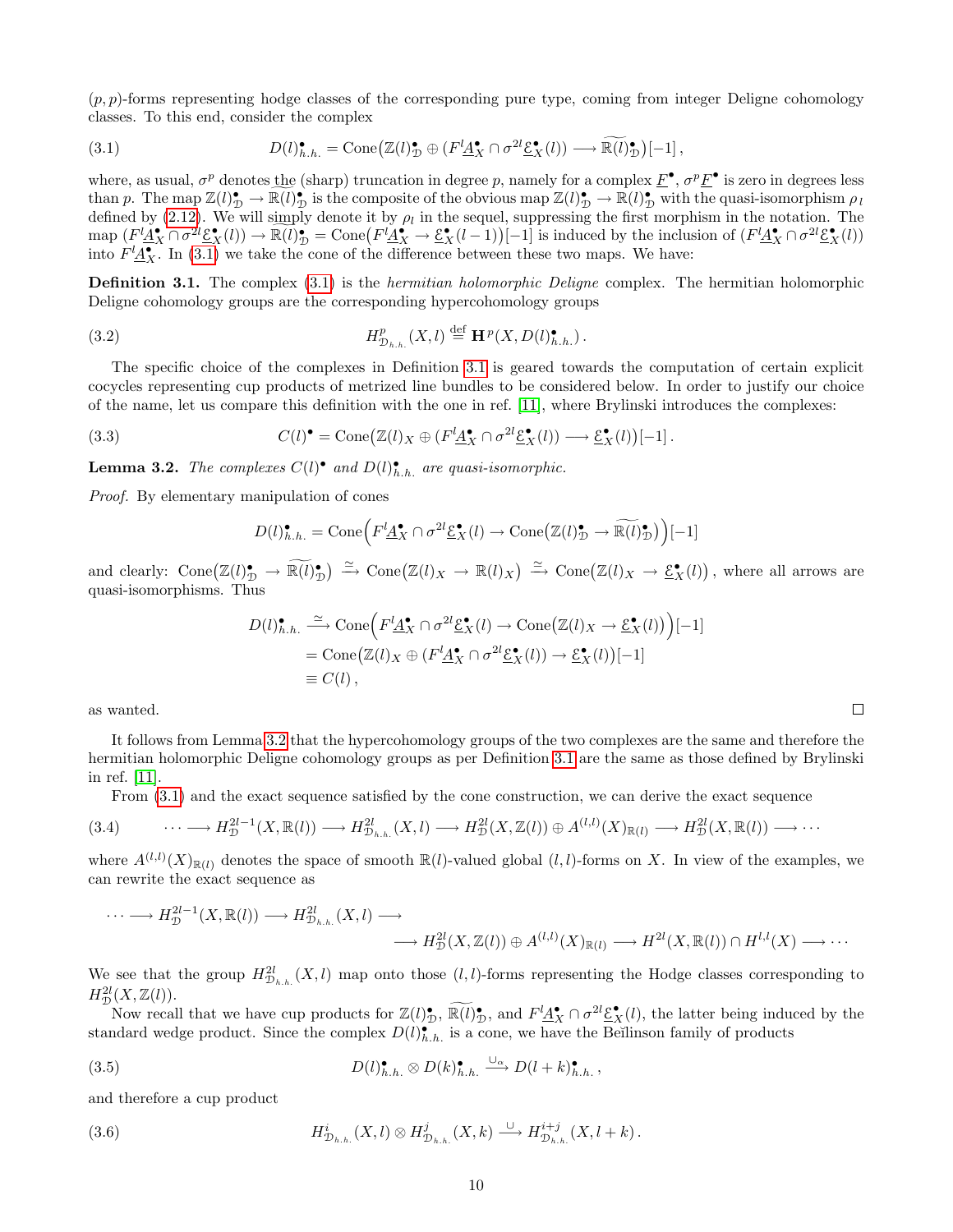Remark 3.3. A note of warning: in the definition [\(3.1\)](#page-9-1) of  $D(l)_{h,h}^{\bullet}$  the complexes  $\mathbb{Z}(l)_{\mathcal{D}}^{\bullet}$  and  $\mathbb{R}(l)_{\mathcal{D}}^{\bullet}$  have product structures that are compatible with the map  $\rho_l$  only up to homotopy (given by formula [\(2.16\)](#page-6-4)), therefore the Beĭlinson product in  $(3.5)$  is to be intended in the modified version of formula  $(2.5)$ . Similarly, the product structures of the individual cones in [\(3.1\)](#page-9-1) are already graded commutative up to homotopy, thus that the product [\(3.5\)](#page-9-3) is graded commutative up to homotopy follows from Proposition [A.4](#page-27-7) in the appendix. That allows to conclude that the induced product on cohomology [\(3.6\)](#page-9-4) is genuinely graded commutative as intended.

To conclude this introduction, we briefly mention the case of a proper submersion of complex manifolds  $\pi: X \to$ S. It follows from [\[20\]](#page-28-17) that Deligne cohomology has an integration along the fiber  $\int_{\pi}$ , hence in analogy with [\[11,](#page-28-8) [9\]](#page-28-4) there is a mapping

<span id="page-10-5"></span>
$$
\mathbf{R}\pi_* D(l)_{h.h.}^{\bullet} \longrightarrow D(l-d)_{h.h.}^{\bullet}[-2d]
$$

where  $d$  is the complex dimension of the fiber, inducing

(3.7) 
$$
H_{\mathcal{D}_{h.h.}}^{i}(X,l) \longrightarrow H_{\mathcal{D}_{h.h.}}^{i-2d}(S,l-d)
$$

and commutative diagrams analogous to [\[11,](#page-28-8) Theorem 5.1]. We shall be interested in the case of complex relative dimension 1 and degree 4, namely that of the map:  $H_{\mathcal{D}_{h,h}}^4(X,2) \to H_{\mathcal{D}_{h,h}}^2(S,1)$ , inducing a complex hermitian line bundle on  $S$  (cf. below).

### <span id="page-10-0"></span>3.2 Hermitian holomorphic line bundles

A hermitian holomorphic line bundle or, equivalently, a metrized line bundle, cf. [\[25\]](#page-28-11), is a holomorphic line bundle L over X together with a hermitian fiber metric  $\rho: L \to \mathbb{R}_{\geq 0}$ . As a rule, we will not distinguish L and its sheaf of holomorphic sections. We will also use the alternate notation  $|s|_p$  to denote the length of a local section s of L with respect to  $\rho$ . Metrized line bundles can be tensor multiplied and an inverse is defined, see. op. cit. An isomorphism of metrized line bundles  $(L, \rho)$  and  $(L', \rho')$  is defined in the obvious way, namely it is a map  $\phi : L \to L'$  such that  $|s|_\rho = |\phi(s)|_{\rho'}$  for some local section s of L. We denote by  $\text{Pic}(X)$  the group of isomorphism classes of metrized line bundles.

If L is trivialized over a Cech cover  $\mathcal{U}_X = \{U_i\}_{i \in I}$  by sections  $s_i$ , then as usual we obtain the cocycle of transition functions  $g_{ij} \in \mathcal{O}_X^{\times}(U_i \cap U_j)$  by writing  $s_j = s_i g_{ij}$ . Then if  $(L, \rho)$  is a metrized line bundle, we can define the positive function  $\rho_i = |s_i|^2$ , namely the local representative of the hermitian structure with respect to the given trivialization. It follows that the various local representatives satisfy

(3.8) 
$$
\rho_j = \rho_i |g_{ij}|^2.
$$

Let us work out the local version of the isomorphism introduced above. Let  $s_i'$  be a local section of  $L'$  over  $U_i$ . Introduce analogous (primed) quantities for L' as we just did for L. Given the isomorphism  $\phi: L \to L'$  we have  $\phi(s_i) = s'_i f_i$ , for some  $f_i \in \mathcal{O}_X^{\times}(U_i)$ . Then we find  $f_i g_{ij} = g'_{ij} f_j$  and  $\rho_i = \rho'_i |f_i|^2$ .

Still working with respect to the chosen cover  $\mathcal{U}_X$ , a *connection* compatible with the holomorphic structure is the datum of a collection of  $(1,0)$ -forms  $\xi_i \in \underline{A}_X^{1,0}(U_i)$  satisfying

<span id="page-10-4"></span><span id="page-10-3"></span><span id="page-10-1"></span>.

$$
\xi_j - \xi_i = d \log g_{ij}.
$$

Note for future reference that  $\underline{A}_X^{1,0} = F^1 \underline{A}_X^1$ . The connection is compatible with the hermitian metric if

$$
\pi_0(\xi_i) = \frac{1}{2}d\log\rho_i
$$

Using  $d = \partial + \overline{\partial}$  and decomposition with respect to  $(p, q)$ -types, we find the familiar relation

$$
\xi_i = \partial \log \rho_i
$$

for the unique connection compatible with both the complex and hermitian structures [\[22\]](#page-28-18).

The global 2-form

$$
(3.12)\qquad \qquad c_1(\rho) = \bar{\partial}\partial\log\rho_i
$$

<span id="page-10-2"></span>represents the first Chern class of L in  $H^2(X,\mathbb{R}(1))$ . Actually, the class of  $c_1(\rho)$  is a pure Hodge class in  $H^{1,1}(X)$  and, according to the examples, it is the image of the first Chern class of L under the map  $H^2_{\mathcal{D}}(X,\mathbb{Z}(1)) \to H^2_{\mathcal{D}}(X,\mathbb{R}(1))$ induced by  $\mathbb{Z}(1) \to \mathbb{R}(1)$ . Observe that  $c_1(\rho) = c_1(\rho')$  under the isomorphism considered above. In the same way as in [\[9,](#page-28-4) [11\]](#page-28-8) we have the following: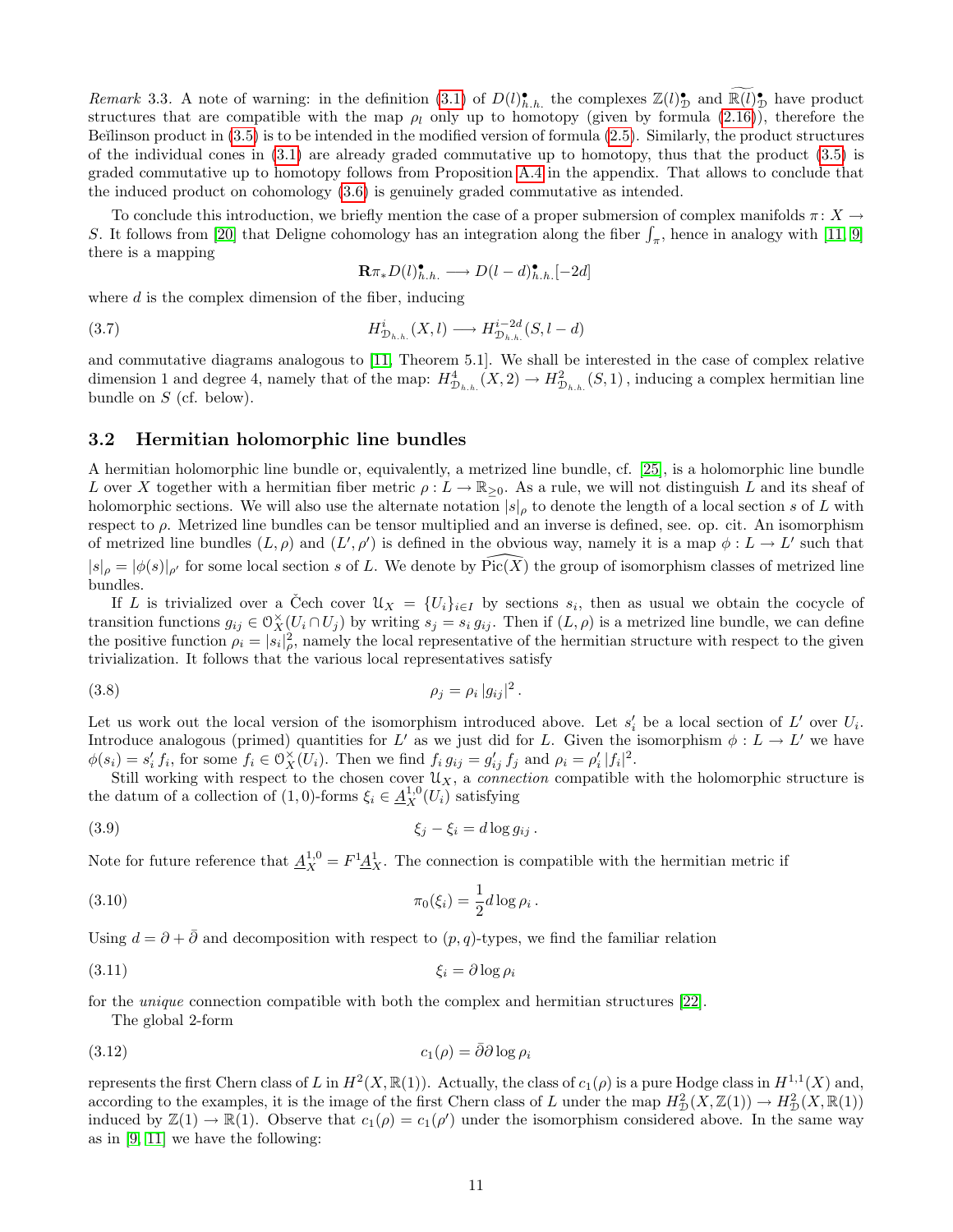#### Proposition 3.4.

<span id="page-11-0"></span>
$$
\widehat{\mathrm{Pic}(X)} \cong H^2_{\mathcal{D}_{h.h.}}(X, 1)
$$

*Proof.* As noted in the examples before, the class of L in  $H_D^2(X, \mathbb{Z}(1))$  is represented by the Čech cocycle  $(\log g_{ij}, c_{ijk})$ , where  $c_{ijk} = \log g_{jk} - \log g_{ik} + \log g_{ij}$  represents  $c_1(L)$ . Moreover, from [\(3.8\)](#page-10-1) we have the relation

$$
\frac{1}{2}\log\rho_j - \frac{1}{2}\log\rho_i = \pi_0(\log g_{ij}) \equiv \log|g_{ij}|,
$$

thus we obtain a degree 2 total cocycle  $(\frac{1}{2} \log \rho_i, \log g_{ij}, c_{ijk})$  in the Čech resolution of the complex

(3.13) 
$$
0 \longrightarrow \mathbb{Z}(1)_X \xrightarrow{\iota} \mathbb{O}_X \xrightarrow{-\pi_0} \underline{\mathcal{E}}_X^0 \longrightarrow 0.
$$

By a standard computation isomorphic metrized line bundles determine equivalent cocycles, therefore a metrized line bundle  $(L, \rho)$  determines a class in the second (hyper)cohomology group of the complex [\(3.13\)](#page-11-0). Furthermore, two such classes can be added by component-wise adding the corresponding cocycles. It is readily verified that for metrized bundles  $(L, \rho)$  and  $(L', \rho')$  this yields the cocycle corresponding to  $(L \otimes L', \rho \rho')$ . Thus, passing to classes, this corresponds to the group operation in  $Pic(X)$ .

We now proceed to show that the complexes  $(3.13)$  and  $D(1)_{h.h.}^{\bullet}$  are quasi-isomorphic. To begin with, note that the complex [\(3.13\)](#page-11-0) is quasi-isomorphic to

(3.14) 
$$
\text{Cone}\big(\mathbb{Z}(1)_{\mathcal{D}}^{\bullet} \xrightarrow{\pi_0} \underline{\mathcal{E}}_{X}^{0}[-1]\big)[-1].
$$

On the other hand, we want to consider the cone of the morphism

<span id="page-11-2"></span><span id="page-11-1"></span>
$$
F^1 \underline{A}_{X}^{\bullet} \cap \sigma^2 \underline{\mathcal{E}}_{X}^{\bullet}(1) \xrightarrow{-incl \oplus 0} \widetilde{\mathbb{R}(1)}_{\mathcal{D}}^{\bullet}.
$$

This morphism is mono, so its cone can be replaced (in the derived category) by

(3.15) 
$$
\text{Cone}\left(F^1 \underline{A}_X^{\bullet}/F^1 \underline{A}_X^{\bullet} \cap \sigma^2 \underline{\mathcal{E}}_X^{\bullet}(1) \xrightarrow{-\pi_0} \underline{\mathcal{E}}_X^{\bullet}\right)[-1],
$$

since

$$
\text{Cone}(A^{\bullet}/K^{\bullet} \to B^{\bullet})[-1] \xrightarrow{\simeq} \text{Cone}(A^{\bullet} \to B^{\bullet})[-1]/K^{\bullet} \xrightarrow{\simeq} \text{Cone}(K^{\bullet} \to \text{Cone}(A^{\bullet} \to B^{\bullet})[-1])
$$

when  $K^{\bullet} \to A^{\bullet}$  is mono. By direct inspection, the complex [\(3.15\)](#page-11-1) is quasi-isomorphic to  $\underline{\mathcal{E}}_{X}^{0}[-1]$ . Therefore we have the following quasi-isomorphisms:

$$
(3.14) \xrightarrow{\simeq} \text{Cone} \Big( \mathbb{Z}(1)_{\mathcal{D}}^{\bullet} \to \text{Cone} \big( F^{1} \underline{A}_{X}^{\bullet} / F^{1} \underline{A}_{X}^{\bullet} \cap \sigma^{2} \underline{\mathcal{E}}_{X}^{\bullet} (1) \xrightarrow{\pi_{0}} \underline{\mathcal{E}}_{X}^{\bullet} \big) [-1] \Big) [-1]
$$
  
\n
$$
\xrightarrow{\simeq} \text{Cone} \Big( \mathbb{Z}(1)_{\mathcal{D}}^{\bullet} \to \text{Cone} \big( F^{1} \underline{A}_{X}^{\bullet} \cap \sigma^{2} \underline{\mathcal{E}}_{X}^{\bullet} (1) \to \widetilde{\mathbb{R}(1)_{\mathcal{D}}^{\bullet}} \big) \Big) [-1]
$$
  
\n
$$
\xrightarrow{\simeq} D(1)_{h.h.}^{\bullet}
$$

so that [\(3.13\)](#page-11-0) and  $D(1)_{h,h.}^{\bullet}$  are indeed quasi-isomorphic. Thus (3.13) or [\(3.14\)](#page-11-2) also compute  $H_{\mathcal{D}_{h,h.}}^{\bullet}(X,1)$  and this proves the statement, since we have already seen that a metrized line bundle determines a degree two hypercohomology class with coefficients in [\(3.13\)](#page-11-0).  $\Box$ 

There is another—indeed, more direct—proof to the above proposition, which is simply to exhibit a cocycle in a Čech resolution of  $D(1)_{h,h}^{\bullet}$ . Explicit representatives will be needed for the calculation of the cup products [\(3.6\)](#page-9-4) and subsequent development, so we present this construction here.

Alternative proof of Proposition [3.4.](#page-10-2) Recall that  $D(1)_{h,h}^{\bullet}$  is the cone of the map  $\rho_1 - j$ , where  $\rho_1 : \mathbb{Z}(1)_{\mathcal{D}}^{\bullet} \to \widetilde{\mathbb{R}(1)_{\mathcal{D}}}^{\bullet}$ , and  $j: F^1 \underline{A_X}^n \cap \sigma^2 \underline{\mathcal{E}_X}^n(1) \to \mathbb{R}(1)_D^n$ . By unraveling the structure of all the cones involved we have:

$$
\mathbb{Z}(1)_X \longrightarrow \Omega_X^1 \oplus 0_X \longrightarrow \Omega_X^2 \oplus \Omega_X^1 \longrightarrow \Omega_X^3 \oplus \Omega_X^2 \longrightarrow \cdots
$$
  
\n
$$
\downarrow_{\iota \oplus \pi_0} \qquad \qquad \downarrow_{\iota \oplus \pi_0} \qquad \qquad \downarrow_{\iota \oplus \pi_0} \qquad \qquad \downarrow_{\iota \oplus \pi_0}
$$
  
\n
$$
F^1 \underline{A}_X^1 \oplus \underline{\mathcal{E}}_X^0 \longrightarrow F^1 \underline{A}_X^2 \oplus \underline{\mathcal{E}}_X^1 \longrightarrow F^1 \underline{A}_X^3 \oplus \underline{\mathcal{E}}_X^2 \longrightarrow \cdots
$$
  
\n
$$
\uparrow_{\iota \oplus \pi_0} \qquad \qquad \uparrow_{\iota \oplus \pi_0} \qquad \uparrow_{\iota \oplus \pi_0}
$$
  
\n
$$
F^1 \underline{A}_X^2 \cap \underline{\mathcal{E}}_X^2(1) \longrightarrow F^1 \underline{A}_X^3 \cap \underline{\mathcal{E}}_X^3(1) \longrightarrow \cdots
$$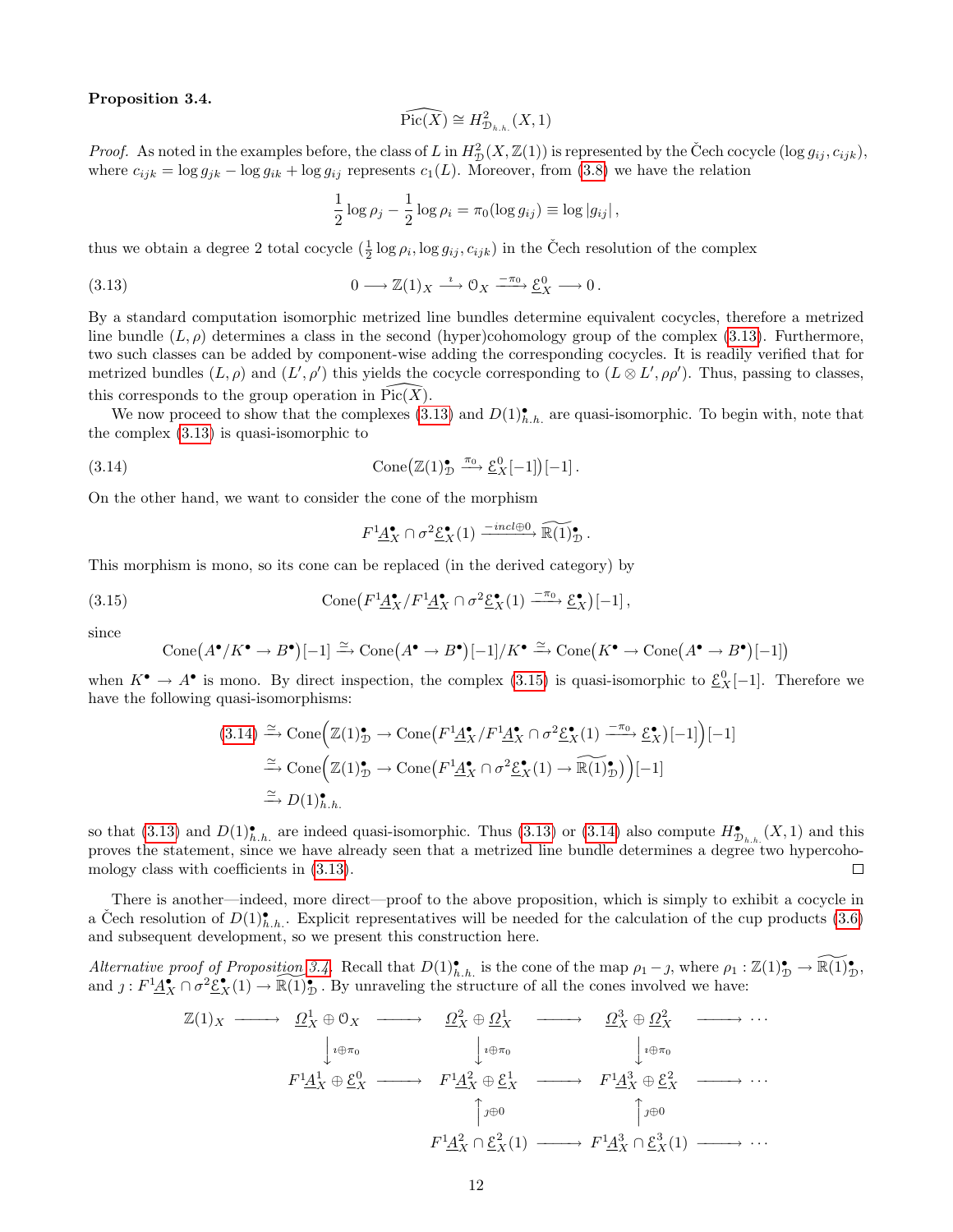<span id="page-12-1"></span>With respect to this diagram, an element of total degree 2 can be written in the form:

(3.16) 
$$
\begin{array}{c|c|c}\n\hline\nc_{ijk} & -d \log g_{ij} \oplus \log g_{ij} & 0 \\
\hline\n0 & \xi_i \oplus \sigma_i & \chi \\
\hline\n0 & 0 & \eta_i\n\end{array}
$$

for  $\xi_i \in F^1 \underline{A}_X^1(U_i)$ ,  $\sigma_i \in \underline{\mathcal{E}}_X^0(U_i)$  and  $\eta_i \in (F^1 \underline{A}_X^2 \cap \underline{\mathcal{E}}_X^2(1))(U_i)$ . To make sense out of  $(3.16)$ , note that each entry is an element of the object in the corresponding position in the left  $3 \times 3$  part of the previous diagram. Then since the total degree is 2, the degree of each element in the complex  $D(1)_{h.h.}^{\bullet}$  is 2 minus the Čech degree as found in [\(3.16\)](#page-12-1). The top line is the class of L in  $\mathbb{Z}(1)_\mathcal{D}^2$ . Finally, the entry marked X means there is no applicable element—it would have degree 3.

A totally routine calculation shows that [\(3.16\)](#page-12-1) is a degree 2 cocycle if and only if relations [\(3.9\)](#page-10-3), [\(3.10\)](#page-10-4) and  $\eta_i = d\xi_i = 2\bar{\partial}\partial\sigma_i$  are satisfied (with  $\sigma_i = \frac{1}{2}\log\rho_i$ ). Thus  $\eta_i = c_1(\rho)|_{U_i}$  and all the relations defining a metrized line bundle with its canonical connection are satisfied. The verification that adding an appropriate coboundary to the cocycle leads to an isomorphic metrized bundle in the sense explained above is also routine. Finally, the correspondence between component-wise addition of cocycles modulo coboundaries and the group operation in  $Pic(X)$  is again a direct verification. П

<span id="page-12-2"></span>It follows from the arguments in the second proof of Proposition [3.4](#page-10-2) that a cocycle representing  $(L, \rho)$  in the Čech resolution of  $D(1)_{h.h.}^{\bullet}$  must have the expression

(3.17) 
$$
\begin{array}{c|c|c}\n c_{ijk} & -d \log g_{ij} & \log g_{ij} & 0 \\
\hline\n0 & \partial \log \rho_i \oplus \frac{1}{2} \log \rho_i & X \\
0 & 0 & \bar{\partial} \partial \log \rho_i\n\end{array}
$$

Furthermore, if  $[L, \rho]$  and  $[L', \rho']$  are the classes corresponding to the metrized bundles  $(L, \rho)$  and  $(L', \rho')$ , then we write  $[L \otimes L', \rho \rho'] = [L, \rho] + [L', \rho']$ .

### <span id="page-12-0"></span>3.3 Cup product of hermitian holomorphic line bundles

If L and L' are two line bundles on X, their cup product in Deligne cohomology would produce a class in  $H^4_{\mathcal{D}}(X,\mathbb{Z}(2))$ denoted  $(L, L']$ . Calculations were carried out in [\[9\]](#page-28-4) where a geometric interpretation of  $(L, L']$  as a 2-gerbe and its connection with the determinant of cohomology (when  $X$  is the total space of a family of Riemann surfaces) were put forward. The structure ensuing from the generalization to line bundles equipped with a hermitian metric was further analyzed in ref. [\[11\]](#page-28-8) by means of hermitian holomorphic Deligne cohomology.

The cup product of two metrized line bundles  $(L, \rho)$  and  $(L', \rho')$  in hermitian holomorphic Deligne cohomology produces a class in  $H_{\mathcal{D}_{h,h}}^4(X,2)$ . We explicitly compute a representative of this class in terms of the expression  $(3.17)$ for the class of a metrized line bundle and the modified Be $\tilde{E}$  linson product  $(2.5)$  for

<span id="page-12-3"></span>
$$
D(1)_{h.h.}^{\bullet} \otimes D(1)_{h.h.}^{\bullet} \xrightarrow{\cup_{\alpha}} D(2)_{h.h.}^{\bullet}.
$$

It is convenient to use the diagram for  $D(1)_{h,h}^{\bullet}$  displayed in the second proof to Proposition [3.4](#page-10-2) and to use a corresponding diagram for the complex  $D(2)$ <sup>\*\*\*\*</sup>, namely:

$$
\mathbb{Z}(2)_X \longrightarrow \mathbb{O}_X \longrightarrow \mathbb{Q}_X^2 \oplus \mathbb{Q}_X^1 \longrightarrow \mathbb{Q}_X^3 \oplus \mathbb{Q}_X^2 \longrightarrow \mathbb{Q}_X^4 \oplus \mathbb{Q}_X^3 \longrightarrow \cdots
$$
\n
$$
\downarrow_{\pi_1} \qquad \qquad \downarrow_{\psi \oplus \pi_1} \qquad \qquad \downarrow_{\psi \oplus \pi_1} \qquad \qquad \downarrow_{\psi \oplus \pi_1} \qquad \qquad \downarrow_{\psi \oplus \pi_1}
$$
\n
$$
\mathbb{E}_X^0(1) \longrightarrow F^2 \mathbb{A}_X^2 \oplus \mathbb{E}_X^1(1) \longrightarrow F^2 \mathbb{A}_X^3 \oplus \mathbb{E}_X^2(1) \longrightarrow F^2 \mathbb{A}_X^4 \oplus \mathbb{E}_X^3(1) \longrightarrow \cdots
$$
\n
$$
\uparrow_{\mathcal{P}} \oplus \qquad \qquad \downarrow_{\psi \oplus \pi_1} \qquad \qquad \downarrow_{\psi \oplus \pi_1} \qquad \qquad \downarrow_{\psi \oplus \pi_1} \qquad \qquad \downarrow_{\psi \oplus \pi_1} \qquad \qquad \downarrow_{\psi \oplus \pi_1} \qquad \qquad \downarrow_{\psi \oplus \pi_1} \qquad \qquad \downarrow_{\psi \oplus \pi_1} \qquad \qquad \downarrow_{\psi \oplus \pi_1} \qquad \qquad \downarrow_{\psi \oplus \pi_1} \qquad \qquad \downarrow_{\psi \oplus \pi_1} \qquad \qquad \downarrow_{\psi \oplus \pi_1} \qquad \qquad \downarrow_{\psi \oplus \pi_1} \qquad \qquad \downarrow_{\psi \oplus \pi_1} \qquad \qquad \downarrow_{\psi \oplus \pi_1} \qquad \qquad \downarrow_{\psi \oplus \pi_1} \qquad \qquad \downarrow_{\psi \oplus \pi_1} \qquad \qquad \downarrow_{\psi \oplus \pi_1} \qquad \qquad \downarrow_{\psi \oplus \pi_1} \qquad \qquad \downarrow_{\psi \oplus \pi_1} \qquad \qquad \downarrow_{\psi \oplus \pi_1} \qquad \qquad \downarrow_{\psi \oplus \pi_1} \qquad \qquad \downarrow_{\psi \oplus \
$$

The cup product of two elements of the form [\(3.17\)](#page-12-2) in the Čech resolution of  $D(1)_{h,h}^{\bullet}$  would result in a  $5 \times 3$  table. When computing the entries, the signs are determined by those in the Beĭlinson product [\(2.5\)](#page-5-1) plus those arising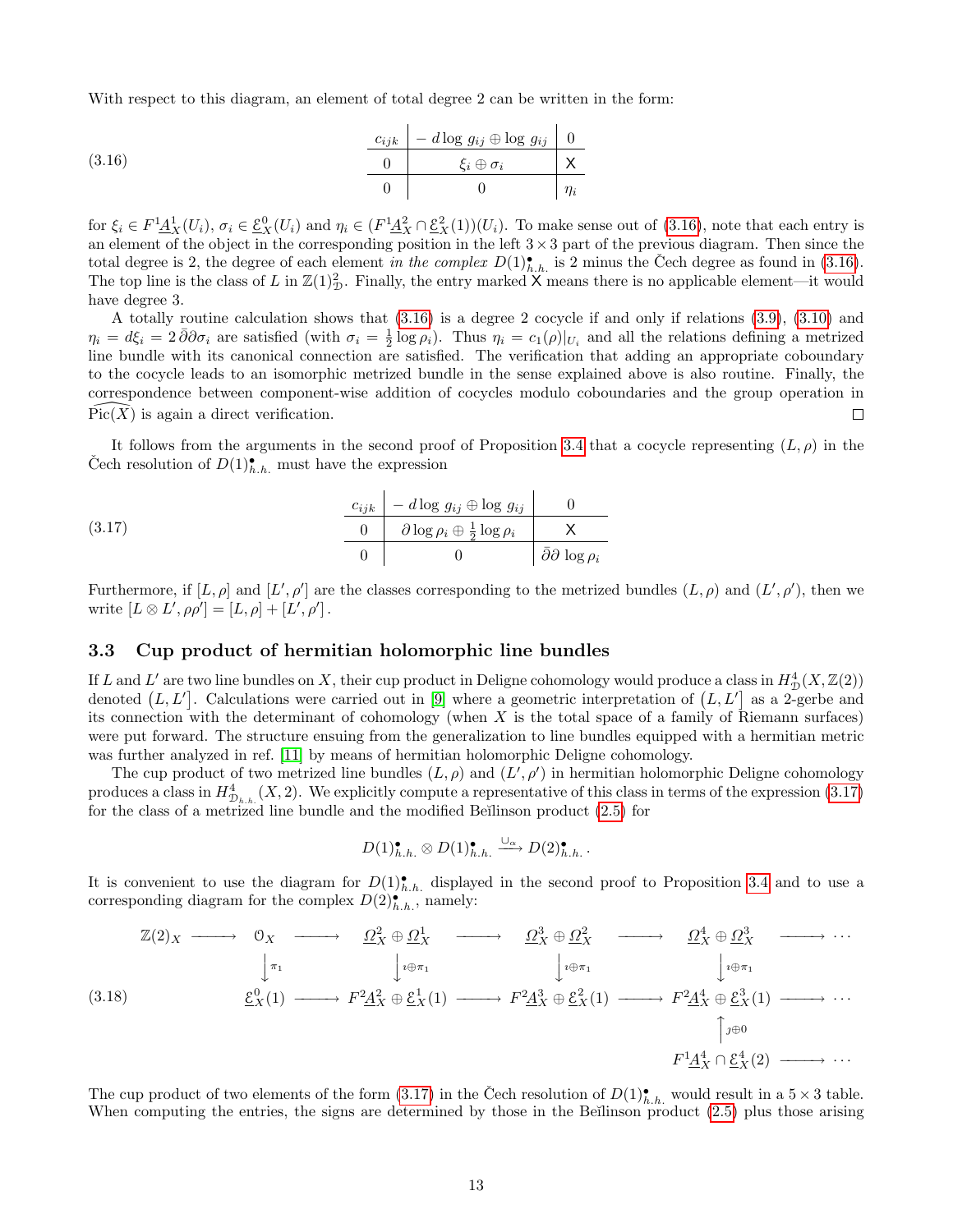from the Čech resolution as explained in sect. [1.2.](#page-3-0) The expression obtained is more manageable for certain specific values of the parameter  $\alpha$ . For instance, for  $\alpha = 0$  we have: (3.19)

<span id="page-13-1"></span>

| $c_{ijk}c_{klm}$ | $-c_{ijk} \log g'_{kl}$             | $-d \log g_{ij} \wedge d \log g'_{jk} \oplus -\log g_{ij} d \log g'_{jk}$                                                                             |                                                                                                                                         |                                                                           |
|------------------|-------------------------------------|-------------------------------------------------------------------------------------------------------------------------------------------------------|-----------------------------------------------------------------------------------------------------------------------------------------|---------------------------------------------------------------------------|
|                  | $-\pi_1 \log g_{ij} \log  g'_{jk} $ | $-d\log g_{ij} \wedge \partial \log \rho'_i$<br>$\bigoplus (d^c \log  g_{ij}  \frac{1}{2} \log \rho'_j - \log  g_{ij}  \frac{1}{2} d^c \log \rho'_j)$ | $\partial \log \rho_i \wedge \partial \partial \log \rho'_i$<br>$\oplus \frac{1}{2} \log \rho_i \ \bar{\partial} \partial \log \rho'_i$ |                                                                           |
|                  |                                     |                                                                                                                                                       |                                                                                                                                         | $\bar{\partial}\partial\log\rho_i\wedge\bar{\partial}\partial\log\rho'_i$ |

For general values of the real parameter  $\alpha$ , the expression one obtains is rather unwieldy and not so easy to display

$$
\begin{array}{c|c}\n(0,4) & c_{ijk}c'_{klm} \\
\hline\n(1,3) & -c_{ijk}\log g'_{kl} \\
\hline\n(2,2) & \left(-d\log g_{ij}\wedge d\log g'_{jk}\oplus -\log g_{ij}\,d\log g'_{jk}\right)\bigoplus -\pi_1\log g_{ij}\,\log|g'_{jk}| \\
\hline\n(3,1) & \left(-(1-\alpha)\,d\log g_{ij}\wedge \partial\log \rho'_j + \alpha\,\partial\log \rho_i\wedge d\log g'_{ij}\right)\oplus \left\{\left(1-\alpha\right)\left(d^c\log|g_{ij}|\right)\frac{1}{2}\log \rho'_j - \log|g_{ij}|\right)\frac{1}{2}d^c\log \rho'_j\right\} \\
\hline\n(4,0) & \bar{\partial}\partial\log \rho_i\wedge \bar{\partial}\partial\log \rho'_i \bigoplus \left(\alpha\,\bar{\partial}\partial\log \rho_i\wedge \partial\log \rho'_i + (1-\alpha)\,\partial\log \rho_i\wedge \bar{\partial}\partial\log \rho'_i\right) \\
\hline\n\phi\left(\alpha\,\bar{\partial}\partial\log \rho_i\frac{1}{2}\log \rho'_i + (1-\alpha)\frac{1}{2}\log \rho_i\,\bar{\partial}\partial\log \rho'_i\right)\n\end{array}
$$

<span id="page-13-2"></span>Table 1: Cup product of  $(L, \rho)$  with  $(L', \rho')$  for generic values of the parameter  $\alpha$ .

in the same form as eq. [\(3.19\)](#page-13-1). Therefore we have put it in table [1,](#page-13-2) where the corresponding bidegrees are explicitly indicated. (The first degree is the overall degree in the cone and the second is the Cech degree.) Only the nonzero terms have been explicitly written.

If  $\pi: X \to S$  is a holomorphic fibration with compact connected Riemann surfaces as fibers, from eq. [\(3.7\)](#page-10-5) we have that the cup product of  $(L, \rho)$  and  $(L', \rho')$  induces a metrized line bundle on S. From [\[9,](#page-28-4) Theorem 6.1] there is a corresponding map  $A^{(2,2)}(X)_{\mathbb{R}(2)} \to A^{(1,1)}(S)_{\mathbb{R}(1)}$ . From the explicit cocycles we have computed the corresponding representative in  $H^2(S,\mathbb{R}(1)) \cap H^{1,1}(S)$  of the first Chern class of the resulting metrized line bundle will be

$$
\int_{\pi} c_1(\rho) \wedge c_1(\rho') ,
$$

as in [\[12\]](#page-28-9), Proposition 6.6.1.

# <span id="page-13-0"></span>4 Conformal metrics and the Liouville functional

Let X be a compact Riemann surface of genus  $q \geq 2$ . For simplicity we can assume X to be connected, although this is not necessary, and in fact this assumption will be dropped when dealing with Kleinian groups.

Let  $\mathscr{CH}(X)$  be the space of conformal metrics on X. Locally on X, if z is a local analytic coordinate defined on an open set U, any metric  $ds^2$  can be represented as

<span id="page-13-4"></span>
$$
ds^2 = \rho \, |dz|^2
$$

for a positive function  $\rho: U \to \mathbb{R}_{>0}$ . According to sec. [3.2,](#page-10-0) a conformal metric corresponds to considering the metrized line bundle  $(T_X, \rho)$ , where  $T_X$  is the holomorphic tangent bundle of X. With respect to a cover  $\mathfrak{U}_X$  of X, the conformal factors  $\rho_i$  and  $\rho_j$ , associated to  $U_i$  and  $U_j$  respectively, satisfy the relation

$$
\rho_j = \rho_i |z'_{ij}|^2,
$$

where  $z'_{ij} = dz_i/dz_j$  and  $z_i$  is a local coordinate defined over  $U_i$ .

<span id="page-13-3"></span>It follows from the uniformization theorem that there exists a unique conformal metric of scalar curvature equal to  $-1$ , the Poincaré metric. Locally on  $U_i$  ⊂ X, the condition for the metric to have curvature  $-1$  is equivalent to the nonlinear PDE

(4.2) 
$$
\frac{\partial^2}{\partial z_i \partial \bar{z}_i} \phi_i = \frac{1}{2} \exp \phi_i ,
$$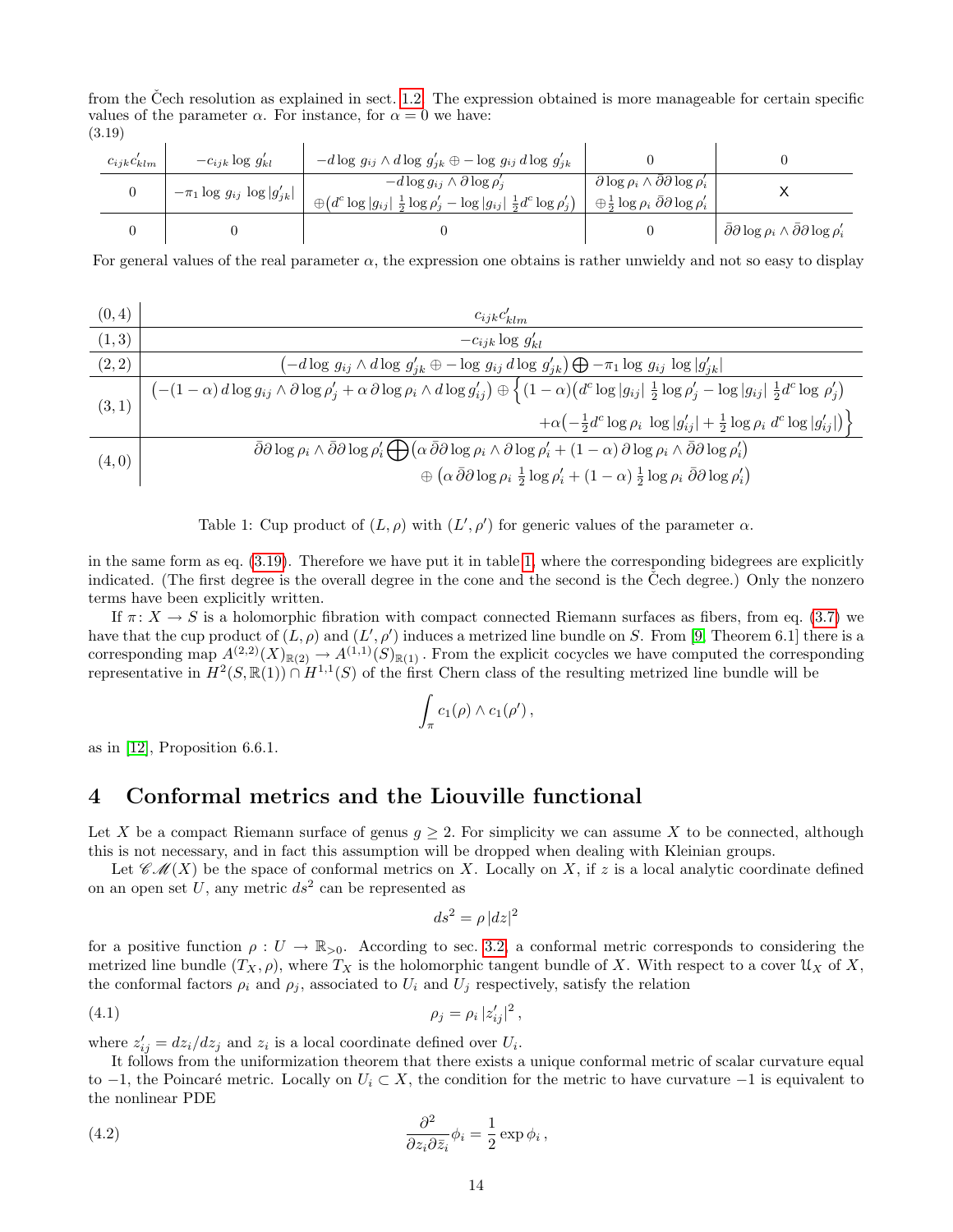known as the Liouville equation, for the smooth function  $\phi_i = \log \rho_i$ . Observe that equation [\(4.2\)](#page-13-3) can be written in the form

$$
c_1(\rho) = \sqrt{-1} \,\omega_\rho\,,
$$

where we have used the Kähler form associated to the metric:

$$
\omega_{\rho}|_{U_i} = \frac{\sqrt{-1}}{2} \rho_i \, dz_i \wedge d\bar{z}_i \, .
$$

This representation makes it apparent that the Liouville equation is independent of the choice of the coordinate system. On the other hand, a direct verification of this fact is immediate using  $\phi_j - \phi_i = \log |z'_{ij}|^2$ .

#### <span id="page-14-0"></span>4.1 Variational problem for conformal metrics

It is well known that the Liouville equation has a local variational principle in the following sense. Let  $D$  be a region in the complex plane. Then equation [\(4.2\)](#page-13-3) is the Euler-Lagrange equation for the variational problem defined by the action functional

<span id="page-14-1"></span>(4.3) 
$$
S[\phi] = \frac{\sqrt{-1}}{2} \int_D (\partial \phi \wedge \bar{\partial} \phi + e^{\phi} dz \wedge d\bar{z}),
$$

defined on smooth functions  $\phi : D \to \mathbb{R}$ , with the condition that variations  $\frac{d}{d\alpha}(\phi_\alpha)|_{\alpha=0}$  of  $\phi$  be zero on  $\partial D$ . However, it is easily seen that the functional  $(4.3)$  cannot be defined globally on X, since, as a consequence of  $(4.1)$ , the first term under the integral sign would not yield a well-defined 2-form on X. (The second one would of course present no problems, it would just give the area  $A_X(\rho)$  of X with respect to the given metric  $\rho |dz|^2 = e^{\phi} |dz|^2$ . Accordingly, it is convenient to write the integrand in [\(4.3\)](#page-14-1) as

<span id="page-14-4"></span><span id="page-14-3"></span>
$$
\sqrt{-1}\,\omega[\phi]+\omega_\rho
$$

where we have defined the 2-form<sup>[3](#page-14-2)</sup>

(4.4) 
$$
\omega^0[\phi] = \frac{1}{2}\partial\phi\wedge\bar{\partial}\phi\,,
$$

and restrict our considerations to the first term of [\(4.3\)](#page-14-1) which we denote

(4.5) 
$$
\check{S}[\phi] = \sqrt{-1} \int_D \omega^0[\phi].
$$

There is by now an established procedure on how to address the problem caused by the fact that [\(4.4\)](#page-14-3) is not globally defined. In general terms, given the choice of a conformal metric  $ds^2 \in \mathscr{CM}(X)$  and a cover  $\mathfrak{U}_X$ , one works with the full Cech-de Rham complex  $\check{C}^{\bullet}(\mathcal{U}_X, \underline{\mathcal{E}}_X^{\bullet}(1))$  with respect to  $\mathcal{U}_X$ , rather than with just differential forms. The 2-form [\(4.4\)](#page-14-3) is then completed to a total degree 2-cocycle—to be denoted  $\Omega[\phi]$ . This results in a class in  $H^2(X,\mathbb{R}(1))$  after taking cohomology. (Whether or not there also is a de Rham type theorem will depend on the acyclicity properties of  $\mathfrak{U}_X$ .)

This scheme has been previously carried out not quite for covers of X by open sets, but actually for different choices of planar coverings. For the covering associated to a Schottky uniformization of  $X$  a generalization of eq. [\(4.3\)](#page-14-1) was written in ref. [\[35\]](#page-29-1). More recently, a detailed calculation of the cocycle for the general case of a covering associated to a Kleinian uniformization was carried out in ref. [\[31\]](#page-29-2) by exploiting the homological methods developed in ref.  $[2]$ . Note, however, that from the point of view of ref.  $[3]$  these planar coverings are " $\acute{e}$ tale" coordinates on X, so the group cohomology constructions required to work with the various kinds of uniformization coverings just follow from specializing the Cech formalism to the coverings at hand.

Finally, the integration in eqs. [\(4.3\)](#page-14-1) or [\(4.5\)](#page-14-4) should be replaced by the evaluation of  $\Omega[\phi]$  against an appropriate representative  $\Sigma$  of the fundamental class of X. The "appropriate" form for both  $\Sigma$  and the evaluation will be dictated by the chosen cover  $\mathfrak{U}_X$  and the cohomology theory being used. Typically  $\Sigma$  will be a cycle in a double complex of  $\mathcal{U}_X$ -small simplices, where the differentials are the singular one and the one determined by the face maps induced by the cover. Thus, in the case of a Cech cover, it will be the complex determined by a triangulation of X subordinated to the open  $\mathfrak{U}_X$ , and in the same way, for a planar cover the singular complex of the planar domain  $\mathfrak{U}_X$  tensored with an appropriate bar resolution of the group of deck transformations. These issues have been discussed at length in refs. [\[2,](#page-27-2) [3,](#page-27-3) [31\]](#page-29-2), so we will not repeat the discussion here. Whenever we have a cocycle extending [\(4.4\)](#page-14-3) and a cycle  $\Sigma$  representing X we state

<span id="page-14-5"></span><span id="page-14-2"></span> $3$ Note that equation [\(4.4\)](#page-14-3) defines an imaginary form. The reason for this choice will be apparent later.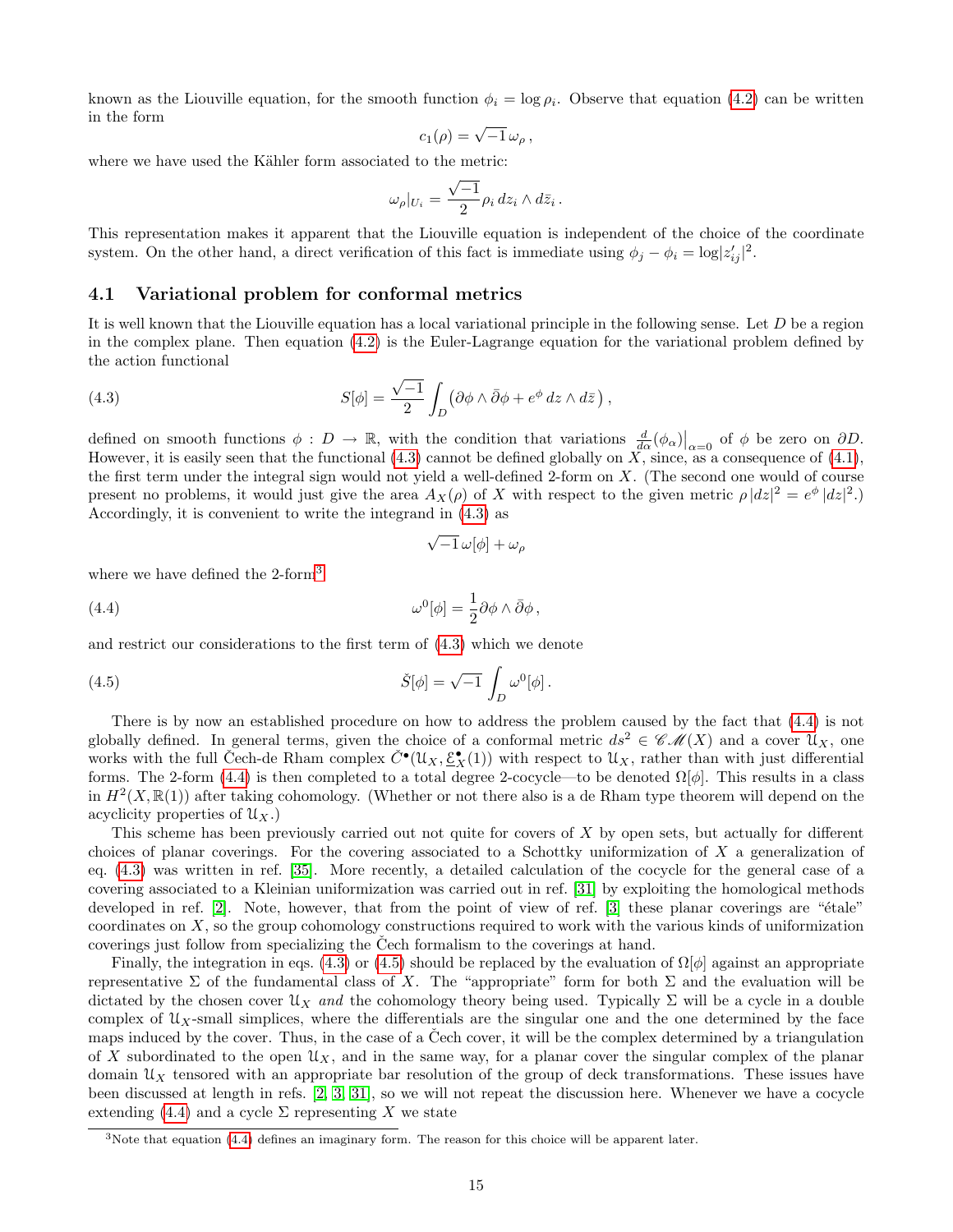<span id="page-15-6"></span>Definition 4.1. The Liouville functional (without the area term) is given by the evaluation:

(4.6) 
$$
\check{S}[\phi] = -\frac{1}{2\pi\sqrt{-1}} \langle \Omega[\phi], \Sigma \rangle.
$$

<span id="page-15-3"></span>For the complete functional we add the area term

(4.7) 
$$
S[\phi] = \check{S}[\phi] + \frac{1}{2\pi} \int_X \omega_\rho.
$$

Remark 4.2.  $\langle \Omega[\phi], \Sigma \rangle \in \mathbb{R}(1)$ , and  $\check{S}[\phi]$  (or  $S[\phi]$ ) is real. Division by  $2\pi\sqrt{-1}$  is conventional, but note that  $\mathbb{R}(1) \stackrel{\simeq}{\to} \mathbb{R}_+$  via  $\exp(\cdot/2\pi\sqrt{-1})$ . In the sequel it will be more convenient to work with imaginary classes. (See also section [6.](#page-21-0))

In next two subsections we examine these constructions in some detail. For definiteness, we initially make use of an ordinary open cover. First, we recall the direct construction of a cocycle generalizing [\(4.4\)](#page-14-3), and we show that this way eq. [\(4.2\)](#page-13-3) indeed is the resulting extremum condition. Then we emphasize the role played by Deligne cohomology and the tame symbol. These aspects will become important when introducing a Kleinian uniformization later in the paper, when we discuss connections with the dilogarithm function. In a later section we shall tackle the question of its geometrical significance by making full use of the hermitian-holomorphic version of Deligne cohomology presented in section [3,](#page-8-0) and we show that the cocycle constructed following refs. [\[35,](#page-29-1) [31\]](#page-29-2) corresponds to the square of  $(T_X, \rho)$  in hermitian holomorphic Deligne cohomology.

#### <span id="page-15-0"></span>4.2 Direct construction of the Liouville cocycle

#### 4.2.1 Initial setup

Let  $X$  a compact Riemann surface of genus greater than 2. We shall not include the area term in our explicit calculations, therefore it makes sense to extend our considerations to a general metrized line bundle  $(L, \rho)$ . Of course, whenever referring to a conformal metric or to the variational problem for the Liouville equation, it will be be assumed that  $L = T_X$  and that  $g_{ij} = z'_{ij}$ . Upon choosing a cover  $\mathcal{U}_X$ , which for now we assume to be a Čech cover by open sets, the pair  $(L, \rho)$  is described in terms of the data expounded in section [3.2.](#page-10-0) Our starting point will be the 0-cochain

<span id="page-15-1"></span>(4.8) 
$$
\omega_i^0[\log \rho_i] = \frac{1}{2} \partial \log \rho_i \wedge \bar{\partial} \log \rho_i = -\frac{1}{2} d \log \rho_i \wedge \frac{1}{2} d^c \log \rho_i
$$

with values in  $\underline{\mathcal{E}}_X^2(1)(U_i)$ .

<span id="page-15-5"></span><span id="page-15-4"></span>Remark 4.3. A generalization for eq. [\(4.8\)](#page-15-1) would be to consider a pair of metrized line bundles  $(L, \rho)$  and  $(L', \rho')$ , and then the analogue of [\(4.8\)](#page-15-1) would be

(4.9) 
$$
\omega_i^0[\log \rho_i, \log \rho_i'] = \frac{1}{2} \left( -\frac{1}{2} d \log \rho_i \wedge \frac{1}{2} d^c \log \rho_i' + \frac{1}{2} d^c \log \rho_i \wedge \frac{1}{2} d \log \rho_i' \right)
$$

<span id="page-15-2"></span>Note, however, that the expressions are quadratic. Moreover,  $L \otimes L'$  has metric  $\rho \rho'$ , so that there is a natural "polarization identity"

(4.10) 
$$
\omega[\log \rho, \log \rho'] = \frac{1}{4}\omega[\log \rho \rho'] - \frac{1}{4}\omega[\log \frac{\rho}{\rho'}]
$$

where we have omitted the indexes for simplicity of notation. We shall comment later on the significance of eq. [\(4.10\)](#page-15-2).

#### 4.2.2 Computation

Let us extend [\(4.8\)](#page-15-1) to a degree 2 cocycle in the total simple complex associated to the double complex  $\check{C}^\bullet(\mathfrak{U}_X,\underline{\mathcal{E}}^\bullet_X(1))$ of Cech cochains with values in the de Rham complex of imaginary smooth forms. This is accomplished in the usual fashion (see e.g. [\[8\]](#page-28-19)) by finding a 1-cochain of 1-forms  $\omega_{ij}^1[\log \rho]$  on  $U_{ij}$  and a 2-cochain of 0-forms  $\omega_{ijk}^2[\log \rho]$ on  $U_{ijk}$  such that the relations

$$
\check{\delta}\omega^0 = -d\omega^1, \qquad \check{\delta}\omega^1 = d\omega^2, \qquad \check{\delta}\omega^2 = 0
$$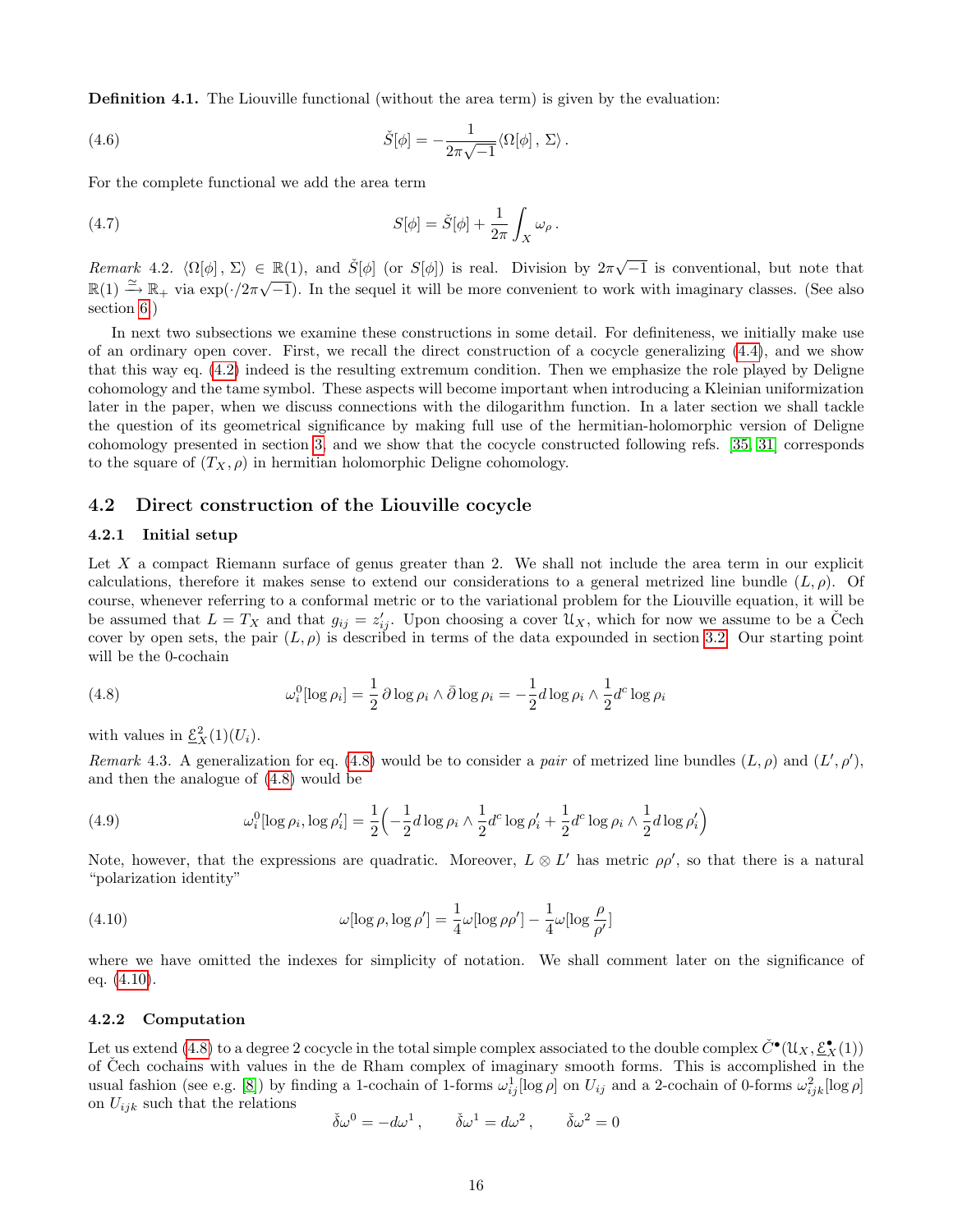are satisfied. Of course, the remaining one, namely  $d\omega = 0$  is automatically satisfied for dimensional reasons. It turns out that to a great extent these relations are explicitly computable without further assumptions, such as that the cover  $\mathfrak{U}_X$  be good. The needed calculations are fairly standard, and they are presented in great detail in ref. [\[31\]](#page-29-2), so we shall be brief. (The observation in [\[25\]](#page-28-11) that on a Riemann surface for two smooth functions f and g one has  $df \wedge d^c g = dg \wedge d^c f$  is useful in carrying out the calculations.) The first two steps are as follows.

First, one has:

(4.11) 
$$
\omega_j^0[\rho] - \omega_i^0[\rho] = -d\,\omega_{ij}^1[\rho] \omega_{ij}^1[\rho] = \frac{1}{2}\log\rho_i \ d^c\log|g_{ij}| + d^c\log|g_{ij}| \frac{1}{2}\log\rho_j
$$

The next step yields:

<span id="page-16-2"></span>
$$
\delta(\omega^1[\log \rho])_{ijk} = \omega_{jk}^1[\rho] - \omega_{ik}^1[\rho] + \omega_{ij}^1[\rho]
$$

$$
= \log|g_{ij}| d^c \log|g_{jk}| - d^c \log|g_{ij}| \log|g_{jk}|
$$

and notice that  $d^c \log |g_{ij}| = \pi_1 d \log g_{ij}$ , and  $\pi_{p+q-1}(a \wedge b) = \pi_p(a) \wedge \pi_{q-1}(b) + \pi_{p-1}(a) \wedge \pi_q(b)$ , so we have

(4.12) 
$$
\check{\delta}(\omega^1[\log \rho])_{ijk} = \pi_1(\log g_{ij} \ d \log g_{jk}) - d(\pi_1(\log g_{ij}) \ \log |g_{jk}|).
$$

Observe that now the problem of continuing the descent becomes independent of the chosen metric  $\rho$ . The most direct way of proceeding is the following. If we assume the cover  $\mathcal{U}_X$  to be acyclic for the de Rham complex  $\underline{\mathcal{E}}_X^{\bullet}(1)$ , then there exists  $\omega_{ijk}^2 \in \underline{\mathcal{E}}_X^0(1)(U_{ijk})$  such that  $d\omega_{ijk}^2 = \check{\delta}(\omega^1[\log \rho])_{ijk}$ . Furthermore, consistency on a quadruple intersection requires that  $\check{\delta}\omega^2$  be a 3-cocycle with values in  $\mathbb{R}(1)_X$ . Since  $H^3(X,\mathbb{R}(1)) = 0$ , this cocycle must be a coboundary, therefore, up to readjusting the constants, there exists a choice of  $\omega_{ijk}^2$  such that  $\check{\delta}\omega^2 = 0$ , and furthermore,  $\omega_{ijk}^2$  does not depend on the metric structure.

#### 4.2.3 Solution to the variational problem

The previous preliminary calculation is sufficient from the point of view of finding the extrema. To this effect, we set  $L = T_X$ , for  $\rho$  a conformal metric in  $\mathscr{CM}(X)$ . Notice that the space of conformal metrics on X is affine over  $C^{\infty}(X,\mathbb{R}) \equiv \mathcal{E}^0(X)$ : if  $ds^2$  and  $ds'^2$  are two conformal metrics with local expressions  $\rho_i |dz_i|^2$  and  $\rho'_i |dz_i|^2$ respectively, then there exists  $\sigma \in C^{\infty}(X,\mathbb{R})$  such that  $\log \rho_i' = \sigma|_{U_i} + \log \rho_i$ . The change from  $\Omega[\log \rho]$  to  $\Omega[\log \rho + \sigma]$ can be exactly computed thanks to the fact that the last step in the determination of  $\Omega[\log \rho]$  is independent of  $\rho$ and the quadratic character of [\(4.4\)](#page-14-3). Indeed we have:

#### <span id="page-16-0"></span>Proposition 4.4.

$$
S[\log \rho + \sigma] - S[\log \rho] = \frac{1}{2\pi\sqrt{-1}} \int_X \left(\frac{1}{2}\partial \sigma \wedge \bar{\partial} \sigma + \sigma c_1(\rho) - \sqrt{-1}(e^{\sigma} - 1)\omega_{\rho}\right)
$$

*Proof.* The change in  $\omega_i^0$ [log  $\rho$ ] is computed as

$$
\omega_i^0[\log \rho + \sigma] - \omega_i^0[\log \rho] = -\frac{1}{2}d\sigma_i \wedge \frac{1}{2}d^c\sigma_i + \sigma_i \frac{1}{2}dd^c\log \rho_i - \frac{1}{2}d(\sigma_i d^c\log \rho_i),
$$

where we set  $\sigma_i \equiv \sigma|_{U_i}$ . Note that the first two terms on the right hand side are globally well-defined 2-forms. On the other hand

$$
\omega_{ij}^1[\log \rho + \sigma] - \omega_{ij}^1[\log \rho] = \sigma_i d^c \log |g_{ij}|.
$$

Letting  $\chi_i = \sigma_i d^c \log \rho_i$ , we see that

$$
\Omega[\log \rho + \sigma] - \Omega[\log \rho] = -\frac{1}{2}d\sigma \wedge \frac{1}{2}d^c\sigma + \sigma \frac{1}{2}dd^c\log \rho - D\chi,
$$

and taking the area terms into account, establishes the formula.

As a consequence, we obtain

<span id="page-16-1"></span>Corollary 4.5. The Liouville equation [\(4.2\)](#page-13-3) is the Euler-Lagrange equation for the Liouville functional [\(4.7\)](#page-15-3) introduced in definition [4.1.](#page-14-5) The critical point is non-degenerate.

 $\Box$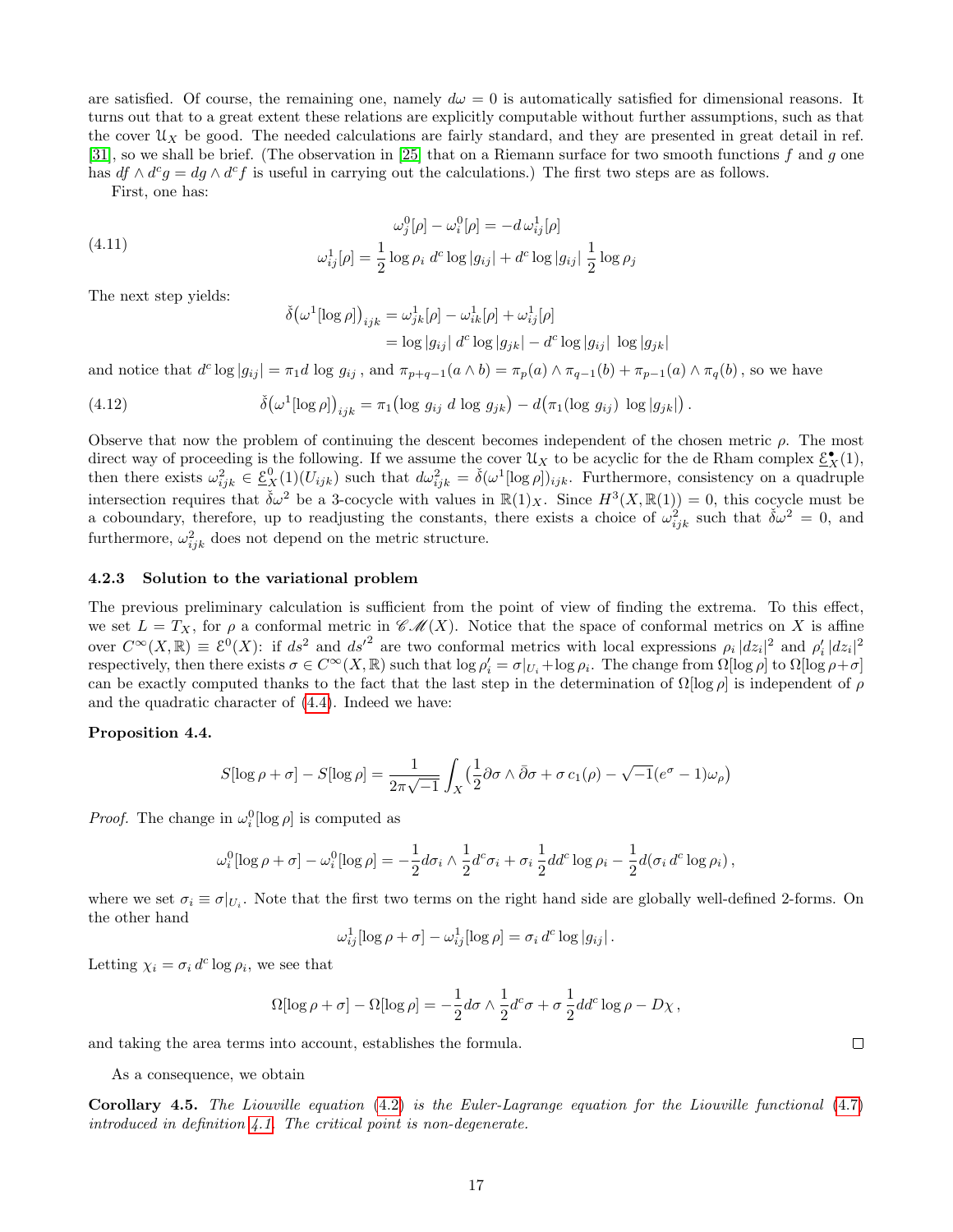Proof. Replacing  $\sigma$  with  $t\sigma, t \in \mathbb{R}$ , in the previous proposition we find the infinitesimal change in  $\Omega$ [log ρ] to be

$$
\frac{d}{dt}\bigg|_{t=0} S[\log \rho + t\sigma] = -\frac{1}{2\pi\sqrt{-1}} \int_X \sigma(c_1(\rho) - \sqrt{-1} \omega_\rho),
$$

and it follows that  $S[\log \rho]$  has an extremum if and only if the Liouville equation is satisfied. Non degeneracy follows from the quadratic part in the exact change formula in proposition [4.4.](#page-16-0)  $\Box$ 

Remark 4.6. The fact that the change in the cocycle is given by a pure 2-form term up to total coboundary can also be analyzed in terms of gluing properties of variational bicomplexes, cf. Theorem 1.2 in ref. [\[1\]](#page-27-1) and the proof of Theorem 1 in ref. [\[3\]](#page-27-3). From this perspective, Corollary [4.5](#page-16-1) is a direct consequence of the affine structure of the space  $\mathscr{CM}(X)$  of conformal metrics.

#### <span id="page-17-0"></span>4.3 A cup product

Formula [\(4.12\)](#page-16-2) can be handled in a more geometric fashion as follows. From sec. [2.4](#page-7-1) we can rewrite [\(4.12\)](#page-16-2) as

(4.13) 
$$
\check{\delta}(\omega^1[\log \rho])_{ijk} = -r_2(g_{ij}, g_{jk}),
$$

and we have the collection of tame symbols  $(g_{ij}, g_{jk})$  associated any triple intersection  $U_{ijk}$  in the cover  $\mathcal{U}_X$ , [\[9\]](#page-28-4). These symbols glue to form a global symbol  $(L, L]$ . As a cohomology class on a curve X, however,  $(L, L]$  will be zero (that is, there is a global object in the associated 2-stack, cf. [\[11\]](#page-28-8)), so that it will be possible to choose local functions  $L_{ijk}$  such that

<span id="page-17-2"></span>
$$
dL_{ijk} = -\log g_{ij} d \log g_{jk},
$$

as explained in detail in [\[3\]](#page-27-3). Note that we still need the cover  $\mathcal{U}_X$  to be fine enough. Moreover, cf. loc. cit., the collection  $L_{ijk}$  can be chosen in a way that

$$
\check{\delta}L_{ijkl} = -c_{ijk} \log g_{kl} + n_{ijkl},
$$

where  $n_{ijkl} \in \mathbb{Z}(2)$ . Therefore from  $(2.21)$ ,  $(4.12)$  and  $(4.13)$ , we can set

(4.14) 
$$
\omega_{ijk}^2 = -(\pi_1(\log g_{ij}) \log |g_{jk}|) - \pi_1 L_{ijk},
$$

namely according to sec. [2.4](#page-7-1) we have set  $\omega_{ijk}^2 = -\mathscr{L}_2(g_{ij}, g_{jk})$ . Now, the last compatibility condition is satisfied, indeed we have:

<span id="page-17-4"></span><span id="page-17-3"></span>
$$
\delta\omega_{ijkl}^2 = -c_{ijk} \log|g_{kl}| - \pi_1(\delta L_{ijkl})
$$
  
=  $-c_{ijk} \log|g_{kl}| + \pi_1(c_{ijk} \log g_{kl})$   
= 0.

As a result, we obtain a 2-cocycle in the the total complex associated to  $\check{C}^{\bullet}(\mathfrak{U}_X, \underline{\mathcal{E}}^{\bullet}_X(1))$  as before, with a more geometric interpretation of  $\omega_{ijk}^2$  in terms of the trivialization of the symbol  $(L, L]$ . Moreover, notice that if X is a curve then  $\underline{\mathcal{E}}_X^{\bullet}(1)[1] \xrightarrow{\simeq} \widetilde{\mathbb{R}(2)}$  thus we may interpret the class so determined by  $\Omega[\log \rho] = \omega^0[\log \rho] + \omega^1[\log \rho] + \omega^2$ as a (degree 3) class in  $H_{\mathcal{D}}^3(\tilde{X}, \mathbb{R}(2)).$ 

### <span id="page-17-1"></span>4.4 Two line bundles

For a pair  $(L, \rho), (L', \rho')$  of metrized line bundles we can complete [\(4.9\)](#page-15-4) to a cocycle  $\Omega[\log \rho, \log \rho']$  via an analogous procedure to the one presented in sects. [4.2](#page-15-0) and [4.3.](#page-17-0) The relevant calculations being entirely similar, we limit ourselves to quoting the relevant expressions. Starting from  $(4.9)$ , which we rewrite in the form

(4.15) 
$$
\omega_i^0[\log \rho_i, \log \rho_i'] = \frac{1}{2} d^c \log \rho_i \wedge \frac{1}{2} d \log \rho_i',
$$

the corresponding expression for the degree  $(1, 1)$  term is:

(4.16) 
$$
\omega_{ij}^1[\log \rho, \log \rho'] = \frac{1}{2} \log \rho_i \ d^c \log |g'_{ij}| + \frac{1}{2} d^c \log |g_{ij}| \ \log \rho'_j.
$$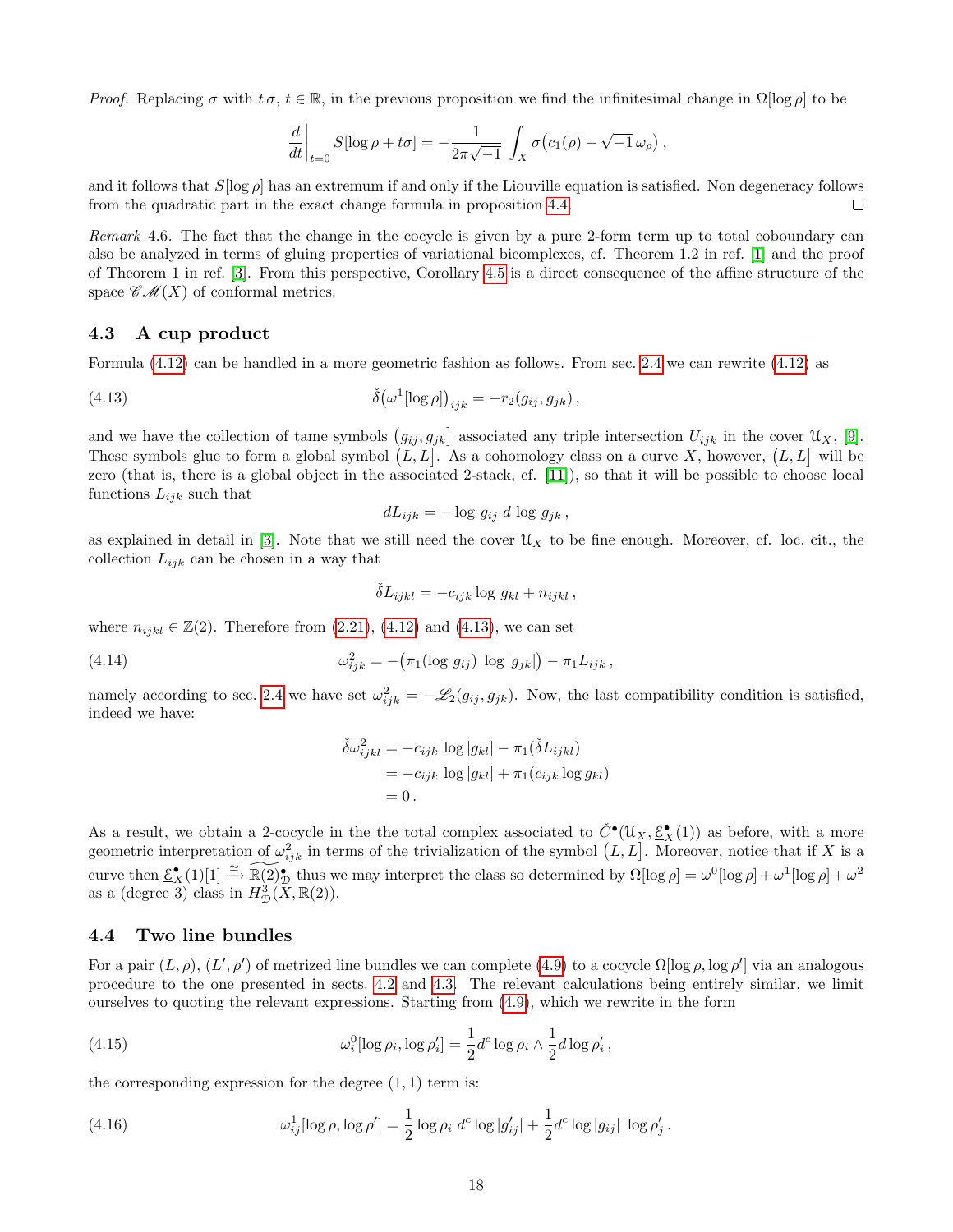Computing the Cech coboundary we find:

(4.17) 
$$
\left(\check{\delta}\omega^{1}[\log\rho,\log\rho']\right)_{ijk} = \log|g_{ij}| d^{c} \log|g'_{jk}| - d^{c} \log|g_{ij}| \log|g'_{jk}|
$$

$$
= -r_{2}(g_{ij}, g'_{jk}),
$$

from which  $\omega_{ijk}^2$  (now independent of  $\rho$  and  $\rho'$ ) can be obtained as  $-\mathscr{L}_2(g_{ij}, g'_{jk})$  by looking at a collection  $L_{ijk}$ such that

$$
dL_{ijk} = -\log g_{ij} \ d \log g'_{jk},
$$

from the triviality of the symbol  $(L, L']$ .

# <span id="page-18-0"></span>5 The Liouville functional and the Bloch-Wigner dilogarithm

In this section we specialize some of the constructions in sect. [4,](#page-13-0) and in particular those in sect. [4.3](#page-17-0) to the case of the cover  $\mathfrak{U}_X$  of X given by a Kleinian uniformization. The reader should consult ref. [\[31\]](#page-29-2) for a complete treatment. Our task here is to point out that the analog of the dilogarithm used in section [4.3](#page-17-0) becomes literally the Bloch-Wigner function  $(2.20)$ , which appears as the obstruction to closing the descent equations for the cocycle defining the Liouville functional. This clarifies the vanishing of the cohomological obstructions in the calculations in loc. cit. The methods of sect. [6](#page-21-0) however, sidestep the problem entirely.

### <span id="page-18-1"></span>5.1 Kleinian groups and fractional linear transformations

As a reference, the reader can consult, among many others, the book [\[26\]](#page-28-20). We consider here a finitely generated purely loxodromic non-elementary Kleinian group Γ. We assume the group to be a Kleinian group of the second kind, namely to have a non empty discontinuity region  $U_{\Gamma} \subset \mathbb{P}^1$ . The limit set is  $L_{\Gamma} = \mathbb{P}^1 \setminus U_{\Gamma}$ . According to Ahlfors' finiteness theorem the quotient  $X = U_{\Gamma}/\Gamma$  is a finite union of analytically finite Riemann surfaces. Thus:

$$
U_{\Gamma}/\Gamma = U_1/\Gamma_1 \sqcup \cdots \sqcup U_n/\Gamma_n,
$$

where  $U_1, \ldots, U_n$  are the inequivalent components of  $U_{\Gamma}$  and  $\Gamma_1, \ldots, \Gamma_n$  their stabilizers. By way of example, a Schottky group has just one component, whereas a Fuchsian or quasi-Fuchsian group will have exactly two components, and the resulting Riemann surfaces are mirror images of one another.

In the language of [\[3\]](#page-27-3) the map  $U_{\Gamma} \to X$  is an étale cover and Cech cohomology with respect to it translates into group cohomology for the group Γ where the coefficient modules are sections over  $U_{\Gamma}$  of the relevant sheaves. The group action is by pull-back. Still according to the conventions in loc. cit. we will write the coboundary operation in the following slightly non-standard way. Assume c is an n-cochain with values in some right  $\Gamma$ -module A. Rather than turning A into a left Γ-module via the inversion  $\gamma a: a \gamma^{-1}$ , we use the following expression for the coboundary:

<span id="page-18-2"></span>(5.1) 
$$
(\check{\delta}c)_{\gamma_1,\dots,\gamma_n} = c_{\gamma_2,\dots,\gamma_n} + \sum_{i=1}^{n-1} (-1)^i c_{\gamma_1,\dots,\gamma_i\gamma_{i+1},\dots,\gamma_n} + (-1)^n (c_{\gamma_1,\dots,\gamma_{n-1}}) \cdot \gamma_n.
$$

As explained at length in ref. [\[3\]](#page-27-3), the right action is more suited to handle the case where group acts on geometric objects by pull-back, which is a right action if the group  $\Gamma$  acts on  $U_{\Gamma}$  from the left, as we implicitly assume. Correspondingly, [\(5.1\)](#page-18-2) is the Čech coboundary applied to the nerve of the cover  $U_{\Gamma} \to X$ . The convention in eq. [\(5.1\)](#page-18-2) avoids a host of inversions in the group in order to have a more conformant left action.

We assume that  $\Gamma$  is normalized, namely the point  $\infty$  belongs to the limit set  $L_{\Gamma}$ . Finally, let us set some more conventions. Let  $\gamma$  be an element of Γ represented as a fractional linear transformation:

$$
\mathbb{P}^1 \ni z \longmapsto \gamma(z) = \frac{az+b}{cz+d}.
$$

Then we can write the derivative with respect to  $z$  as:

(5.2) 
$$
\gamma'(z) = \frac{\det \gamma}{c^2 (z - z_\gamma)^2}
$$

where  $z_{\gamma} = -\frac{d}{c} \cong \gamma^{-1}(\infty)$ . We will set

$$
c(\gamma) \equiv c_{\gamma} \stackrel{\text{def}}{=} \frac{\det \gamma}{c^2}.
$$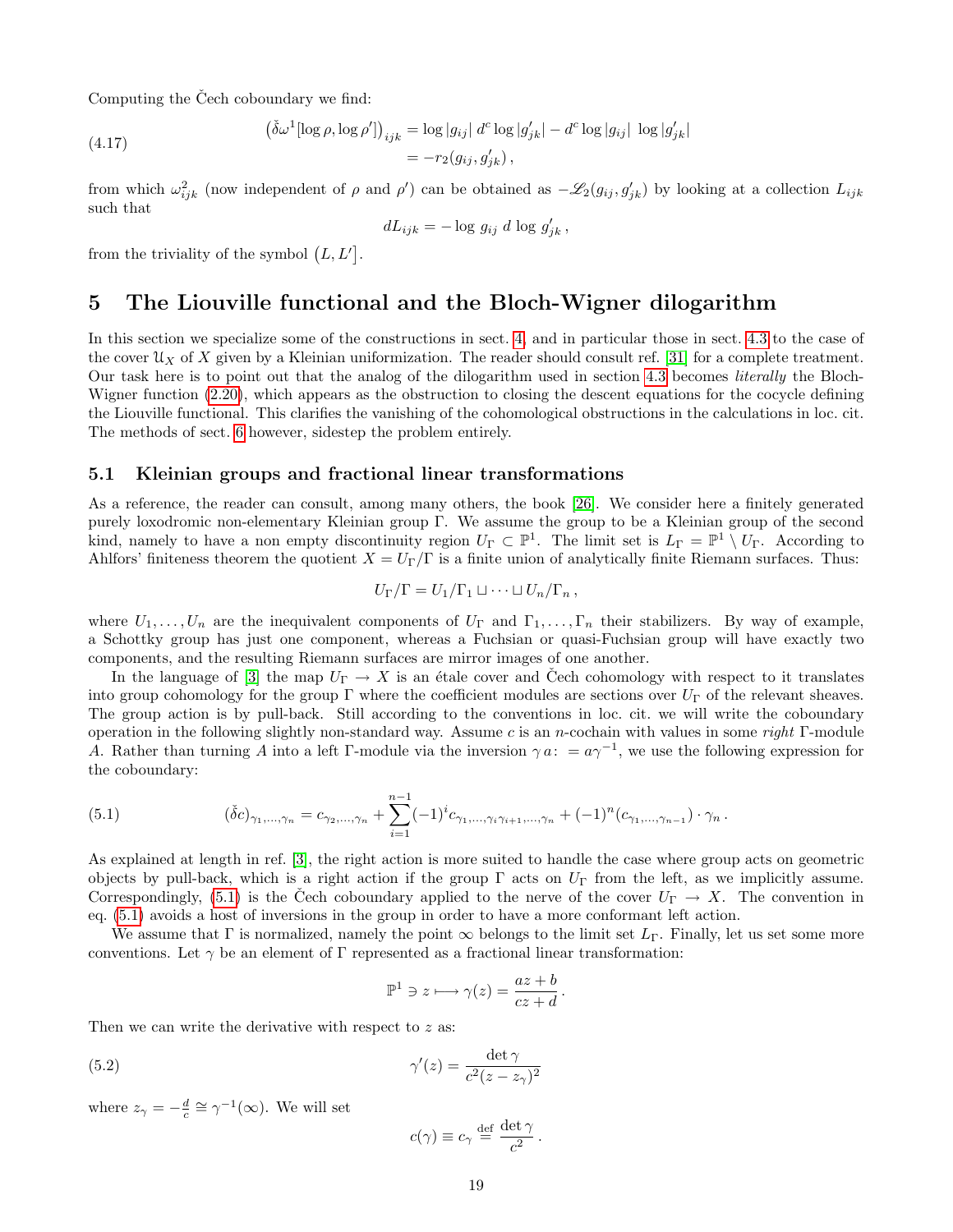The following properties are easily verified. If  $z_0$  and  $z_\infty$  are the attracting and repelling fixed points, respectively, then

<span id="page-19-3"></span>
$$
c_{\gamma} = \frac{(z_0 - z_{\infty})^2 \lambda_{\gamma}}{(1 - \lambda_{\gamma})^2},
$$

where  $\lambda_{\gamma}$  is the dilating factor. For  $\gamma_i$  and  $\gamma_j$  two elements of Γ, denote:

$$
z_i = \gamma^{-1}(\infty), \quad z_{ij} = (\gamma_i \gamma_j)^{-1}(\infty) = \gamma_j^{-1}(z_i), \quad c_i = c_{\gamma_i}, \quad c_{ij} = c_{\gamma_i \gamma_j}.
$$

Then the following relation is easily checked:

(5.3) 
$$
c_{\gamma_1 \gamma_2} = \frac{c_{\gamma_1}}{c_{\gamma_2}} (z_{12} - z_2)^2.
$$

Finally, given four points  $z_1, z_2, z_3, z_4 \in \mathbb{P}^1$ , we define their cross-ratio by:

(5.4) 
$$
[z_1: z_2: z_3: z_4] = \frac{(z_1 - z_2)(z_3 - z_4)}{(z_1 - z_4)(z_3 - z_2)}.
$$

### <span id="page-19-0"></span>5.2 Computation of the cocycle

A conformal metric  $\rho$  on  $X = X_1 \sqcup \cdots \sqcup X_n$  appears as an automorphic function on  $U_{\Gamma}$ :

(5.5) 
$$
\frac{1}{2}\log\rho - \frac{1}{2}\log\rho \circ \gamma = \log|\gamma'|
$$

for  $\gamma \in \Gamma$ . Eq. [\(5.5\)](#page-19-1) is the direct translation of [\(3.8\)](#page-10-1) following the principles of [\[3\]](#page-27-3). Accordingly, on has that the first two terms of the Liouville cocycle computed by applying the procedure explained in sect. [4](#page-13-0) are:

(5.6) 
$$
\omega^0[\log \rho] = -\frac{1}{2}d\log \rho \wedge \frac{1}{2}d^c\log \rho
$$

<span id="page-19-2"></span>(5.7) 
$$
\omega_{\gamma}^{1}[\log \rho] = \left(\frac{1}{2}\log \rho + \frac{1}{2}\log \rho \circ \gamma\right) d^{c} \log |\gamma'|
$$

Computing the coboundary of the term in [\(5.7\)](#page-19-2) according to:

<span id="page-19-1"></span>
$$
(\check{\delta}\omega^{1})_{\gamma_{1},\gamma_{2}} = \omega_{\gamma_{2}}^{1} - \omega_{\gamma_{1}\gamma_{2}}^{1} + (\gamma_{2})^{*}\omega_{\gamma_{1}}^{1},
$$

<span id="page-19-4"></span>where we have suppressed the dependency on  $\log \rho$  for simplicity of notation, yields, analogously to what we have seen in sect. [4.3:](#page-17-0)

(5.8) 
$$
\check{\delta}(\omega^1[\log \rho])_{\gamma_1, \gamma_2} = -r_2((\gamma_1 \gamma_2)', \gamma_2'),
$$

where  $r_2$  has been introduced in eqs. [\(2.18\)](#page-7-3) and [\(2.19\)](#page-8-4). According to sect. [2,](#page-4-0) and in particular sect. [2.4,](#page-7-1) the coboundary of  $\omega^1$  is the cup product of the two real Deligne cohomology classes  $(d \log(\gamma_1 \gamma_2)'$ ,  $\log |(\gamma_1 \gamma_2)'|)$  and  $(d \log \gamma'_2, \log |\gamma'_2|)$  associated to the rational functions  $(\gamma_1 \gamma_2)'$  and  $\gamma'_2$ . Thus we will have to consider a double complex of group cochains on Γ with values in Deligne complexes on the region of discontinuity  $U_{\Gamma}$ . Notice that from this point on only rational functions with singularities at certain prescribed points will appear. Hence, following ref. [\[21\]](#page-28-21), we can consider the Deligne complex on the generic point  $\eta_{\mathbb{P}^1}$  of  $\mathbb{P}^1$ . Now, as before, the automorphy factor describing the metric has disappeared and the problem of finding a function  $\omega^2$  such that its derivative equals  $-r_2$ involves only objects related to the geometry of Γ.

As in sect. [5.1,](#page-18-1) for  $\gamma_i, \gamma_j \in \Gamma$ , consider the points  $z_j$ ,  $z_{ij}$ —the inverse images of  $\infty$ —and define the element  $T_{ij} \in \text{PSL}_2(\mathbb{C})$  by

(5.9) 
$$
z \longmapsto T_{i,j}(z) = [z:z_{ij}:z_j:\infty].
$$

A fairly straightforward calculation, using [\(5.3\)](#page-19-3) and the notation  $\gamma_{12} \equiv \gamma_1 \gamma_2$ , shows that

$$
r_2((\gamma_1\gamma_2)', \gamma_2') = 4 T_{1,2}^* (r_2(1-z, z)) + 2 \log|\gamma_{12}'(z_2)| \pi_1 d \log(z - z_2)
$$
  
- 2  $\log|\gamma_2'(z_{12})| \pi_1 d \log(z - z_{12}),$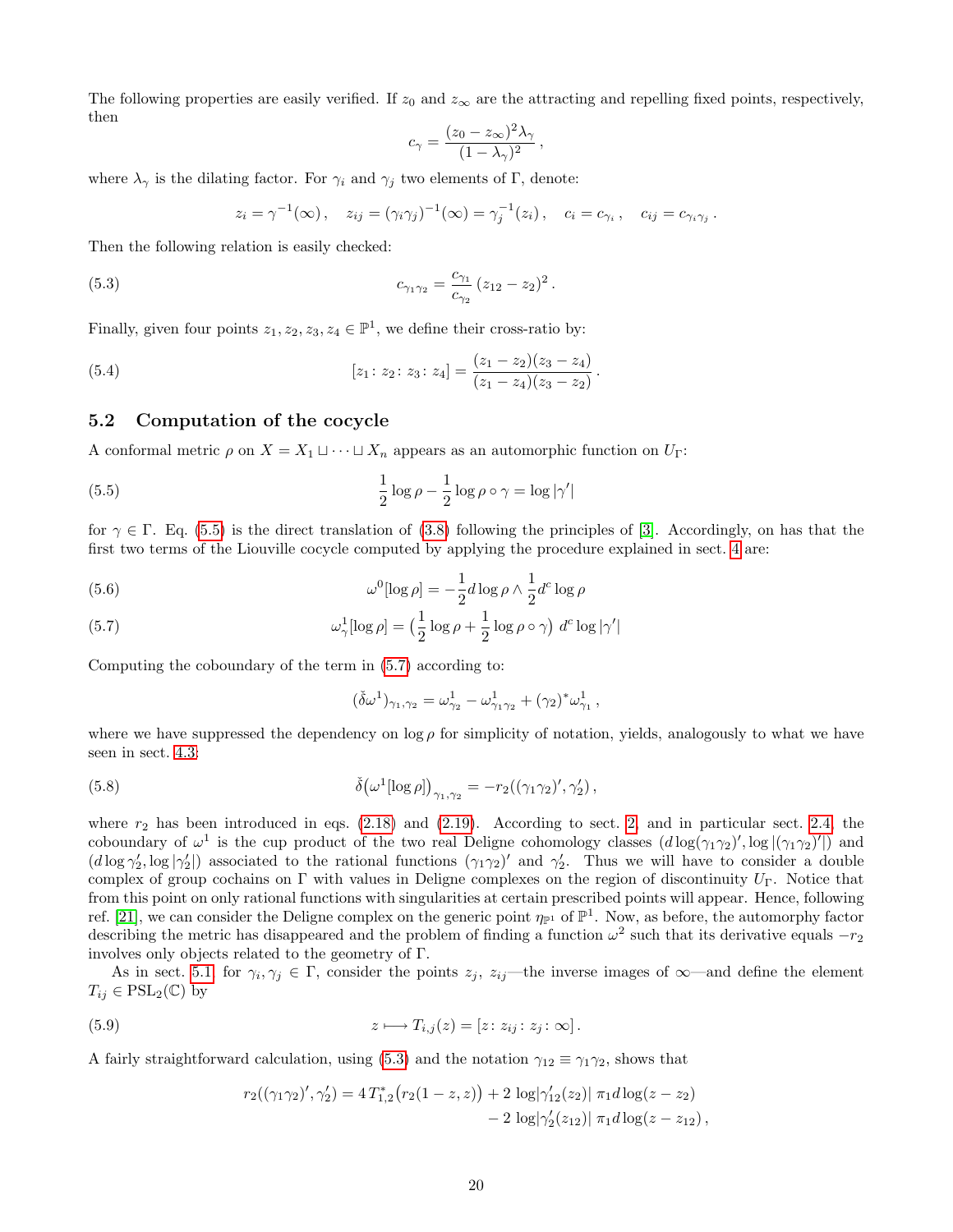with a slight abuse of notation in the first term on the right hand side. Therefore from eqs.  $(2.20)$  and  $(2.21)$  we have

(5.10) 
$$
r_2((\gamma_1\gamma_2)', \gamma_2') = 4d(T_{1,2}^* \mathcal{L}_2)(z) + 2\log|\gamma_{12}'(z_2)| \pi_1 d \log(z - z_2) - 2\log|\gamma_2'(z_{12})| \pi_1 d \log(z - z_{12}).
$$

In analogy with ref. [\[31\]](#page-29-2) we introduce the 1-cochain on  $\Gamma$  with values in  $\underline{\mathcal{E}}_{\mathbb{P}^1}^1(1)(\eta_{\mathbb{P}^1})$ :

(5.11) 
$$
\kappa_{\gamma} = \log |c_{\gamma}| \pi_1 d \log \gamma'.
$$

Obviously  $d\kappa_{\gamma} = 0$ , and moreover we have:

**Lemma 5.1.** 
$$
\delta \kappa_{\gamma_1, \gamma_2} = 2 \log |\gamma'_{12}(z_2)| \pi_1 d \log(z - z_2) - 2 \log |\gamma'_2(z_{12})| \pi_1 d \log(z - z_{12}).
$$

Proof. A straightforward calculation exploiting relation [\(5.3\)](#page-19-3).

Using the lemma, from eq. [\(5.8\)](#page-19-4) we have:

$$
\check{\delta}\big(\omega^1[\log\rho]\big)_{\gamma_1,\gamma_2} = -4\,d\big(T^*_{1,2}\mathscr{L}_2\big)(z) - \check{\delta}\kappa_{\gamma_1,\gamma_2}\,,
$$

so that, upon redefining  $\omega_{\gamma}^1 \to \omega_{\gamma}^1 + \kappa_{\gamma}$ , we have the last relation  $\check{\delta}\omega^1 = d\omega^2$  with:

(5.12) 
$$
\omega_{\gamma_1, \gamma_2}^2 = -4 \left( T_{1,2}^* \mathscr{L}_2 \right).
$$

#### <span id="page-20-0"></span>5.3 Cross ratio, tetrahedra and the Block-Wigner function

Relation eq. [\(5.12\)](#page-20-2) is suggestive, in that the true Bloch-Wigner function, as presented in sect. [2.4](#page-7-1) appears explicitly. However, we need to check the closure of the descent condition, or in other words, to compute the coboundary of  $\omega^2$  to ensure that we have obtained a cocycle.

For three elements  $\gamma_1, \gamma_2, \gamma_3 \in \Gamma$  we have the following calculation:

$$
\delta\omega_{\gamma_1,\gamma_2,\gamma_3}^2 = \omega_{\gamma_2,\gamma_3}^2 - \omega_{\gamma_1\gamma_2,\gamma_3}^2 + \omega_{\gamma_1,\gamma_2\gamma_3}^2 - \gamma_3^* \omega_{\gamma_1,\gamma_2}^2
$$
  
=  $-4\Big(\mathscr{L}_2([z:z_{23}:z_3:\infty]) - \mathscr{L}_2([z:z_{123}:z_3:\infty])$   
+  $\mathscr{L}_2([z:z_{123}:z_{23}:\infty]) - \mathscr{L}_2([\gamma_3(z):z_{12}:z_2:\infty])\Big)$ 

By the  $PSL_2(\mathbb{C})$  invariance property of the cross-ratio, in the last term in the previous relation we have

 $[\gamma_3(z): z_{12}: z_2: \infty] = [z: z_{123}: z_{23}: z_3].$ 

Recall the 5-term relation satisfied by the Bloch-Wigner dilogarithm  $\mathscr{D}_2$  [\[16,](#page-28-7) [23\]](#page-28-6): for five points  $a_0, \ldots, a_4 \in \mathbb{P}^1$  we have the relation

(5.13) 
$$
\sum_{i=0}^{4} (-1)^{i} \mathscr{D}_{2}([a_{0}:\cdots:\hat{a_{i}}:\cdots:a_{4}])=0,
$$

where the hat sign denotes omission. As a consequence we have:

<span id="page-20-3"></span> $\check{\delta}\omega_{\gamma_1,\gamma_2,\gamma_3}^2 = -4 \mathscr{L}_2([z_{123}\colon z_{23}\colon z_3\colon\infty])$ ,

and again by the invariance of the cross ratio, we finally obtain:

(5.14) 
$$
\check{\delta}\omega^2_{\gamma_1,\gamma_2,\gamma_3} = -4 \mathscr{L}_2([\infty: \gamma_1 \infty: \gamma_1 \gamma_2 \infty: \gamma_1 \gamma_2 \gamma_3 \infty]).
$$

The right hand side of eq. [\(5.14\)](#page-20-3) defines an  $\mathbb{R}(1)$ -valued 3-cocycle on PSL<sub>2</sub>(C), restricted to Γ, thanks to the five-term relation. We can summarize the foregoing as follows:

<span id="page-20-1"></span>**Theorem 5.2.** The obstruction to closing the descent equations relative to the cover  $U_{\Gamma} \to X$  associated to a Kleinian uniformization, is given by the universal volume class. This obstruction is zero for  $\Gamma$  of the second kind.

<span id="page-20-2"></span> $\Box$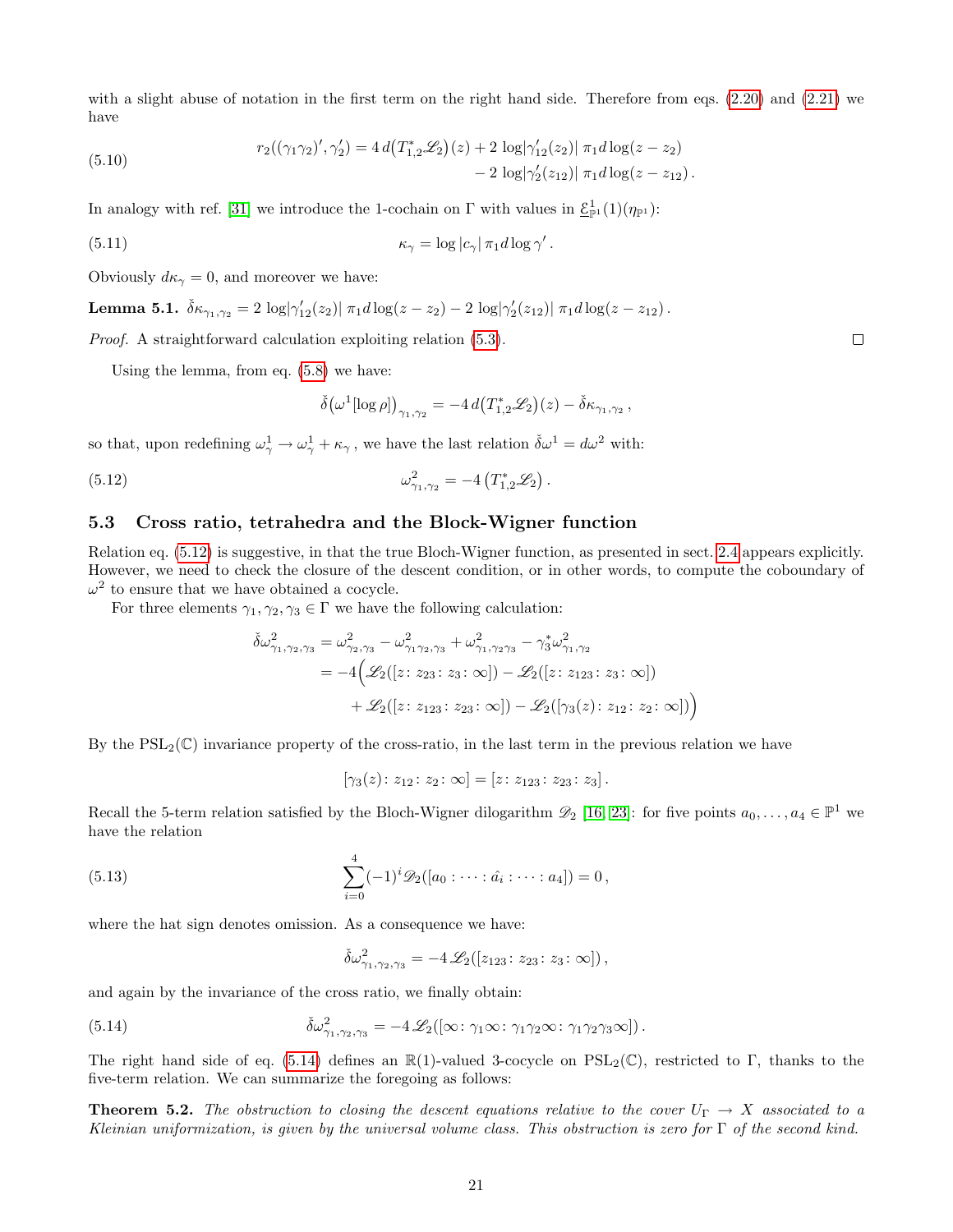Proof. First, it is clear from the calculations above that for the total coboundary we have

$$
D(\omega^0 + \omega^1 + \omega^2) = -4 \mathscr{L}_2([\infty : \gamma_1 \infty : \gamma_1 \gamma_2 \infty : \gamma_1 \gamma_2 \gamma_3 \infty]).
$$

The only thing left to do is to collect the necessary results from the literature. From refs. [\[17,](#page-28-22) [15\]](#page-28-23) we have that the hyperbolic volume of a totally ideal tetrahedron is computed by evaluating  $\mathscr{D}_2$  at the cross ratio of its vertices. Now consider the four points in  $\mathbb{P}^1$  obtained by applying three elements of  $\text{PSL}_2(\mathbb{C})$  to  $\infty \in \mathbb{P}^1$  as in eq. [\(5.14\)](#page-20-3). From[\[15\]](#page-28-23), we have that computing the Bloch-Wigner dilogarithm at their cross ratio yields the imaginary part of the second Cheeger-Simons universal secondary class which generates the third cohomology group of  $PSL_2(\mathbb{C})$  with values in  $\mathbb{R}(1)$ . Pulling back this class along  $\Gamma \hookrightarrow \text{PSL}_2(\mathbb{C})$  we obtain zero, since the cohomology of  $\Gamma$  is computed by the 3-manifold  $\mathbb{H}^3/\Gamma$ , which, being non-compact has zero three-dimensional cohomology. Г

# <span id="page-21-0"></span>6 Conformal metrics and hermitian holomorphic cohomology

In sect. [4](#page-13-0) we presented a construction of a degree 2,  $\mathbb{R}(1)$ -valued class corresponding to a conformal metric  $\rho \in$  $\mathscr{CM}(X)$ , represented by the cocycle  $\Omega$ [log  $\rho$ ]. Supplemented by the area of X computed with respect to  $\rho$ , it provides a global functional for the variational problem associated to the Liouville equation [\(4.2\)](#page-13-3). We now show that it coincides with the square of the class of  $(T_X, \rho)$  in hermitian holomorphic Deligne cohomology introduced in sect. [3.](#page-8-0) Moreover, we show that this equality holds at the cocycle level. More generally, without considering the area term, we show that the cup product of  $(L, \rho)$  and  $(L', \rho')$  in hermitian holomorphic Deligne cohomology coincides with the class of  $\Omega[\log \rho, \log \rho']$ , and again the equality in fact holds at the cocycle level.

#### <span id="page-21-1"></span>6.1 Comparison on a curve

Let X be a compact Riemann surface. From the results of sect. [3.3,](#page-12-0) the cup product of the classes of  $(L, \rho)$  and  $(L', \rho')$  in hermitian holomorphic Deligne cohomology yields a class in  $H_{\mathcal{D}_{h,h}}^4(X, 2)$ , and on a curve we only capture the 2-dimensional part of this class. Indeed, in the exact sequence [\(3.4\)](#page-9-5), the cohomology class corresponding to the symbol  $(L, L'] \in H^4_{\mathcal{D}}(X, \mathbb{Z}(2))$  is zero, and  $A^{(2,2)}(X)_{\mathbb{R}(2)}$  is also zero for obvious dimensional reasons, so we have:

<span id="page-21-3"></span>
$$
\cdots \longrightarrow H^3_{\mathcal{D}}(X,\mathbb{R}(2)) \longrightarrow H^4_{\mathcal{D}_{h.h.}}(X,2) \longrightarrow 0.
$$

It follows that the class  $[L, \rho] \cup [L', \rho']$  must come from an element in  $H^3_{\mathcal{D}}(X, \mathbb{R}(2))$ . As already remarked, on a curve we have  $\widetilde{\mathbb{R}(2)}_{\mathcal{D}} \stackrel{\simeq}{\rightarrow} \widetilde{\mathcal{E}}_{X}^{*}(1)[-1]$ , thus  $H_{\mathcal{D}}^{3}(X,\mathbb{R}(2)) \cong \mathbf{H}^{3}(X,\underline{\mathcal{E}}_{X}^{*}(1)[-1]) \cong \mathbf{H}^{2}(X,\underline{\mathcal{E}}_{X}^{*}(1)) \cong H^{2}(X,\mathbb{R}(1)),$  in agreement with the calculations performed in sect. [4.](#page-13-0)

More in detail, in complex dimension 1 the second hermitian holomorphic Deligne complex  $D(1)_{h,h}^{\bullet}$  simplifies considerably and diagram [\(3.18\)](#page-12-3) reduces to

(6.1) 
$$
\mathbb{Z}(2) \xrightarrow{-i} \mathbb{O}_X \xrightarrow{-d} \underline{\Omega}_X^1
$$

$$
\downarrow \pi_1 \qquad \qquad \downarrow \pi_1
$$

$$
\underline{\mathcal{E}}_X^0(1) \xrightarrow{-d} \underline{\mathcal{E}}_X^1(1) \xrightarrow{-d} \underline{\mathcal{E}}_X^2(1)
$$

so that  $D(2)_{h,h.}^{\bullet}$  becomes just the cone of the morphism  $\mathbb{Z}(2)_{\mathcal{D}}^{\bullet} \xrightarrow{\pi_1} \underline{\mathcal{E}}_{X}^{\bullet}(1)[-1]$ . In other words, on a curve X we have that  $D(2)_{h.h.}^{\bullet}$  is given by the complex

(6.2) 
$$
\mathbb{Z}(2)_X \xrightarrow{-i} \mathbb{O}_X \xrightarrow{(-d, -\pi_1)} \underline{\Omega}^1_X \oplus \underline{\mathcal{E}}^0_X(1) \xrightarrow{-\pi_1 + d} \underline{\mathcal{E}}^1_X(1) \xrightarrow{d} \underline{\mathcal{E}}^2_X(1),
$$

where the differentials have been written explicitly. We can see the complex  $\underline{\mathcal{E}}_X^{\bullet}$  appears as a subcomplex in [\(6.2\)](#page-21-3) and the shift of two positions to the right clearly accounts for the cohomology degree shift from 2 to 4.

Our main result is the following comparison

<span id="page-21-2"></span>**Theorem 6.1.** Let X be a compact Riemann surface of genus  $g > 1$ . Let  $(L, \rho)$  and  $(L', \rho')$  be two hermitian holomorphic line bundles. The class of  $[L, \rho] \cup [L', \rho']$  in  $H_{\mathcal{D}_{h,h}}^4(X, \mathbb{Z}) \cong H^2(X, \mathbb{R}(1))$  coincides with the one represented by the cocycle  $\Omega[\log \rho, \log \rho']$  constructed in section [4.](#page-13-0)

*Proof.* We have observed above that  $H_{\mathcal{D}_{h,h}}^4(X,2) \cong H^2(X,\mathbb{R}(1))$ , and by construction the class of  $\Omega[\log \rho, \log \rho']$ is in  $\mathbf{H}^2(X, \underline{\mathcal{E}}^{\bullet}_X(1)) \cong H^2(X, \mathbb{R}(1)).$  Note that for X connected they must coincide up to a proportionality factor,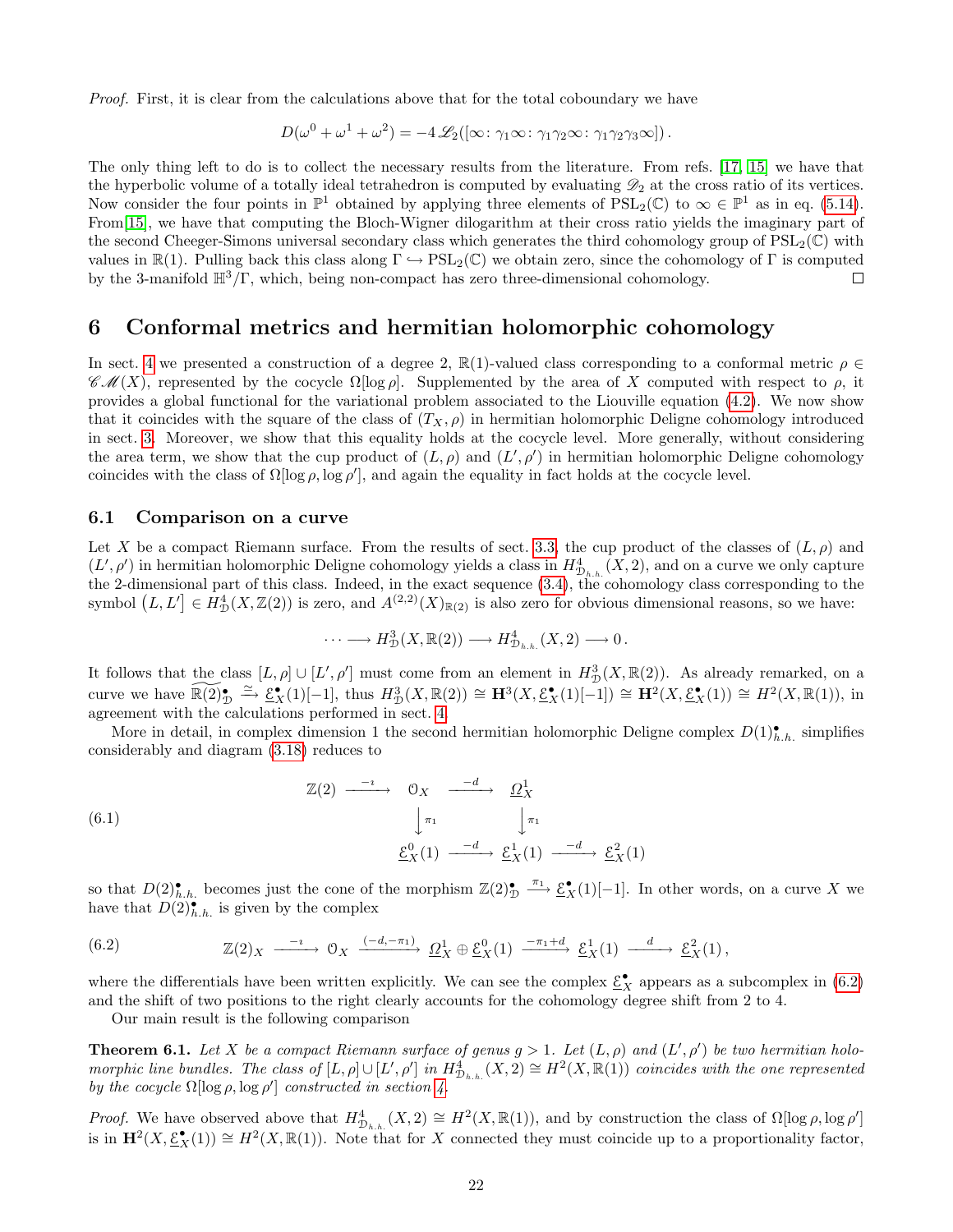since  $H^2(X,\mathbb{R}(1)) \cong \mathbb{R}(1)$  in this case. In general, we compute the proportionality factor from the explicit cocycles from sects. [3.3](#page-12-0) and [4.2](#page-15-0) to [4.4.](#page-17-1) (Since  $\Omega$ [log  $\rho$ , log  $\rho'$ ] is computed under suitable acyclicity assumptions on the cover, so we will use such a cover to establish the comparison.)

Let us assume  $L$  and  $L'$  and their respective hermitian metric structures are represented by cocycles of type  $(3.17)$ with respect to the chosen cover  $\mathcal{U}_X$ . Specializing the general expression in table [1](#page-13-2) in sect. [3.3](#page-12-0) to the case at hand we obtain, with reference to [\(6.2\)](#page-21-3):

<span id="page-22-1"></span>
$$
\frac{(0,4)}{(1,3)} \qquad \qquad \frac{c_{ijk}c'_{klm}}{-c_{ijk}\log g'_{kl}}
$$

$$
(3, 1) \frac{(-1, 3)}{(2, 2)} - \log g_{ij} d \log g'_{jk} \oplus -\pi_1 \log g_{ij} \log |g'_{jk}|
$$
  

$$
\frac{(3, 1) (1 - \alpha)(d^c \log |g_{ij}| \frac{1}{2} \log \rho'_j - \log |g_{ij}| \frac{1}{2} d^c \log \rho'_j) + \alpha(-\frac{1}{2}d^c \log \rho_i \log |g'_{ij}| + \frac{1}{2} \log \rho_i d^c \log |g'_{ij}|)}{\alpha \bar{\partial} \partial \log \rho_i \frac{1}{2} \log \rho'_i + (1 - \alpha) \frac{1}{2} \log \rho_i \bar{\partial} \partial \log \rho'_i}
$$

where we have followed the convention explained in the introduction for the bidegrees. Let us denote by  $\theta^i$  the term of bidegree  $(4-i, i)$  in [\(6.3\)](#page-22-1) and by  $\Theta$  the total cocycle. (For simplicity, we suppress  $\rho$  and  $\rho'$  from the notation.) A direct calculation shows that

$$
\theta_i^0 = \omega_i^0 + d\lambda_i^0 , \qquad \theta_{ij}^1 = \omega_{ij}^1 - \check{\delta}\lambda_{ij}^0 ,
$$

where  $\omega_i^0$  is given by eq. [\(4.15\)](#page-17-3),  $\omega^1$  is given by eq. [\(4.16\)](#page-17-4), and

 $(6.$ 

<span id="page-22-2"></span>
$$
\lambda_i^0 = \alpha \frac{1}{2} d^c \log \rho_i \log \rho'_i + (1 - \alpha) \frac{1}{2} \log \rho_i d^c \log \rho'_i.
$$

Note that at this point we could simply define  $\Omega = \Theta - D\lambda^0$ . Furthermore, note that  $\Omega$  does not explicitly depend on the parameter  $\alpha$  from the Beĭlinson product [\(2.5\)](#page-5-1). To finish the comparison, let us assume the cover  $\mathcal{U}_X$  allows us to find a collection  $L_{ijk} \in \mathcal{O}_X(U_{ijk})$  such that

(6.4) 
$$
dL_{ijk} = -\log g_{ij} d \log g'_{jk}
$$

$$
\delta L_{ijkl} = -c_{ijk} \log g'_{kl} + n_{ijkl},
$$

as in sect. [4.3.](#page-17-0) In this way we have  $\Omega = (\omega^0, \omega^1, \omega^2)$  with  $\omega_{ijk}^2 = -\mathscr{L}_2(g_{ij}, g'_{jk})$ .  $\Omega$  is a cocycle of total degree 2 in Tot  $\check{C}^{\bullet}(\mathfrak{U}_X, \underline{\mathcal{E}}_X^{\bullet})$ , and it injects (via the exact sequence of the cone) into Tot  $\check{C}^{\bullet}(\mathfrak{U}_X, D(2)_{h.h.}^{\bullet})$  as

$$
(\omega^0, \omega^1, 0 \oplus \omega^2).
$$

Then via equations [\(6.4\)](#page-22-2) it is easily seen that

$$
\theta_{ijk}^2 = d_{D(2)\bullet_{h,h.}}(-L_{ijk}) + 0 \oplus \omega_{ijk}^2,
$$

where  $d_{D(2)_{h,h.}^{\bullet}}$  is the differential in  $D(2)_{h,h.}^{\bullet}$ , and therefore

$$
\Theta = (\omega^0, \omega^1, 0 \oplus \omega^2) + D\lambda^0 + D(-L, n),
$$

where we have put  $D = d_{D(2)_{h,h.}} \pm \check{\delta}$  for the total differential. Thus the two cocycles constructed via the direct method of sect. [4.2](#page-15-0) and the cup product of metrized bundles define the same class. By direct comparison, the proportionality factor is 1.  $\Box$ 

In light of the previous theorem, the polarization identity in Remark [4.3](#page-15-5) is now easily explained. Using [L ⊗  $L', \rho \rho' = [L, \rho] + [L', \rho']$  and  $[L \otimes L^{\prime\vee}, \rho/\rho'] = [L, \rho] - [L', \rho']$ , and the (graded) commutativity of the cup product

$$
H_{\mathcal{D}_{h.h.}}^2(X,1)\otimes H_{\mathcal{D}_{h.h.}}^2(X,1)\stackrel{\cup}{\longrightarrow}H_{\mathcal{D}_{h.h.}}^4(X,2)\,,
$$

we obtain the polarization identity

$$
4[L,\rho] \cup [L',\rho'] = [L \otimes L',\rho\rho']^2 - [L \otimes L'^{\vee},\rho/\rho']^2,
$$

where the squares in the right hand side refer to ∪. A polarization identity at the level of representative cocycles, and hence the one in Remark [4.3,](#page-15-5) follow by applying Thm. [6.1](#page-21-2) to the latter identity.

<span id="page-22-0"></span>By choosing  $L = L' = T_X$ , the holomorphic tangent bundle of X, we immediately obtain: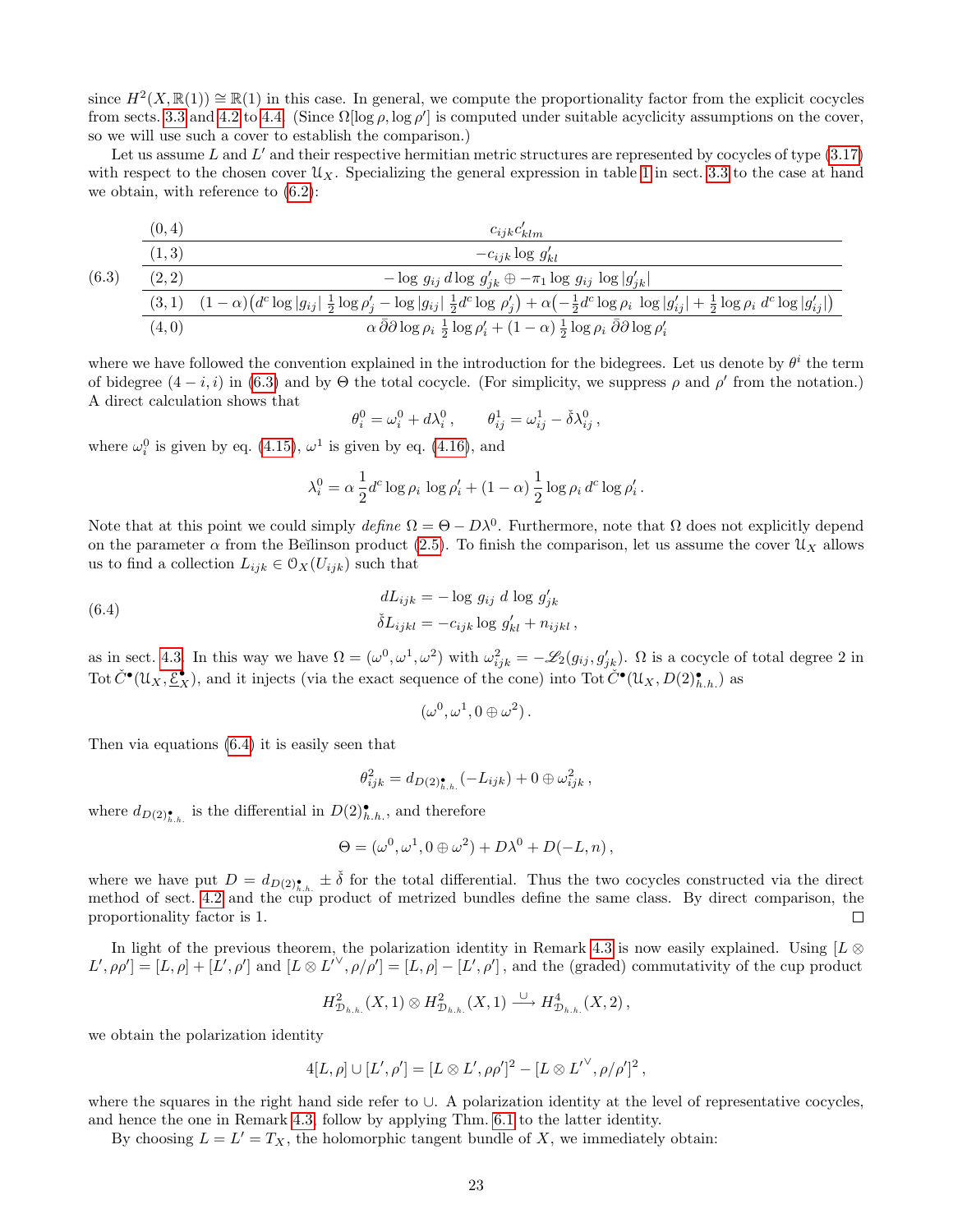**Corollary 6.2.** Let  $\rho \in \mathscr{CM}(X)$  be a conformal metric. The Liouville functional without area term [\(4.6\)](#page-15-6) is given by the (evaluation of) the square  $[T_X, \rho] \cup [T_X, \rho]$  with respect to the cup product in hermitian holomorphic Deligne cohomology. The full-fledged Liouville functional is obtained by adding the area term  $\frac{1}{2\pi} \int_X \omega_\rho$  to [\(4.6\)](#page-15-6).

Remark 6.3. Due to the specific form of the differential in the complex  $D(2)$ <sup>\*</sup>, h. the descent equations are explicit and close automatically. Therefore the cocycle resulting from the calculation of the cup product sidesteps the problem of the explicit calculation of the last term, unlike the more direct version from sect. [4.](#page-13-0) Thus, thanks to the explicit character of the calculation, specific assumptions on the nature of the cover  $\mathfrak{U}_X$  are not required.

It follows from Thm  $6.1$ , corollary  $6.2$  and the previous remark that definition  $4.1$  applies to any (étale) cover  $\mathcal{U}_X \to X$ . Indeed, proposition [4.4](#page-16-0) from sect. [4.2](#page-15-0) can be reformulated at the cocycle level as follows:

<span id="page-23-1"></span>**Proposition 6.4.** Let X be a compact, genus  $g > 1$  Riemann surface and let  $\mathcal{U}_X \to X$  be a cover. For a conformal metric  $\rho \in \mathscr{CM}(X)$  and  $\sigma \in C^{\infty}(X,\mathbb{R})$ , there is a cocycle  $\Omega_{\mathcal{U}_X}[\log \rho]$  solving the variational problem for the Liouville equation.

Proof. If  $\rho$  is a conformal metric, let the pair  $(T_X, \rho)$  be represented, as an hermitian line bundle, by a cocycle  $c(T_X, \rho)$  with respect to the cover  $\mathfrak{U}_X$ . We set

$$
\Omega[\log \rho] = c(T_X, \rho) \cup c(T_X, \rho),
$$

and a simple calculation starting from eq. [\(6.3\)](#page-22-1) yields

$$
\Omega[\log \rho + \sigma] - \Omega[\log \rho] = \sigma c_1(\rho) + \frac{1}{2} \sigma \, \partial \bar{\partial} \sigma + D\chi \,,
$$

where  $\chi_i = \frac{1}{2}\sigma \frac{1}{2}d^c \log \rho_i - \frac{1}{2}d^c \sigma \frac{1}{2} \log \rho_i$ . Now define

$$
\hat{\Omega}_{\mathcal{U}_X}[\log \rho] = \Omega[\log \rho] - \sqrt{-1}\omega_\rho.
$$

We see that it yields the formula in Proposition [4.4.](#page-16-0) In particular we have that

$$
\left. \frac{d}{dt} \right|_{t=0} \hat{\Omega}_{\mathcal{U}_X} [\log \rho + t\sigma] \equiv \sigma(c_1(\rho) - \sqrt{-1}\omega_\rho),
$$

where  $\equiv$  means "up to total coboundary."

### <span id="page-23-0"></span>6.2 Determinant of cohomology

Let again L and L' be two holomorphic line bundles with hermitian metrics  $\rho$  and  $\rho'$ , respectively, on the compact Riemann surface X. Brylinski proves in [\[11\]](#page-28-8) that the cup product of  $L$  and  $L'$  in hermitian holomorphic Deligne cohomology yields the (logarithm) of the metric  $\|\cdot\|$  on the Deligne pairing  $\langle L, L'\rangle$  defined in [\[12\]](#page-28-9).

It follows, via Thm [6.1](#page-21-2) and the isomorphism [3.2](#page-9-0) between our version of hermitian holomorphic cohomology and Brylinski's, that the class of  $\Omega[\log \rho, \log \rho']$  is also equal to  $\log ||\langle L, L' \rangle||$ . It is worthwhile to provide a direct proof of this fact starting from the explicit cocycle given in [\(6.3\)](#page-22-1).

First, we need to recall a few definitions from [\[12\]](#page-28-9). A complex line  $\langle L, L' \rangle$  is assigned to the pair  $(L, L')$  as follows. Let  $D$  and  $D'$  be divisors on  $X$  corresponding to  $L$  and  $L'$ , and assume they have disjoint supports. Consider two rational sections, s and s' such that  $(s) = D$  and  $(s') = D'$ . To this datum one assigns a copy of the complex line generated by the symbol  $\langle s, s' \rangle$  subject to the relations:

(6.5) 
$$
\langle fs, s' \rangle = f(D') \langle s, s' \rangle
$$

$$
\langle s, gs' \rangle = g(D) \langle s, s' \rangle
$$

whenever f is a rational function with divisor  $(f)$  disjoint from  $D'$ , and similarly for g. The Weil reciprocity relation  $f(div(g)) = g(div(f))$  (cf. ref. [\[22\]](#page-28-18)) for two rational functions f and g with disjoint divisors implies that the relations  $(6.5)$  are consistent and the complex line depends only on the pair  $L, L'$ . When the line bundles are equipped with hermitian metrics, generically denoted by  $\|\cdot\|$ , the assignment<sup>[4](#page-23-4)</sup>

(6.6) 
$$
\log \|\langle s, s' \rangle\|^2 = \frac{1}{2\pi\sqrt{-1}} \int_X \partial \bar{\partial} \log \|s\|^2 \log \|s'\|^2 + \log \|s\|^2 [D'] + \log \|s'\|^2 [D]
$$

is compatible with the relations [\(6.5\)](#page-23-3) and defines an hermitian metric on the complex line  $\langle L, L' \rangle$ . In formula [\(6.6\)](#page-23-5) the operator  $\partial\bar{\partial}$  is to be computed in the sense of distributions.

Having covered the main definitions, we can now state

<span id="page-23-5"></span><span id="page-23-3"></span> $\Box$ 

<span id="page-23-4"></span><span id="page-23-2"></span><sup>&</sup>lt;sup>4</sup>We write the square explicitly, whereas the symbol  $\|\cdot\|$  used in ref. [\[12\]](#page-28-9) denotes the square of the norm.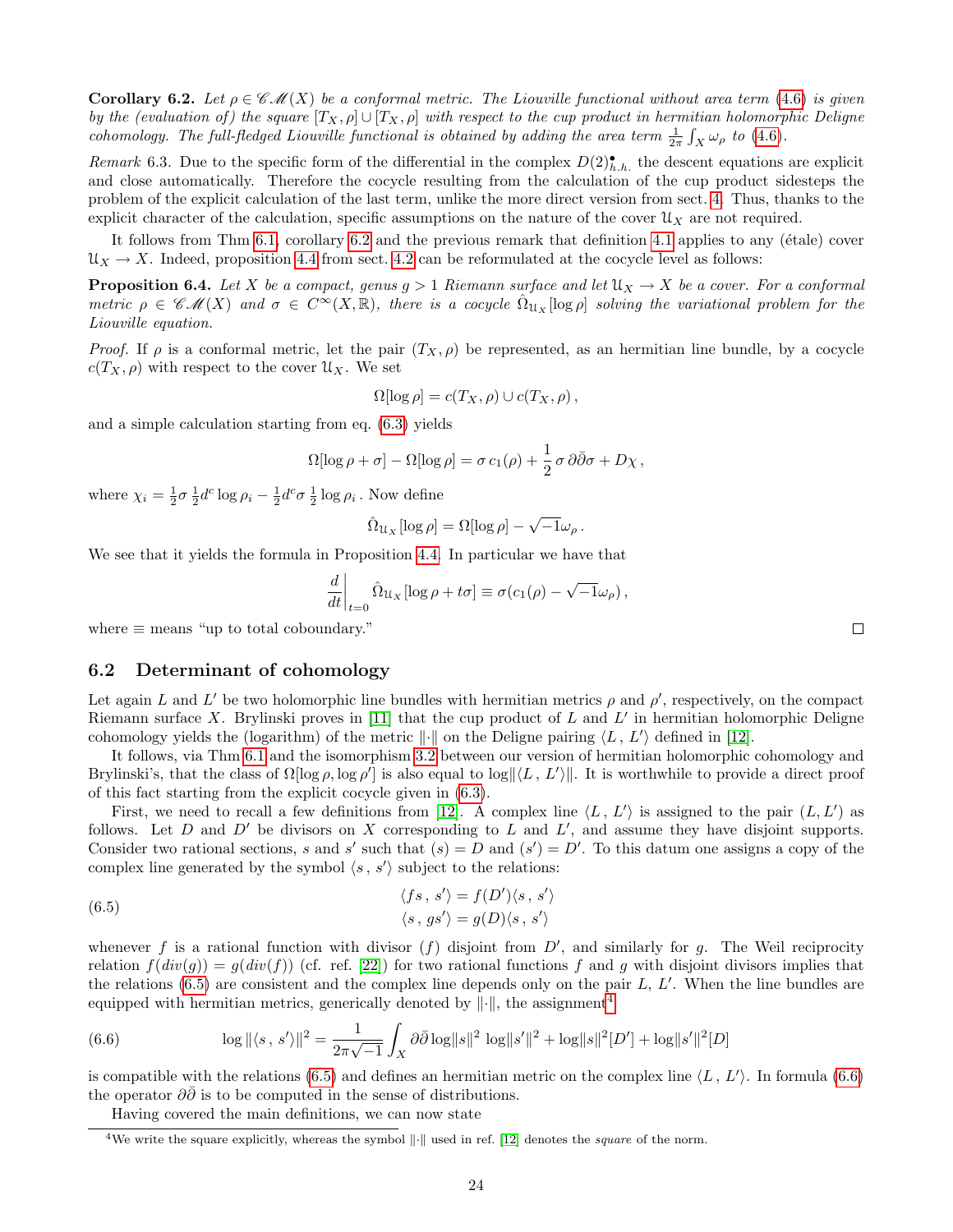**Theorem 6.5.** The cup product of  $(L, \rho)$  with  $(L', \rho')$  in hermitian holomorphic Deligne cohomology corresponds to the logarithm of the norm [\(6.6\)](#page-23-5) on the Deligne pairing  $\langle L, L' \rangle$ . The proportionality factor is  $-\pi \sqrt{-1}$ .

*Proof.* Let D and D' be divisors with disjoint support on X corresponding to L and L', respectively. Using the same technique as in refs. [\[11,](#page-28-8) [12\]](#page-28-9), consider two  $C^{\infty}$  positive real functions  $f_1$  and  $f_2$  such that  $f_1 + f_2 = 1$  and  $f_1$  (resp.  $f_2$ ) vanishes in a neighborhood of the support of D' (resp. D). Also, set  $U_1 = X \ \ \ \text{supp}(D')$  and  $U_2 = X \ \ \ \text{supp}(D)$ . Thus  $\{f_1, f_2\}$  is just a partition of unity subordinated to the cover  $\mathcal{U}_X = \{U_1, U_2\}.$ 

<span id="page-24-0"></span>The only two terms different from zero in the cocycle  $\Theta$  in [\(6.3\)](#page-22-1) representing the class  $[L, \rho] \cup [L', \rho']$  with respect to this cover are  $\theta_i^0$  and  $\theta_i^1$ , with the Čech index  $i \in \{1,2\}$ . Thus the class we are after is equivalently given by the integral

(6.7) 
$$
\int_X f_1 \theta_1^0 + f_2 \theta_2^1 + df_2 \wedge \theta_{21}^1,
$$

which is arrived at by applying in the standard homotopy operator based on the partition of unity  $\{f_1, f_2\}$ : from  $\check{\delta}\theta_{12}^1 = 0$  we obtain that  $\theta_{12}^1$  is the coboundary of the cochain  $j \to \sum_{i=1,2} f_i \theta_{ij}^1$  and then we use  $\theta_2^0 - \theta_2^0 = -d\theta_{12}^1$ . Observe that the 2-form in [\(6.7\)](#page-24-0) is globally well defined over X:  $\theta_{21}^1$  is defined only on  $U_1 \cap U_2$ , but  $df_2$  has support on  $U_1 \cap U_2$ , so their wedge product is defined everywhere; similarly,  $f_i \theta_i^0$  is everywhere defined thanks to the fact that  $f_i$  has support in  $U_i$ ,  $i = 1, 2$ .

Consider rational sections s and s' of L and L' such that  $div(s) = D$  and  $div(s') = D'$  as above. With respect to the two-element cover  $\mathcal{U}_X = \{U_1, U_2\}$ , the section s corresponds to the pair  $\{s_1, s_2\}$ , and similarly for  $s' = \{s'_1, s'_2\}$ . Since supp(D) is contained in  $U_1$  but not in  $U_2$ , and the other way around for D', it follows that  $s_2$  and  $s'_1$  are actually invertible functions over their respective domains. Following [\[25\]](#page-28-11), we can assume that s and s' are in fact the rational section 1, so that  $s_2 = 1$  and  $s_1' = 1$ , and therefore:

$$
|s|_{\rho}^{2} = \begin{cases} \log \rho_1 + \log |s_1|^2 & \text{on } U_1, \\ \log \rho_2 & \text{on } U_2, \end{cases}
$$

and

$$
|s'|_{\rho'}^2 = \begin{cases} \log \rho'_1 & \text{on } U_1, \\ \log \rho'_2 + \log |s'_2|^2 & \text{on } U_2. \end{cases}
$$

Furthermore,  $\log |g'_{21}| = \log |s'_{2}|$  on  $U_1 \cap U_2$ . Let us denote by  $\|\cdot\| = |\cdot|_{\rho} = |\cdot|_{\rho'}$  for simplicity. Using the relevant entries from [\(6.3\)](#page-22-1) we have:

$$
\theta_1^0 = c_1(\rho) \, \log \|s'\| \,,
$$
  

$$
\theta_2^0 = \bar{\partial}\partial \log \rho_2 \, \frac{1}{2} \log \rho_2' = dd^c \, \log \|s\| \, \frac{1}{2} \log \rho_2' \,.
$$

An elementary integration by parts leads to:

$$
\int_X f_2 \theta_2^0 = \int_X f_2 \log \|s\| c_1(\rho')
$$
  
+ 
$$
\int_X \log \|s\| d f_2 \wedge \frac{1}{2} d^c \log \rho'_2 - \int_X \frac{1}{2} \log \rho'_2 d f_2 \wedge d^c \log \|s\|.
$$

On the other hand, we have

<span id="page-24-1"></span>
$$
\int_X df_2 \wedge \theta_{12}^1 = \int_X \log ||s|| \, df_2 \wedge d^c \log |s_2'| - \int_X \log |s_2'| \, df_2 \wedge d^c \log ||s||,
$$

and putting all terms together we obtain

(6.8) 
$$
\int_X f_1 \theta_1^0 + f_2 \theta_2^1 + df_2 \wedge \theta_{21}^1 = \int_X f_1 c_1(\rho) \log ||s'|| + \int_X f_2 \log ||s|| c_1(\rho')
$$

$$
+ \int_X \log ||s|| df_2 \wedge d^c \log ||s'|| + \int_X \log ||s'|| df_1 \wedge d^c \log ||s||
$$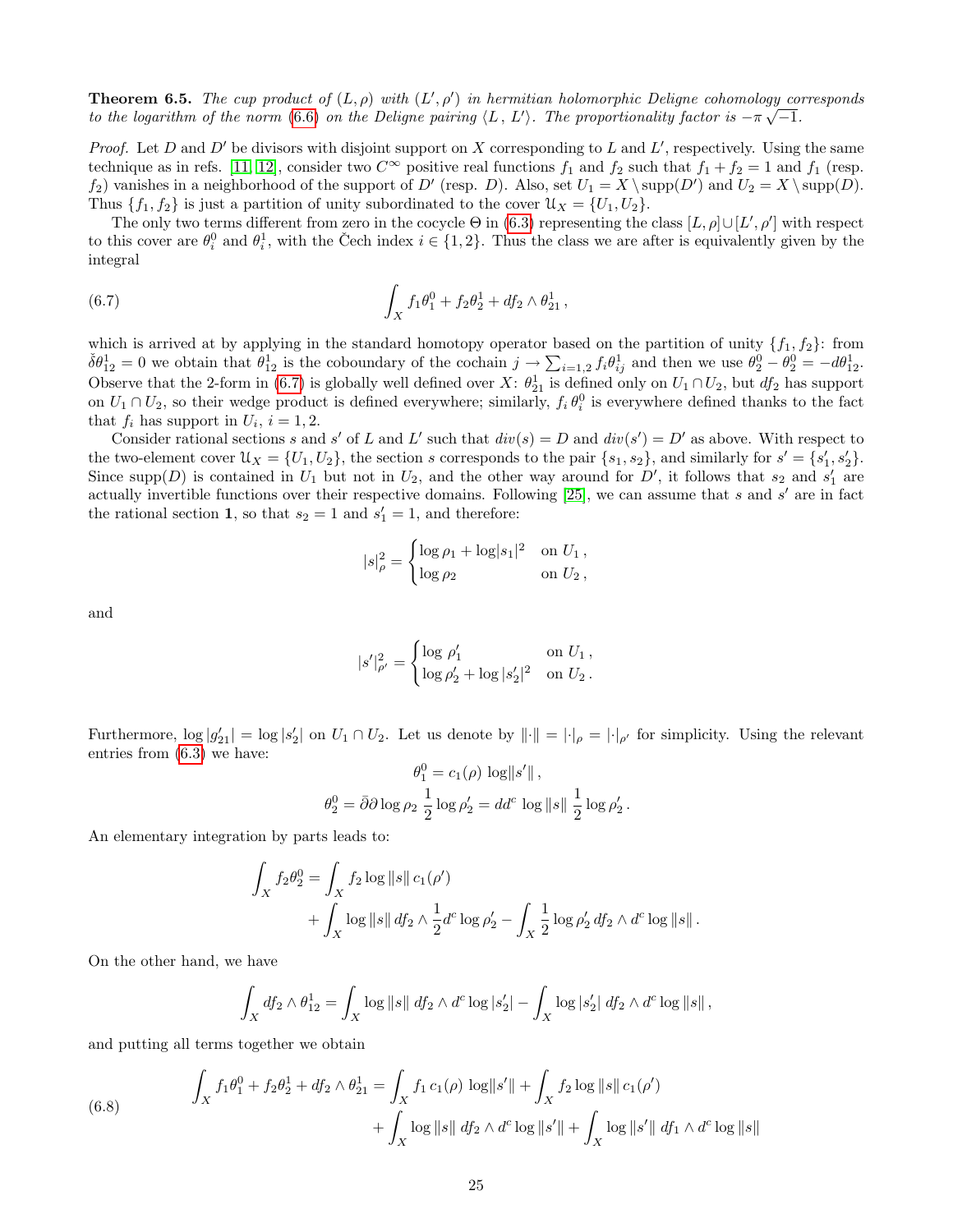which, if expressed in terms of the squares of the norms, is (up to a factor) the logarithm of  $\|\langle s, s' \rangle\|$ , as it is found in  $[12, \text{ formula } 6.5.1]$ . This version is due to O. Gabber. Via the Poincaré-Lelong lemma (see, e.g.  $[22]$ )

$$
\bar{\partial}\partial\log\|s\| = c_1(\rho) + 2\pi\sqrt{-1}\,[D],
$$

where  $[D]$  is the delta-current supported at the divisor of s, and similarly for s', formula [\(6.8\)](#page-24-1) can be recast into:

(6.9) 
$$
\int_X f_1 \theta_1^0 + f_2 \theta_2^1 + df_2 \wedge \theta_{21}^1 = \int_X dd^c \log ||s|| \log ||s'|| - 2\pi \sqrt{-1} \log ||s|| [D'] - 2\pi \sqrt{-1} \log ||s'|| [D]
$$

$$
= -2\pi \sqrt{-1} \log ||\langle s, s' \rangle||
$$

which is what we wanted to show.

This allows us to recast the Liouville functional for conformal metrics on X in the following form.

<span id="page-25-2"></span>Corollary 6.6. The exponential of the Liouville functional defines an hermitian metric on the complex line  $\langle T_X, T_X \rangle$ , namely for a conformal metric  $\rho \in \mathscr{CM}(X)$  we have:

$$
\exp S[\log \rho] = \| \langle T_X, T_X \rangle \| \exp \frac{1}{2\pi} A_X(\rho).
$$

Remark 6.7. The above corollary justifies the choice made in Definition [4.1](#page-14-5) for the various factors  $2\pi\sqrt{-1}$ .

A similar result has been obtained in ref. [\[33\]](#page-29-3) by considering the Liouville action functional defined on the Schottky space, and in fact the results in loc. cit. are formulated in terms of a Schottky family.

Indeed, the statement in Corollary [6.6](#page-25-2) can be immediately reformulated for a family  $\pi: X \to S$  with base parameter space S by considering the relative holomorphic tangent line bundle  $T_{X/S}$  with an hermitian fiber metric ρ. (Thus  $ρ_s \in \mathscr{CM}(X_s)$  for every fiber  $X_s$ ,  $s \in S$ .) Notice that the fiber metric *ρ* needs not be critical (i.e. satisfying the fiberwise constant negative curvature condition).

# <span id="page-25-0"></span>A Cones

In the main body of the paper we have used iterated cones to define the hermitian holomorphic Deligne complexes. One technical problem one has to face concerns the homotopy (graded) commutativity of the modified Beĭlinson product defined in eq. [\(2.5\)](#page-5-1). A problem arises because the factors in the cones are cones themselves and therefore they have multiplication structures which are graded commutative up to homotopy to begin with. We want to show that even in this situation the final resulting product on cones is again homotopy graded commutative. This ensures that on cohomology the product will be genuinely graded commutative, so that in particular hermitian holomorphic Deligne cohomology as defined in section [3](#page-8-0) has the correct product structure.

#### <span id="page-25-1"></span>A.1 Cones and homotopies

We consider the following situation. For  $i = 1, 2, 3$  we have maps of complexes:  $f_i: A_i^{\bullet} \to B_i^{\bullet}$ , and for  $i < j$  maps  $a_{ji} \colon A_i^{\bullet} \to A_j^{\bullet}$  and  $b_{ji} \colon B_i^{\bullet} \to B_j^{\bullet}$ . Also, let  $C^{\bullet}(f_i) = \text{Cone}(f_i : A_i^{\bullet} \to B_i^{\bullet})$ , for  $i = 1, 2, 3$ .

First, consider the homotopy commutative diagram:

(A.1) A• j fj / aij B• j bij sij z-} } } } } } } } } } } } } } A• i fi /B• i

where  $s_{ij}: A_j^{\bullet} \to B_i^{\bullet-1}$  is the homotopy map of complexes:

<span id="page-25-3"></span>
$$
f_i a_{ij} - b_{ij} f_j = d s_{ij} + s_{ij} d.
$$

<span id="page-25-4"></span>An immediate verification yields

 $\Box$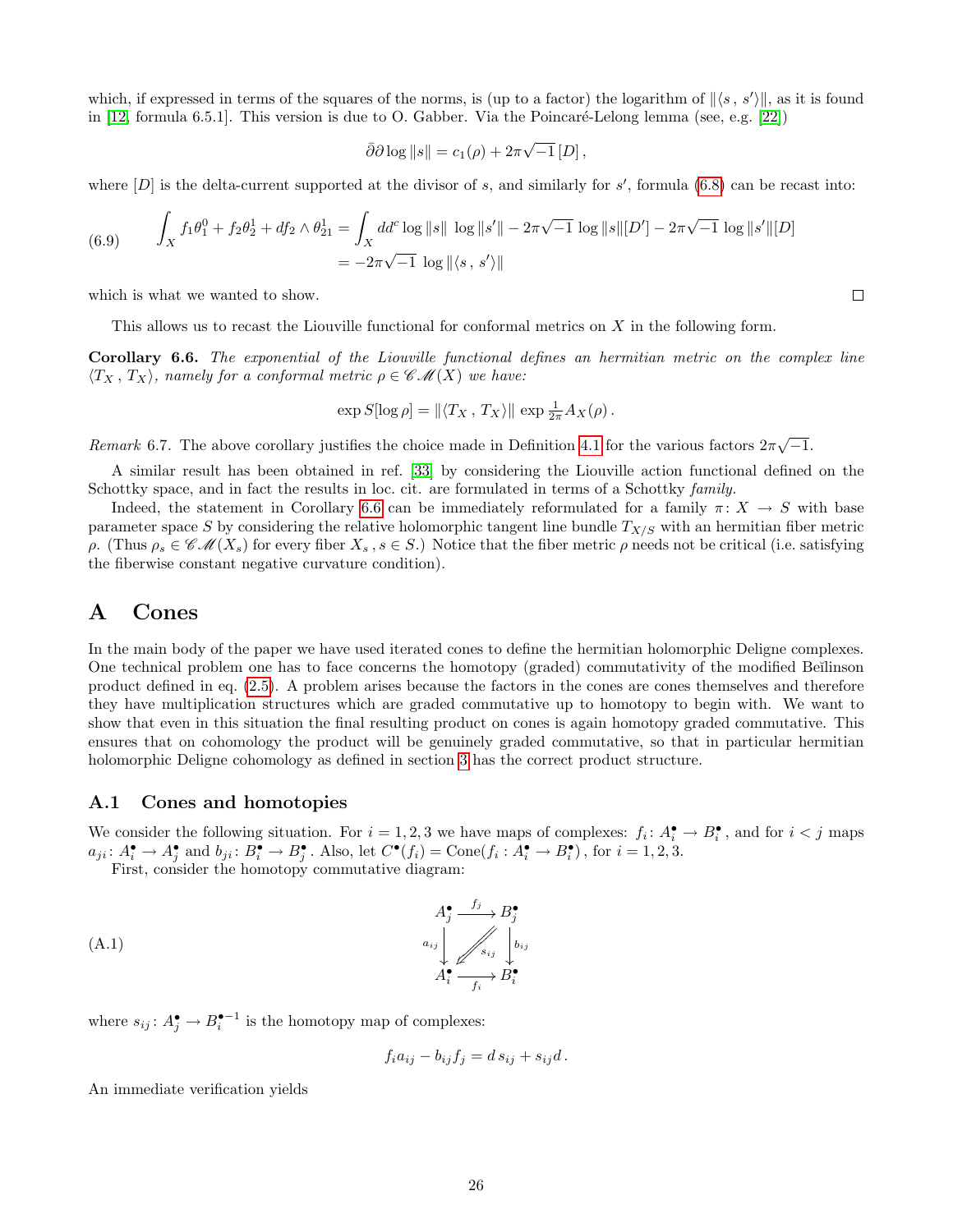**Lemma A.1.** The diagram  $(A.1)$  can be extended to

$$
A_j^{\bullet} \xrightarrow{f_j} B_j^{\bullet} \longrightarrow C^{\bullet}(f_j) \xrightarrow{[1]} A_j^{\bullet}
$$
  
\n
$$
a_{ij} \downarrow \qquad \qquad \downarrow a_{ij} \downarrow \qquad \qquad \downarrow a_{ij}
$$
  
\n
$$
A_i^{\bullet} \xrightarrow{f_i} B_i^{\bullet} \longrightarrow C^{\bullet}(f_i) \xrightarrow{[1]} A_i^{\bullet}
$$

where the map  $c_{ij}$  is given by  $\begin{pmatrix} a_{ij} & 0 \\ -s_{ij} & b_{ij} \end{pmatrix}$  and the squares containing the cones are in fact strictly commutative.

Remark A.2. This lemma is nothing other than the statement that any homotopy commutative diagram of the form [\(A.1\)](#page-25-3) in the category of complexes in an abelian category can be extended to a (homotopy) commutative diagram of distinguished triangles, that is, one of the axioms defining a triangulated category, see, e.g. [\[32\]](#page-29-4).

For  $k < j < i$  consider the homotopy commutative triangle

<span id="page-26-0"></span>

where  $a_{ik} - a_{ij}a_{jk} = d\alpha_{ijk} + \alpha_{ijk}d$ , and similarly for the complexes  $B_i^{\bullet}$ , with a corresponding homotopy  $\beta_{ijk}$ . Thus  $\alpha_{ijk} : A_k^{\bullet} \to A_i^{\bullet-1}$  and  $\beta_{ijk} : B_k^{\bullet} \to B_i^{\bullet-1}$ . Now consider the diagram:



<span id="page-26-1"></span>The faces in  $(A.2)$  are homotopy commutative, however we assume that composing the faces is strictly commutative, namely the two possible homotopies  $b_{ij} b_{jk} f_k \Longrightarrow f_i a_{ik}$  must be equal. Concretely, this corresponds to the relation

(A.3) 
$$
s_{ik} + \beta_{ijk} f_k = f_i \alpha_{ijk} + s_{ij} a_{jk} + b_{ij} s_{jk}.
$$

<span id="page-26-2"></span>We have:

(A.2)

Lemma A.3. The map

$$
\left(\begin{smallmatrix} -\alpha_{ijk} & 0 \\ 0 & \beta_{ijk} \end{smallmatrix}\right) : C^{\bullet}(f_k) \longrightarrow C^{\bullet-1}(f_i)
$$

realizes the homotopy



*Proof.* It is an elementary calculation based on writing  $c_{ik} - c_{ik} c_{jk}$  explicitly via the matrix representation given in Lemma [A.1](#page-25-4) and using eq. [\(A.3\)](#page-26-1).  $\Box$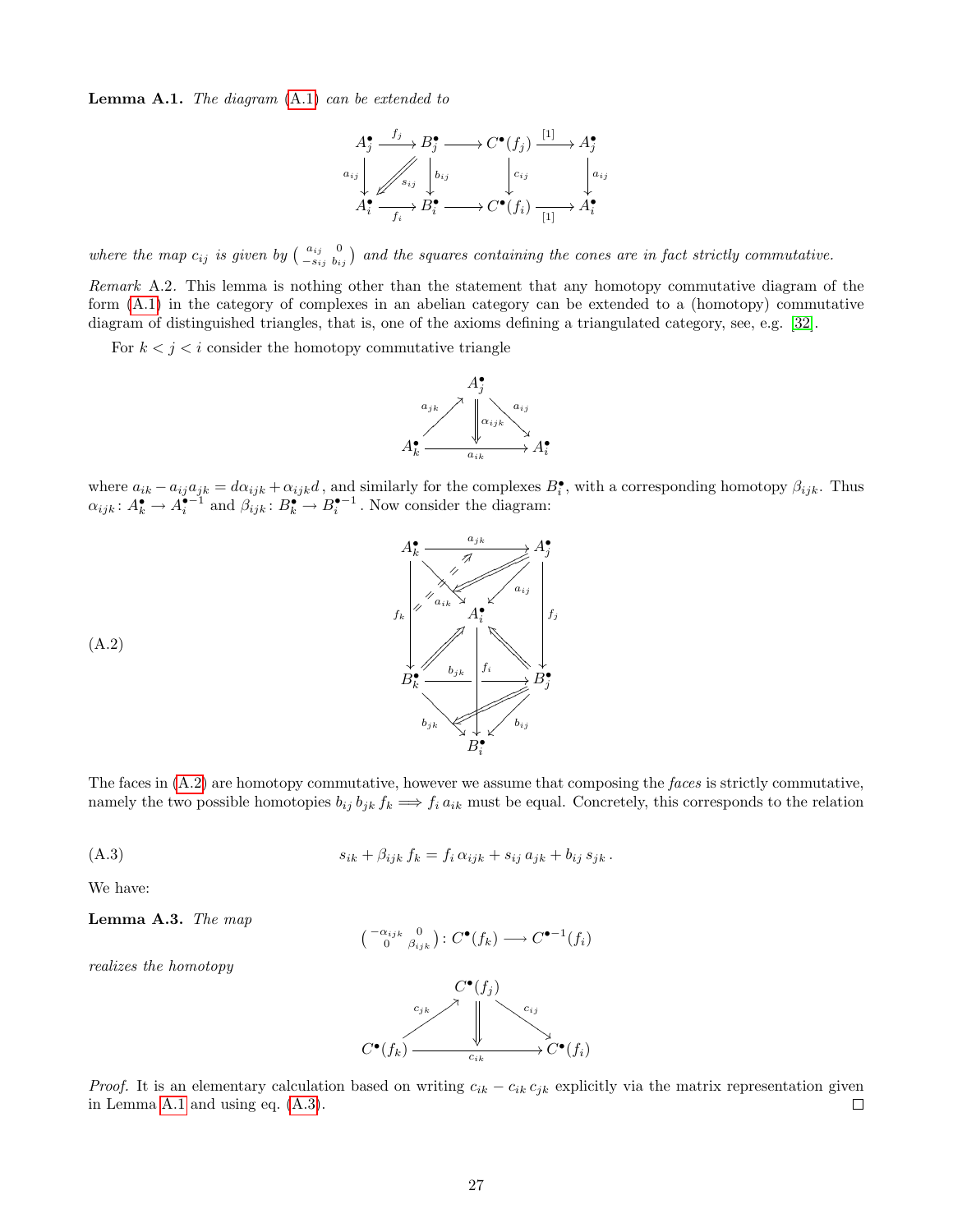### <span id="page-27-0"></span>A.2 Applications

Consider the same setup as in section [2.1,](#page-4-1) with the same complexes  $X_i^{\bullet}$ , etc., and diagrams:

$$
\mathcal{D}_i \stackrel{\mathrm{def}}{=} X_i^\bullet \stackrel{f_i}{\longrightarrow} Z_i^\bullet \stackrel{g_i}{\longleftarrow} Y_i^\bullet
$$

from which we construct the cones

$$
C(\mathcal{D}_i) = \text{Cone}(X_i^{\bullet} \oplus Y_i^{\bullet} \xrightarrow{f_i - g_i} Z_i^{\bullet})[-1], \quad i = 1, 2, 3.
$$

Moreover, following ref. [\[5\]](#page-27-4), define  $\mathcal{D}_i \otimes \mathcal{D}_j$  by taking the tensor product component-wise. Thus

$$
\mathcal{D}_1 \otimes \mathcal{D}_2 = X_1^{\bullet} \otimes X_2^{\bullet} \xrightarrow{f_1 \otimes f_2} Z_1^{\bullet} \otimes Z_2^{\bullet} \xleftarrow{g_1 \times g_2} Y_1^{\bullet} \otimes Y_2^{\bullet}.
$$

Assuming as in section [2.1](#page-4-1) that the product maps are compatible with the  $f_i$ , etc., the diagram

$$
\mathcal{D}_1\otimes\mathcal{D}_2\to\mathcal{D}_3
$$

is of the same type as [\(A.1\)](#page-25-3), and therefore lemma [A.1](#page-25-4) implies lemma [2.1.](#page-5-5)

Now, let the multiplication maps  $X_1^{\bullet} \otimes X_2^{\bullet} \to X_3^{\bullet}$  be graded commutative up to homotopy and similarly for the  $Y_i^{\bullet}$  and the  $Z_i^{\bullet}$ . We are interested in the commutativity properties of multiplication map given by the Beïlinson product [\(2.5\)](#page-5-1).

<span id="page-27-7"></span>**Proposition A.4.** The multiplication map  $\cup_{\alpha}$ :  $C(\mathcal{D}_1) \otimes C(\mathcal{D}_2) \longrightarrow C(\mathcal{D}_3)$  given by [\(2.5\)](#page-5-1) is homotopy graded commutative.

Proof. The permutation operation on tensor products induces the diagram



which is of type  $(A.2)$  and we can apply lemma [A.3.](#page-26-2)

It follows from the proposition that the cohomology inherits a well defined graded commutative product. This in particular applies to the definition of hermitian holomorphic Deligne cohomology that uses the cone [\(3.1\)](#page-9-1). Therefore we conclude that the cup product [\(3.6\)](#page-9-4) is graded commutative, as wanted.

# References

- <span id="page-27-1"></span>[1] Ettore Aldrovandi, Homological algebra of multivalued action functionals, Lett. Math. Phys. 60 (2002), no. 1, 47–58, arXiv:math-ph/0112031.
- <span id="page-27-2"></span>[2] Ettore Aldrovandi and Leon A. Takhtajan, Generating functional in CFT and effective action for twodimensional quantum gravity on higher genus Riemann surfaces, Comm. Math. Phys. 188 (1997), no. 1, 29–67.
- <span id="page-27-3"></span>[3] , Generating functional in CFT on Riemann surfaces. II. Homological aspects, Comm. Math. Phys. 227 (2002), no. 2, 303–348, arXiv:math.AT/0006147.
- <span id="page-27-5"></span>[4] A. A. Beïlinson, *Higher regulators and values of L-functions*, Current problems in mathematics, Vol. 24, Itogi Nauki i Tekhniki, Akad. Nauk SSSR Vsesoyuz. Inst. Nauchn. i Tekhn. Inform., Moscow, 1984, pp. 181–238.
- <span id="page-27-4"></span> $\Box$ , Notes on absolute Hodge cohomology, Applications of algebraic K-theory to algebraic geometry and number theory, Part I, II (Boulder, Colo., 1983), Amer. Math. Soc., Providence, RI, 1986, pp. 35–68.
- <span id="page-27-6"></span>[6] Spencer Bloch, The dilogarithm and extensions of Lie algebras, Algebraic K-theory, Evanston 1980 (Proc. Conf., Northwestern Univ., Evanston, Ill., 1980), Springer, Berlin, 1981, pp. 1–23.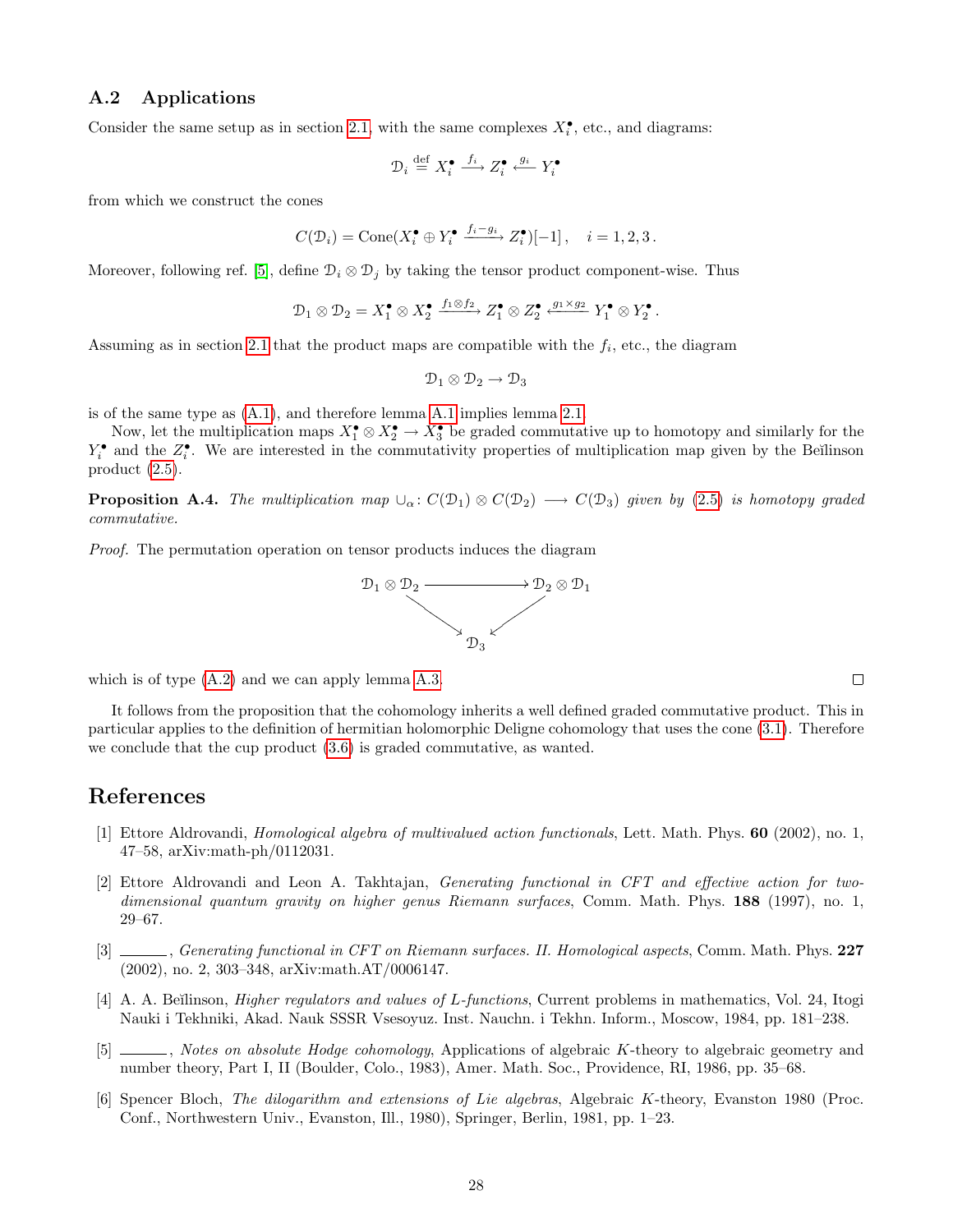- <span id="page-28-5"></span>[7] Spencer J. Bloch, Higher regulators, algebraic K-theory, and zeta functions of elliptic curves, CRM Monograph Series, vol. 11, American Mathematical Society, Providence, RI, 2000.
- <span id="page-28-19"></span>[8] Raoul Bott and Loring W. Tu, *Differential forms in algebraic topology*, Springer-Verlag, New York, 1982.
- <span id="page-28-4"></span>[9] J.-L. Brylinski and D. A. McLaughlin, The geometry of degree-4 characteristic classes and of line bundles on loop spaces. II, Duke Math. J. 83 (1996), no. 1, 105–139.
- <span id="page-28-14"></span>[10] Jean-Luc Brylinski, *Loop spaces, characteristic classes and geometric quantization*, Birkhäuser Boston Inc., Boston, MA, 1993.
- <span id="page-28-8"></span>[11] , Geometric construction of Quillen line bundles, Advances in geometry, Birkhäuser Boston, Boston, MA, 1999, pp. 107–146.
- <span id="page-28-9"></span>[12] P. Deligne, Le d´eterminant de la cohomologie, Current trends in arithmetical algebraic geometry (Arcata, Calif., 1985), Contemp. Math., vol. 67, Amer. Math. Soc., Providence, RI, 1987, pp. 93–177.
- <span id="page-28-3"></span> $[13]$  , Le symbole modéré, Inst. Hautes Études Sci. Publ. Math. (1991), no. 73, 147–181.
- <span id="page-28-12"></span>[14] Pierre Deligne, *Théorie de Hodge. II*, Inst. Hautes Études Sci. Publ. Math. (1971), no. 40, 5–57.
- <span id="page-28-23"></span>[15] Johan L. Dupont, The dilogarithm as a characteristic class for flat bundles, Proceedings of the Northwestern conference on cohomology of groups (Evanston, Ill., 1985), vol. 44, 1987, pp. 137–164.
- <span id="page-28-7"></span>[16] , Scissors congruences, group homology and characteristic classes, Nankai Tracts in Mathematics, vol. 1, World Scientific Publishing Co. Inc., River Edge, NJ, 2001.
- <span id="page-28-22"></span>[17] Johan L. Dupont and Chih Han Sah, Scissors congruences. II, J. Pure Appl. Algebra 25 (1982), no. 2, 159–195.
- <span id="page-28-13"></span>[18] Hélène Esnault and Eckart Viehweg, *Deligne-Beïlinson cohomology*, Beïlinson's conjectures on special values of L-functions, Academic Press, Boston, MA, 1988, pp. 43–91.
- <span id="page-28-10"></span>[19] Daniel Friedan and Stephen Shenker, The analytic geometry of two-dimensional conformal field theory, Nuclear Phys. B 281 (1987), no. 3-4, 509–545.
- <span id="page-28-17"></span>[20] Henri Gillet and Christophe Soulé, Arithmetic Chow groups and differential characters, Algebraic K-theory: connections with geometry and topology (Lake Louise, AB, 1987), NATO Adv. Sci. Inst. Ser. C Math. Phys. Sci., vol. 279, Kluwer Acad. Publ., Dordrecht, 1989, pp. 29–68.
- <span id="page-28-21"></span>[21] A. B. Goncharov, Explicit regulator maps on polylogarithmic motivic complexes, arXiv:math.AG/0003086.
- <span id="page-28-18"></span>[22] Phillip Griffiths and Joseph Harris, Principles of algebraic geometry, Wiley-Interscience [John Wiley & Sons], New York, 1978, Pure and Applied Mathematics.
- <span id="page-28-6"></span>[23] Richard M. Hain, *Classical polylogarithms*, Motives (Seattle, WA, 1991), Proc. Sympos. Pure Math., vol. 55, Amer. Math. Soc., Providence, RI, 1994, pp. 3–42.
- <span id="page-28-2"></span>[24] Kirill Krasnov, Holography and Riemann surfaces, Adv. Theor. Math. Phys. 4 (2000), no. 4, 929–979, arXiv:hep-th/0005106.
- <span id="page-28-11"></span>[25] Serge Lang, Introduction to Arakelov theory, Springer-Verlag, New York, 1988.
- <span id="page-28-20"></span>[26] Katsuhiko Matsuzaki and Masahiko Taniguchi, Hyperbolic manifolds and Kleinian groups, Oxford Mathematical Monographs, The Clarendon Press Oxford University Press, New York, 1998, Oxford Science Publications.
- <span id="page-28-0"></span>[27] Henri Poincaré, Les fonctions fuchsiennes et l'équation  $\Delta u = e^u$ , J. Math. Pures Appl. 4 (1898), no. 5, 137–230.
- <span id="page-28-1"></span>[28] A. M. Polyakov, Quantum geometry of bosonic strings, Phys. Lett. B 103 (1981), 207–210.
- <span id="page-28-15"></span>[29] Dinakar Ramakrishnan, A regulator for curves via the Heisenberg group, Bull. Amer. Math. Soc. (N.S.) 5 (1981), no. 2, 191–195.
- <span id="page-28-16"></span>[30] Christophe Soulé,  $\hat{Regulates}$ , Astérisque (1986), no. 133-134, 237–253, Seminar Bourbaki, Vol. 1984/85.